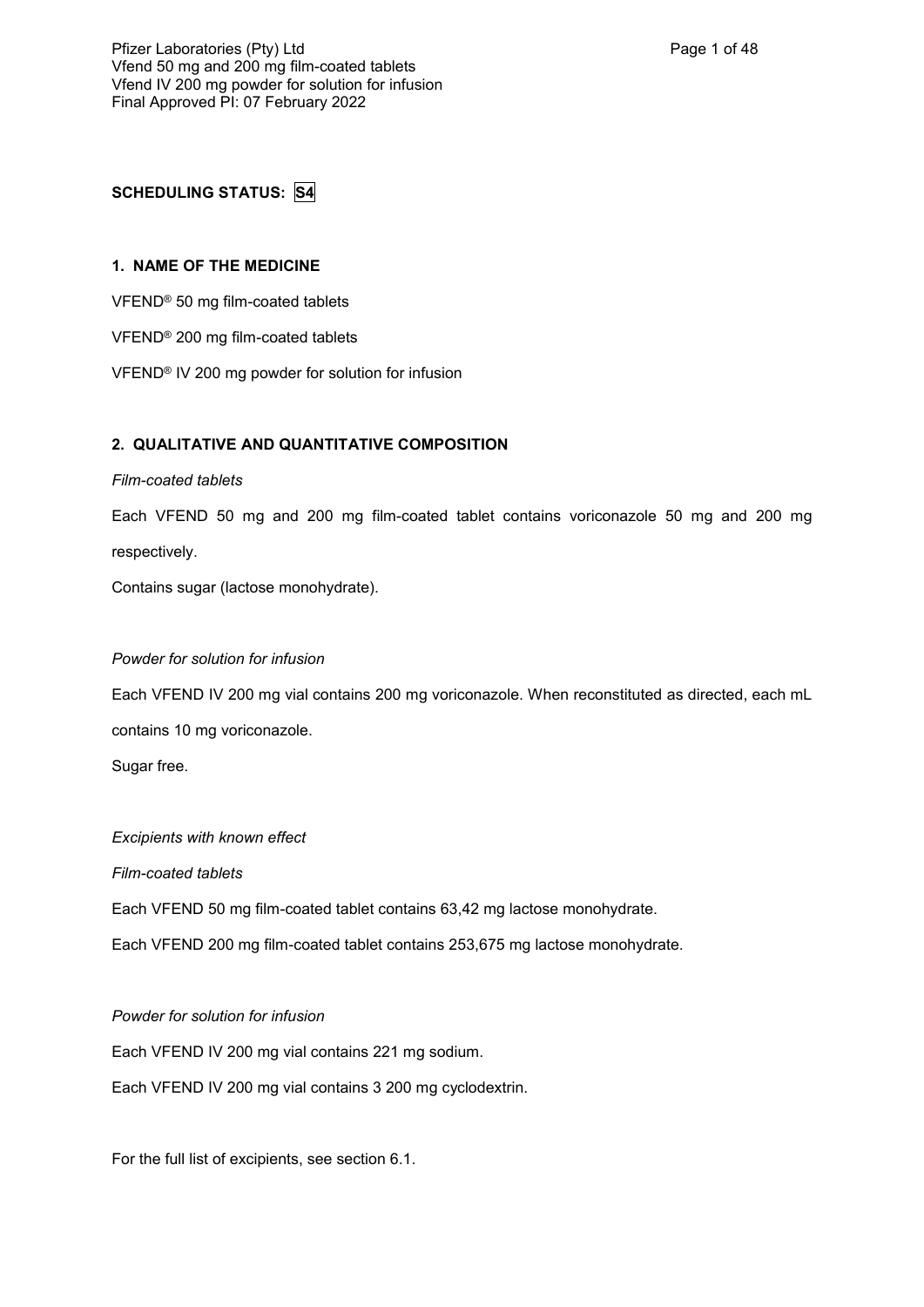# **3. PHARMACEUTICAL FORM**

## *Film-coated tablets*

VFEND 50 mg film-coated tablets are white to off-white, standard round convex tablets, debossed with "Pfizer" on one side and "VOR50" on the other.

VFEND 200 mg film-coated tablets are white to off-white, capsule-shaped tablets, debossed with "Pfizer" on one side and "VOR200" on the other.

## *Powder for solution for infusion*

VFEND IV 200 mg powder for solution for infusion is a white lyophilised powder containing nominally 200 mg voriconazole presented in a 30 mL clear glass vial.

## **4. CLINICAL PARTICULARS**

## **4.1 Therapeutic indications**

- Treatment of invasive aspergillosis.
- Treatment of serious invasive infections caused by *Candida* spp (including *C. krusei*).
- VFEND has been used in the treatment of serious fungal infections caused by *Scedosporium* spp and *Fusarium* spp.
- Prevention of breakthrough of fungal infections in febrile high-risk patients (allogeneic bone marrow transplants, relapsed leukaemia patients) where liposomal amphotericin B cannot be used.
- Prophylaxis of invasive fungal infections in high risk allogeneic haematopoietic stem cell transplant (HSCT) recipients.

## **4.2 Posology and method of administration**

## **Posology**

Electrolyte disturbances such as hypokalaemia, hypomagnesaemia and hypocalcaemia should be corrected prior to initiation and during VFEND therapy (see section 4.4).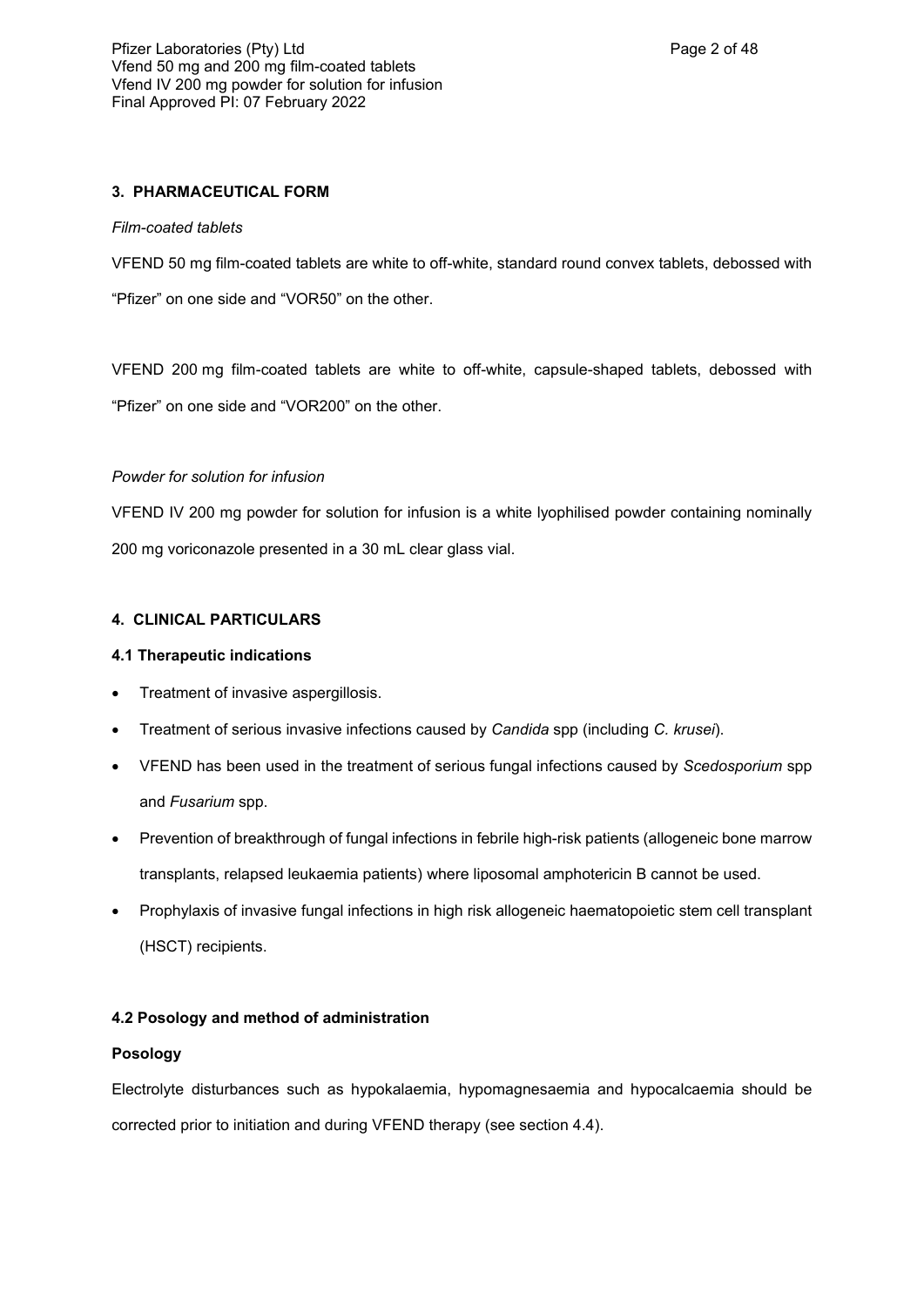## *Adults*

Therapy must be initiated with the specified loading dose regimen of either intravenous or oral VFEND to achieve plasma concentrations on Day 1 that are close to steady state. On the basis of the high oral bioavailability (96 %), switching between intravenous and oral administration is appropriate when clinically indicated.

Detailed information on dosage recommendations is provided in the following table:

|                                  | Intravenous          | Oral                 |                      |
|----------------------------------|----------------------|----------------------|----------------------|
|                                  |                      | Patients 40 kg       | <b>Patients less</b> |
|                                  |                      | and above            | than 40 kg           |
| Loading dose regimen for all     | 6 mg/kg every 12     | 400 mg every 12      | 200 mg every 12      |
| <i>indications</i>               | hours (for the first | hours (for the first | hours (for the first |
| (first 24 hours)                 | 24 hours)            | 24 hours)            | 24 hours)            |
| Maintenance dose (after first 24 | $3 - 4$ mg/kg every  | 200 mg every 12      | 100 mg every 12      |
| hours)                           | 12 hours             | hours                | hours                |
| Prophylaxis of invasive fungal   |                      |                      |                      |
| infections                       |                      |                      |                      |
| Prevention of breakthrough       |                      |                      |                      |
| infections                       |                      |                      |                      |
| Invasive aspergillosis, serious  | 4 mg/kg every 12     | 200 mg every 12      | 100 mg every 12      |
| Candida infections,              | hours                | hours                | hours                |
| Scedosporium/Fusarium            |                      |                      |                      |
| infections                       |                      |                      |                      |

## *Dosage adjustment*

*Powder for solution for infusion*

If patient response is inadequate, the maintenance dose may be increased to 4 mg/kg every 12 hours for intravenous administration.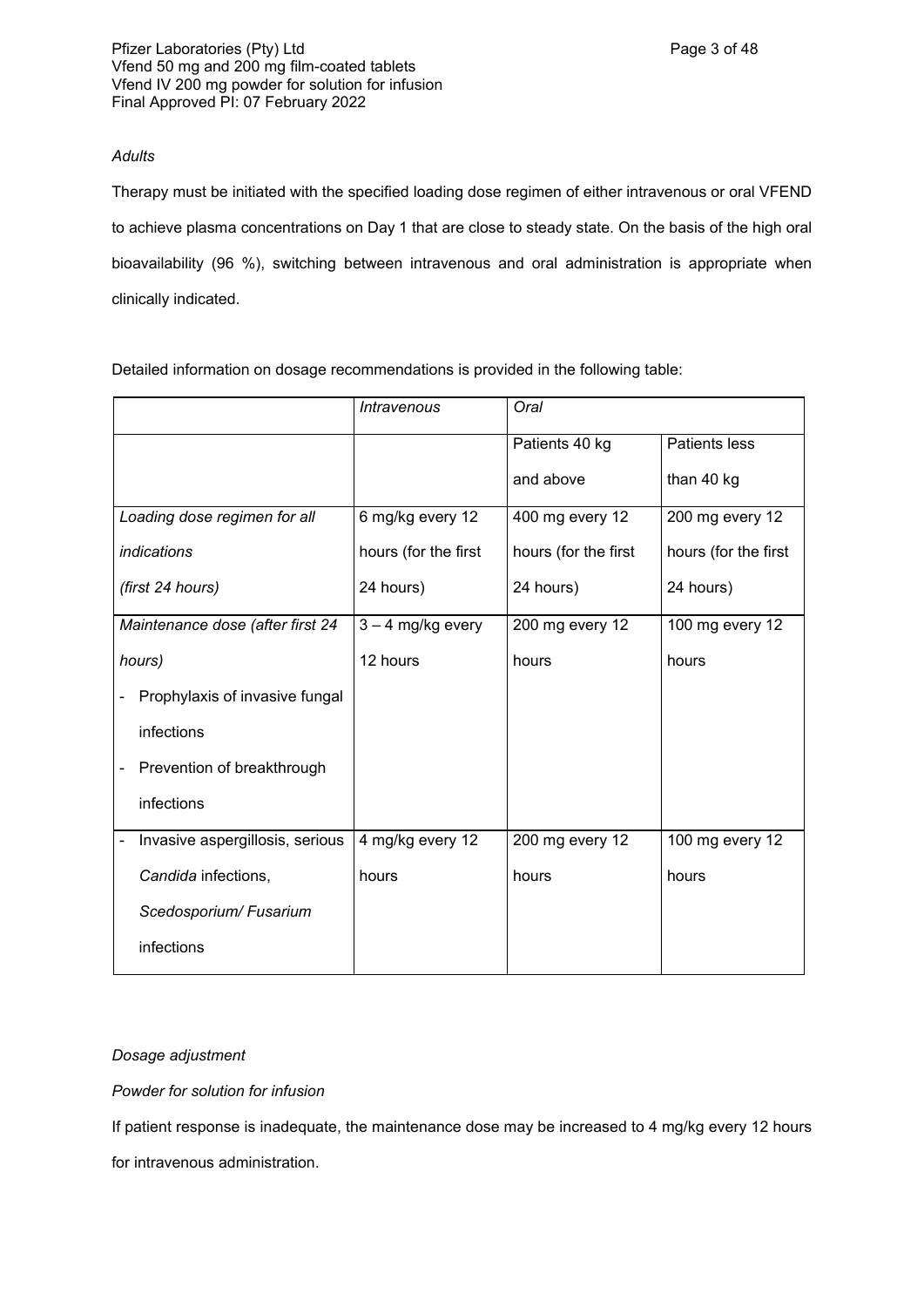If patients are unable to tolerate treatment at these higher doses, reduce the intravenous dose to the original maintenance dose, 3 mg/kg every 12 hours.

## *Film-coated tablets*

If patient response is inadequate, the maintenance dose may be increased to 300 mg every 12 hours for oral administration. For patients less than 40 kg the oral dose may be increased to 150 mg twice daily.

If patients are unable to tolerate treatment at these higher doses, reduce the oral dose by 50 mg steps to the 200 mg every 12 hours (or 100 mg every 12 hours for patients less than 40 kg) maintenance dose.

## *Powder for solution for infusion*

Phenytoin may be co-administered with VFEND if the maintenance dose of VFEND is increased to 5 mg/kg intravenously every 12 hours (see sections 4.4 and 4.5).

## *Film-coated tablets*

Phenytoin may be co-administered with VFEND if the maintenance dose of VFEND is increased from 200 mg to 400 mg orally, every 12 hours (100 mg to 200 mg orally, every 12 hours in patients less than 40 kg) (see sections 4.4 and 4.5).

When VFEND is co-administered with adjusted doses of efavirenz, VFEND maintenance dose should be increased to 400 mg every 12 hours (see sections 4.4 and 4.5).

Treatment duration depends upon patients' clinical and mycological response.

## *Prophylaxis in adults and children*

Prophylaxis should be initiated on the day of transplant and may be administered for up to 100 days. It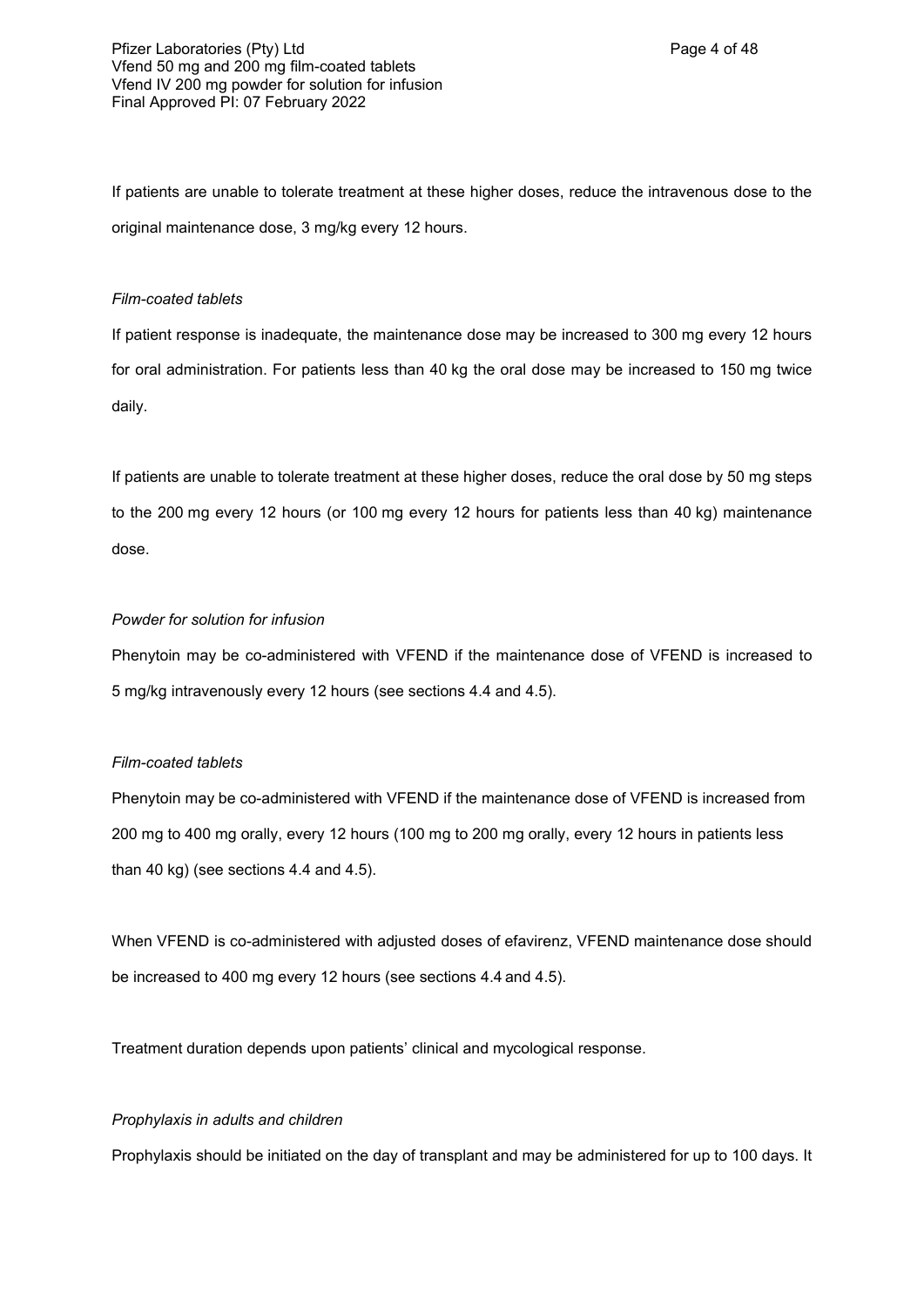Pfizer Laboratories (Pty) Ltd **Philosopheratories** (Pty) Ctd Page 5 of 48 Vfend 50 mg and 200 mg film-coated tablets Vfend IV 200 mg powder for solution for infusion Final Approved PI: 07 February 2022

may only be continued up to 180 days after transplantation in case of continuing immunosuppression or graft versus host disease (GvHD) (see section 5.1).

### *Dosage*

The recommended dosing regimen for prophylaxis is the same as for treatment in the respective age groups. Please refer to the treatment tables above.

## *Duration of prophylaxis*

The safety and efficacy of VFEND use for longer than 180 days has not been adequately studied in clinical trials.

## **Special populations**

## *Elderly*

No dose adjustment is necessary for elderly patients.

#### *Renal impairment*

#### *Film-coated tablets*

The pharmacokinetics of orally administered VFEND are not affected by renal impairment. Therefore, no adjustment is necessary for oral dosing for patients with mild to severe renal impairment (see section 5.2).

#### *Powder for solution for infusion*

In patients with moderate to severe renal dysfunction (creatinine clearance < 50 mL/min), accumulation of the intravenous vehicle, SBECD, occurs. Oral VFEND should be administered to these patients, unless an assessment of the risk benefit to the patient justifies the use of intravenous VFEND. Serum creatinine levels should be closely monitored in these patients and, if increases occur, consideration should be given to changing to oral VFEND therapy (see section 5.2).

## *Film-coated tablets and powder for solution for infusion*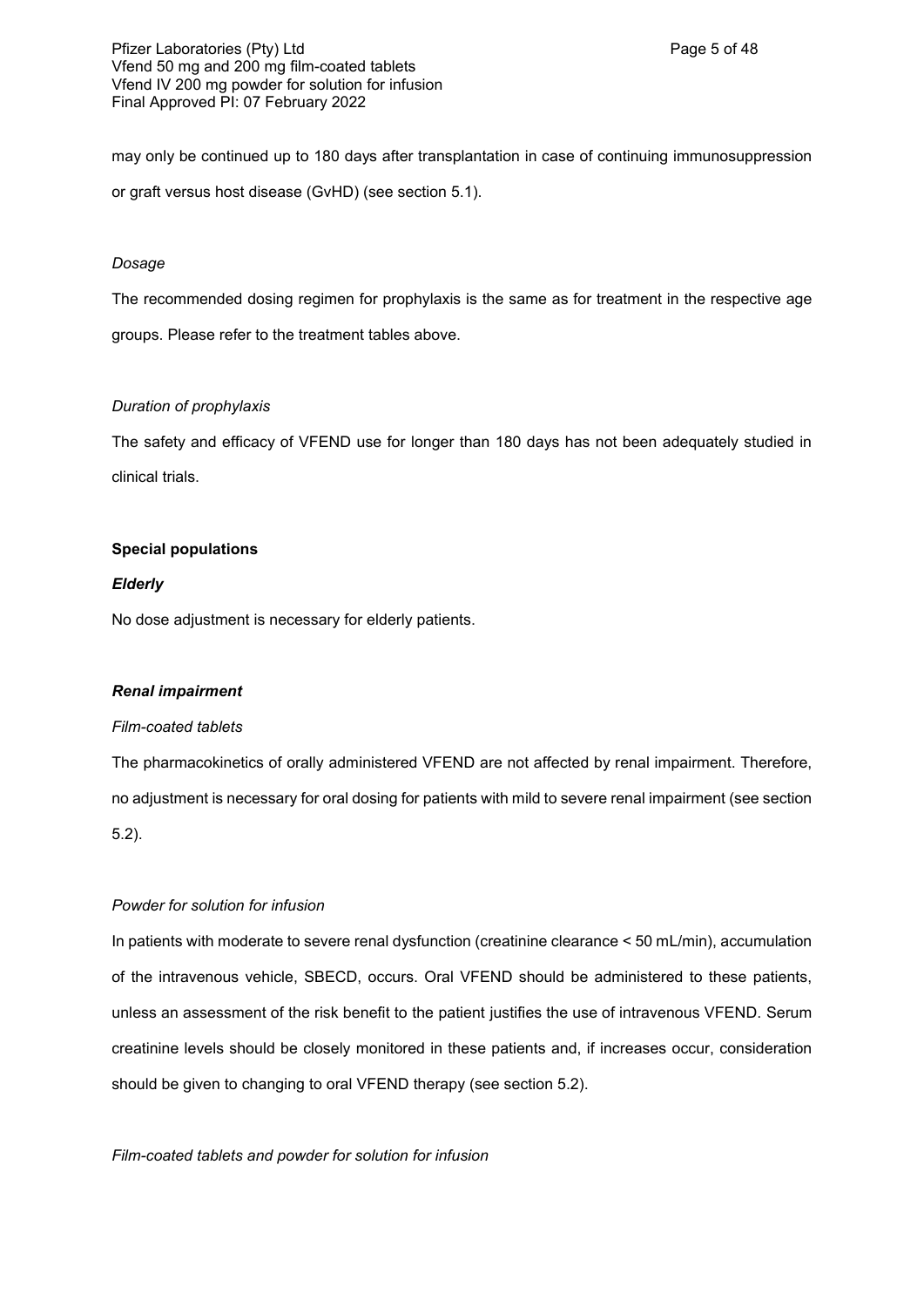VFEND is haemodialysed with a clearance of 121 mL/min. A four-hour haemodialysis session does not remove a sufficient amount of VFEND to warrant dose adjustment.

The intravenous vehicle, SBECD, is haemodialysed with a clearance of 55 mL/min.

## *Hepatic impairment*

No dose adjustment is necessary in patients with acute hepatic injury, manifested by elevated liver function tests (ALT, AST), but continued monitoring of liver function tests for future elevations is recommended.

It is recommended that the standard loading dose regimens of 400 mg every 12 hours (orally) and a maintenance dose of 100 mg every 12 hours (orally) be used in patients with mild to moderate hepatic cirrhosis (Child-Pugh A and B) receiving VFEND.

VFEND has not been studied in patients with severe chronic hepatic cirrhosis (Child-Pugh C).

VFEND has been associated with elevations in liver function tests and clinical signs of liver damage, such as jaundice. Patients with hepatic impairment must be carefully monitored for medicine toxicity (see section 4.8).

## **Paediatric population**

Safety and effectiveness in paediatric subjects below the age of 2 years has not been established. Therefore, VFEND is not recommended for children less than 2 years of age.

Limited data are currently available to determine the optimal posology. However, the following regimen has been used in paediatric studies.

*Children aged 2 to < 12 years*

| Intravenous | 1<br>'ar |
|-------------|----------|
|             |          |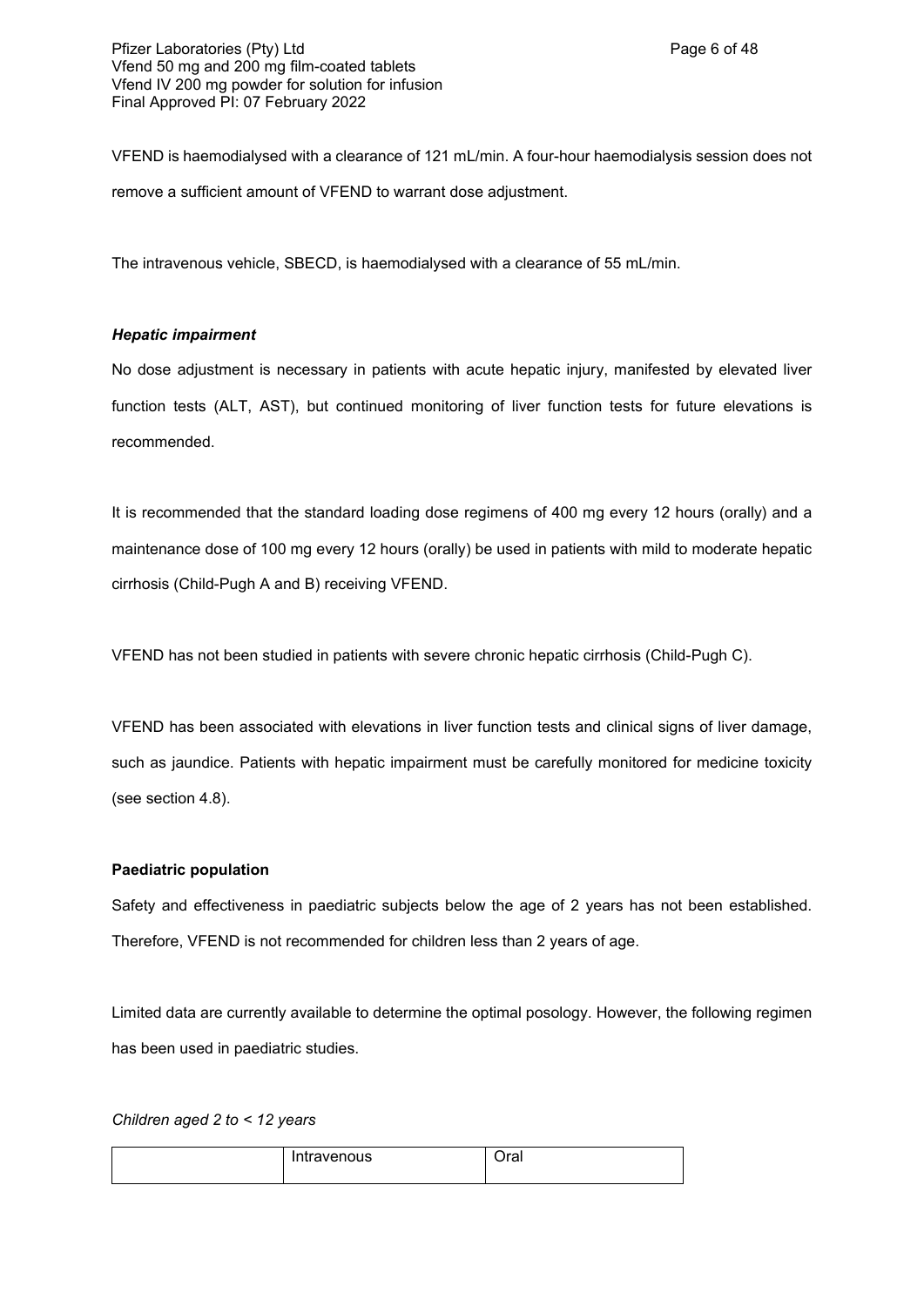## Pfizer Laboratories (Pty) Ltd **Philosophy** Page 7 of 48 Vfend 50 mg and 200 mg film-coated tablets Vfend IV 200 mg powder for solution for infusion Final Approved PI: 07 February 2022

| Loading dose regimen   | 6 mg/kg every 12 hours   | 6 mg/kg every 12 hours   |
|------------------------|--------------------------|--------------------------|
| (first 24 hours)       | (for the first 24 hours) | (for the first 24 hours) |
| Maintenance dose       | 4 mg/kg every 12 hours   | 4 mg/kg every 12 hours   |
| (after first 24 hours) |                          |                          |

If a child is able to swallow tablets, the dose should be administered to the nearest mg/kg dose possible using whole 50 mg tablets.

The pharmacokinetics and tolerability of higher doses have not been characterised in paediatric populations.

Adolescents (12 to 16 years of age) should be dosed as adults.

# *Duration of treatment*

Treatment duration depends on the patient's clinical and mycological response. The duration of oral and intravenous VFEND treatment in the clinical studies ranged from 12 weeks to more than 6 months.

## **Method of administration**

*Film-coated tablets*

For oral use.

VFEND tablets are to be taken at least one hour before, or one hour following, a meal.

## *Powder for solution for infusion*

VFEND requires reconstitution and dilution prior to administration as an intravenous infusion (see section 6.6).

Not for bolus injection.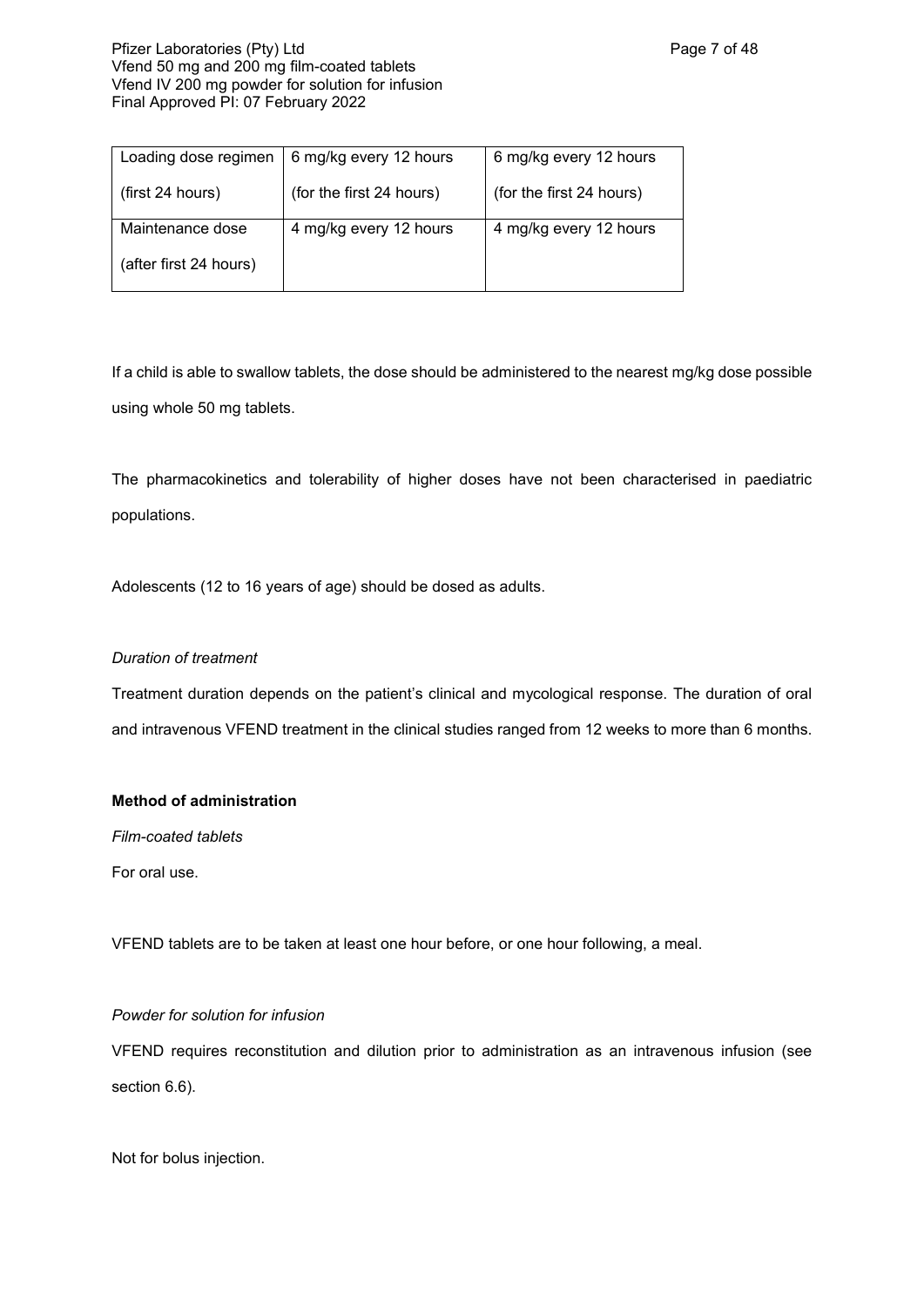It is recommended that VFEND is administered at a maximum rate of 3 mg/kg per hour over 1 to 3 hours.

## **4.3 Contraindications**

- Known hypersensitivity to voriconazole or to any of the excipients of VFEND (listed in section 6.1).
- Co-administration of the CYP3A4 substrates, terfenadine, astemizole, cisapride, pimozide, quinidine or ivabradine with VFEND is contraindicated since increased plasma concentrations of these medicines can lead to QTc prolongation and rare occurrences of *Torsades de Pointes* (see section 4.5).
- Co-administration of VFEND with rifampicin, carbamazepine and phenobarbital and St John's Wort is contraindicated since these medicines are likely to decrease plasma voriconazole concentrations significantly (see section 4.5).
- Co-administration of standard doses of VFEND with efavirenz doses of 400 mg once daily or higher is contraindicated, because efavirenz significantly decreases plasma VFEND concentrations in healthy subjects at these doses. VFEND also significantly increases efavirenz plasma concentrations (see section 4.5, for lower doses see section 4.4).
- Co-administration of VFEND with high dose ritonavir (400 mg and above twice daily) is contraindicated because ritonavir significantly decreased plasma VFEND concentrations in healthy subjects at this dose (see section 4.5, for lower doses see section 4.4).
- Co-administration of ergot alkaloids (ergotamine, dihydroergotamine), which are CYP3A4 substrates, is contraindicated since increased plasma concentrations of these medicines can lead to ergotism (see section 4.5).
- Co-administration of VFEND and sirolimus is contraindicated, since voriconazole is likely to increase plasma concentrations of sirolimus significantly (see section 4.5).
- Co-administration of VFEND and rifabutin is contraindicated since VFEND is likely to increase plasma concentrations of rifabutin significantly (see section 4.5).
- Co-administration of VFEND with naloxegol, a CYP3A4 substrate, is contraindicated since increased plasma concentrations of naloxegol can precipitate opioid withdrawal symptoms (see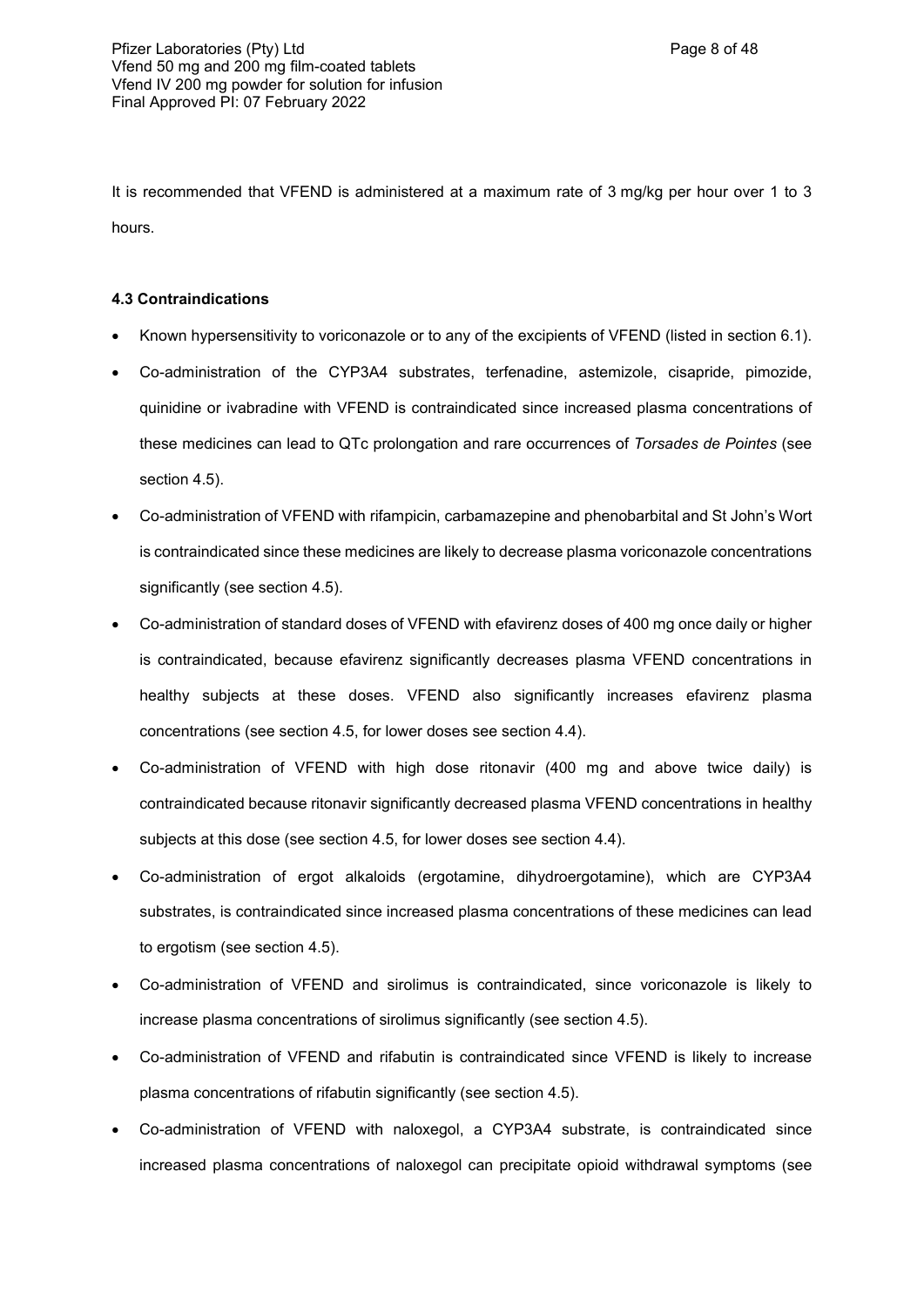section 4.5).

- Co-administration of VFEND with tolvaptan is contraindicated since strong CYP3A4 inhibitors such as VFEND significantly increase plasma concentrations of tolvaptan (see section 4.5).
- Co-administration of VFEND with lurasidone is contraindicated since significant increases in lurasidone exposure have the potential for serious adverse reactions (see section 4.5).
- Co-administration with venetoclax at initiation and during the venetoclax dose titration phase is contraindicated since VFEND is likely to significantly increase plasma concentrations of venetoclax and increase risk of tumour lysis syndrome (see section 4.5).
- Patients with prolonged QT syndrome.
- Pregnancy and lactation.
- Severe impairment of hepatic function (Child-Pugh Class C).

## **4.4 Special warnings and precautions for use**

## *Hypersensitivity*

Caution should be used in prescribing VFEND to patients with hypersensitivity to other azoles (see section 4.8).

## *Infusion-related reaction*

Infusion-related reactions, predominantly flushing and nausea have been observed during administration of the intravenous formulation of VFEND.

Depending on the severity of the symptoms, consideration should be given to stopping treatment (see section 4.8).

## *Cardiovascular*

VFEND has been associated with QTc interval prolongation. There have been rare cases of *Torsades de pointes* in patients taking VFEND who had risk factors, such as history of cardiotoxic chemotherapy, cardiomyopathy, hypokalaemia and concomitant medicines that may have been contributory. VFEND should be administered with caution to patients with potentially prodysrhythmic conditions, such as: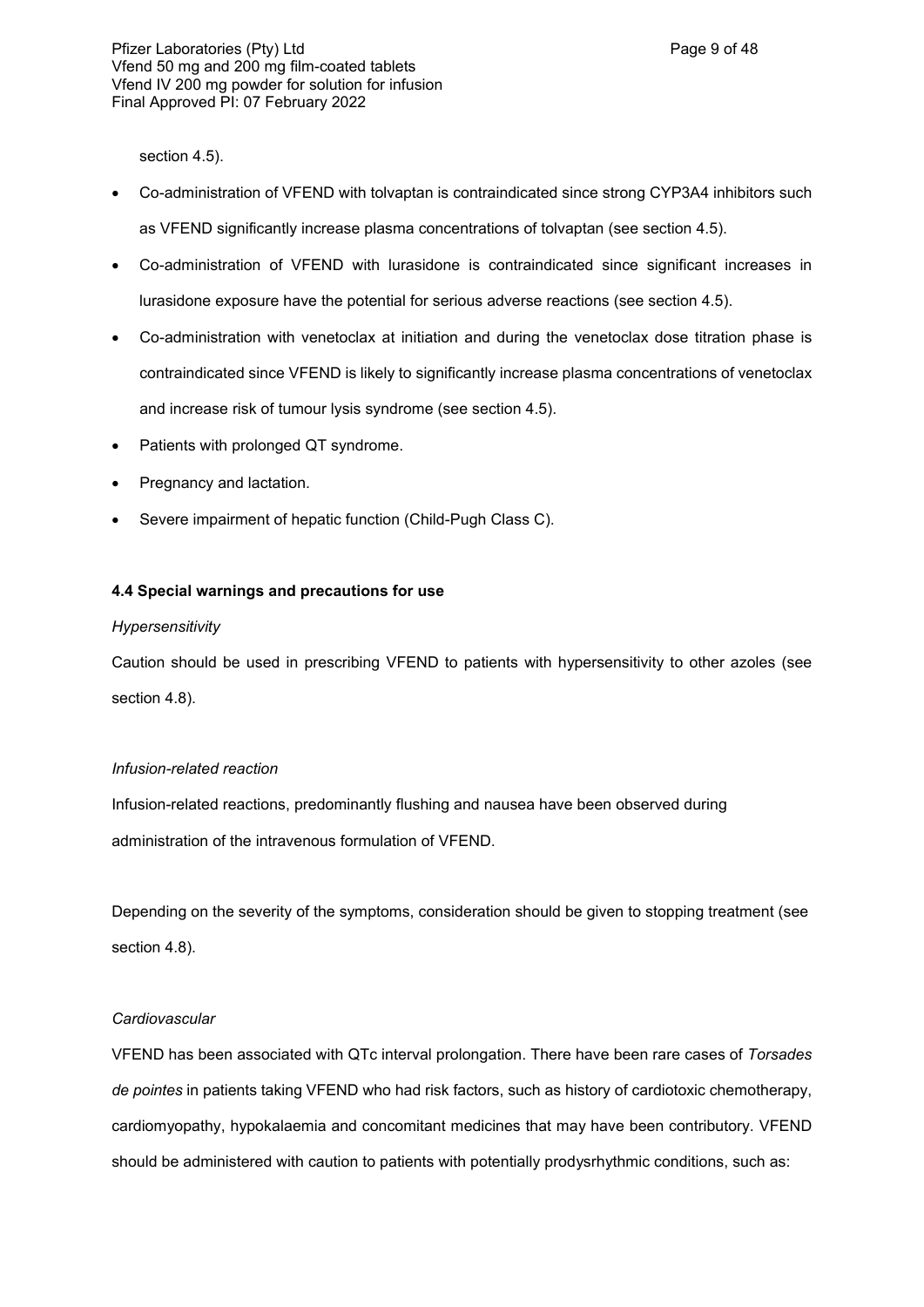Pfizer Laboratories (Pty) Ltd **Philosopheratories** (Pty) Ltd **Page 10 of 48** Vfend 50 mg and 200 mg film-coated tablets Vfend IV 200 mg powder for solution for infusion Final Approved PI: 07 February 2022

- Congenital or acquired QTc prolongation
- Cardiomyopathy, in particular when heart failure is present
- Sinus bradycardia
- Existing symptomatic dysrhythmias
- Concomitant medicines known to prolong QTc interval.

Electrolyte disturbances such as hypokalaemia, hypomagnesemia and hypocalcaemia should be monitored and corrected, if necessary, prior to initiation of and during VFEND therapy (see section 4.2).

#### *Hepatic toxicity*

In clinical trials, there have been cases of serious hepatic reactions during treatment with VFEND (including clinical hepatitis, cholestasis and fulminant hepatic failure, including fatalities). Instances of hepatic reactions were noted to occur primarily in patients with serious underlying medical conditions (predominantly haematological malignancy). Transient hepatic reactions, including hepatitis and jaundice, have occurred among patients with no other identifiable risk factors. Liver dysfunction has usually been reversible on discontinuation of therapy (see section 4.8).

#### *Monitoring of hepatic function*

Patients receiving VFEND must be carefully monitored for hepatic toxicity. Clinical management should include laboratory evaluation of hepatic function (specifically AST and ALT) at the initiation of treatment with VFEND and at least weekly for the first month of treatment. If treatment is continued, monitoring frequency can be reduced to monthly if there are no changes in the liver function tests.

If the liver function tests become markedly elevated, VFEND should be discontinued, unless the medical judgment of the risk-benefit of the treatment for the patient justifies continued use (see section 4.2).

#### *Visual adverse events*

There have been post-marketing reports of prolonged visual adverse events, including optic neuritis and papilloedema. These events occurred primarily in severely ill patients who had underlying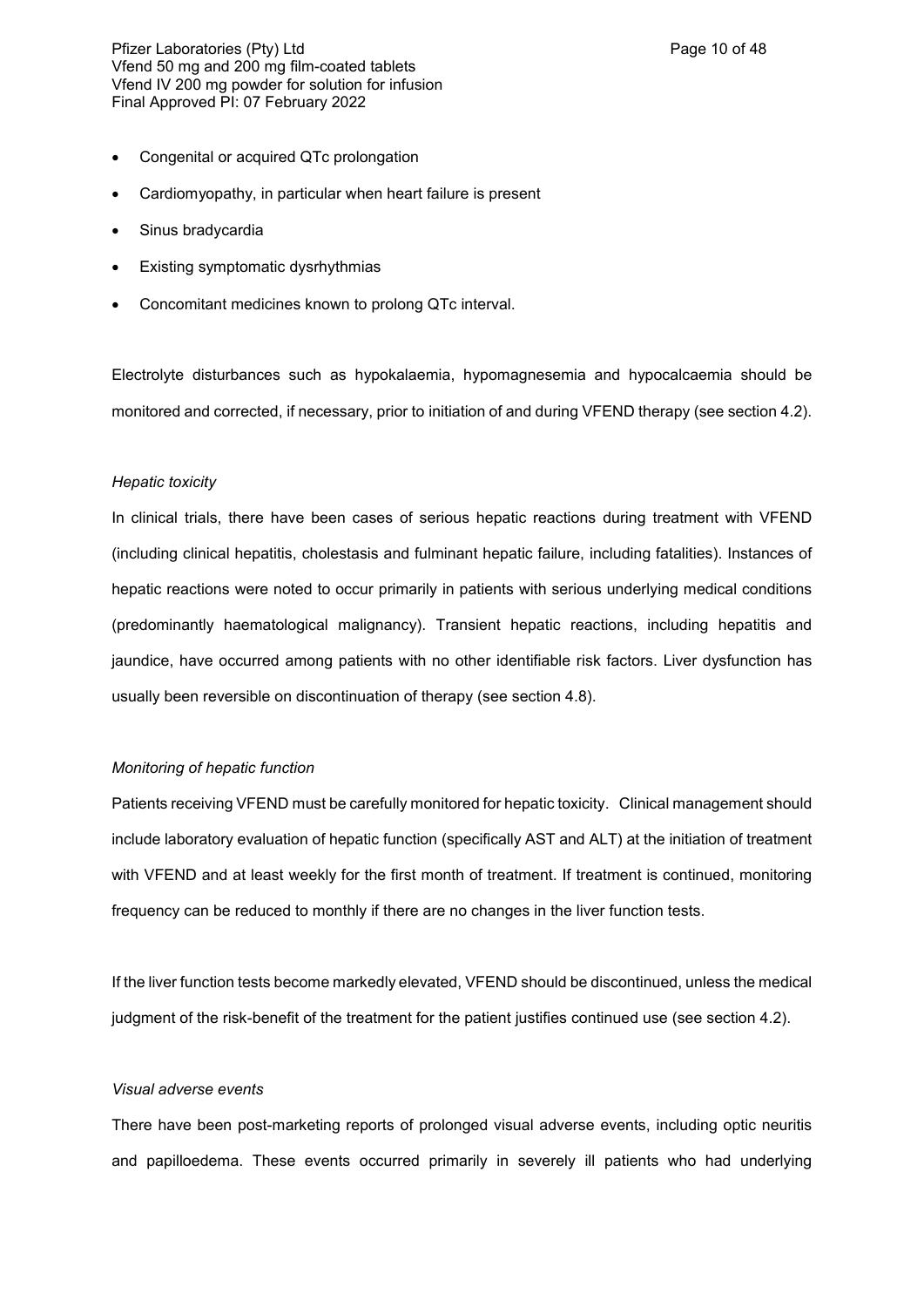conditions and/or concomitant medicines which may have caused or contributed to these events (see section 4.8).

## *Renal adverse events*

Acute renal failure has been observed in severely ill patients undergoing treatment with VFEND. Patients being treated with VFEND are likely to be treated concomitantly with nephrotoxic medicines and have concurrent conditions that may result in decreased renal function (see section 4.8).

### *Monitoring of renal function*

Patients should be monitored for the development of abnormal renal function. This should include laboratory evaluation, particularly serum creatinine.

### *Monitoring of pancreatic function*

Adults and children with risk factors for acute pancreatitis (e.g. recent chemotherapy, haematopoietic stem cell transplantation [HSCT]), should be monitored for development of pancreatitis during VFEND treatment.

## *Dermatological adverse events*

During treatment with VFEND, patients have developed severe cutaneous adverse reactions (SCARs) such as Stevens-Johnson syndrome (SJS), toxic epidermal necrolysis (TEN), and drug reaction with eosinophilia and systemic symptoms (DRESS) which can be life-threatening or fatal (see section 4.8). If a patient develops a severe cutaneous adverse reaction VFEND should be discontinued.

In addition, VFEND has been associated with photosensitivity skin reaction. It is recommended that patients, particularly children, avoid intense or prolonged exposure to direct sunlight during VFEND treatment and use measures such as protective clothing and sunscreen with high sun protection factor (SPF).

## *Adrenal events*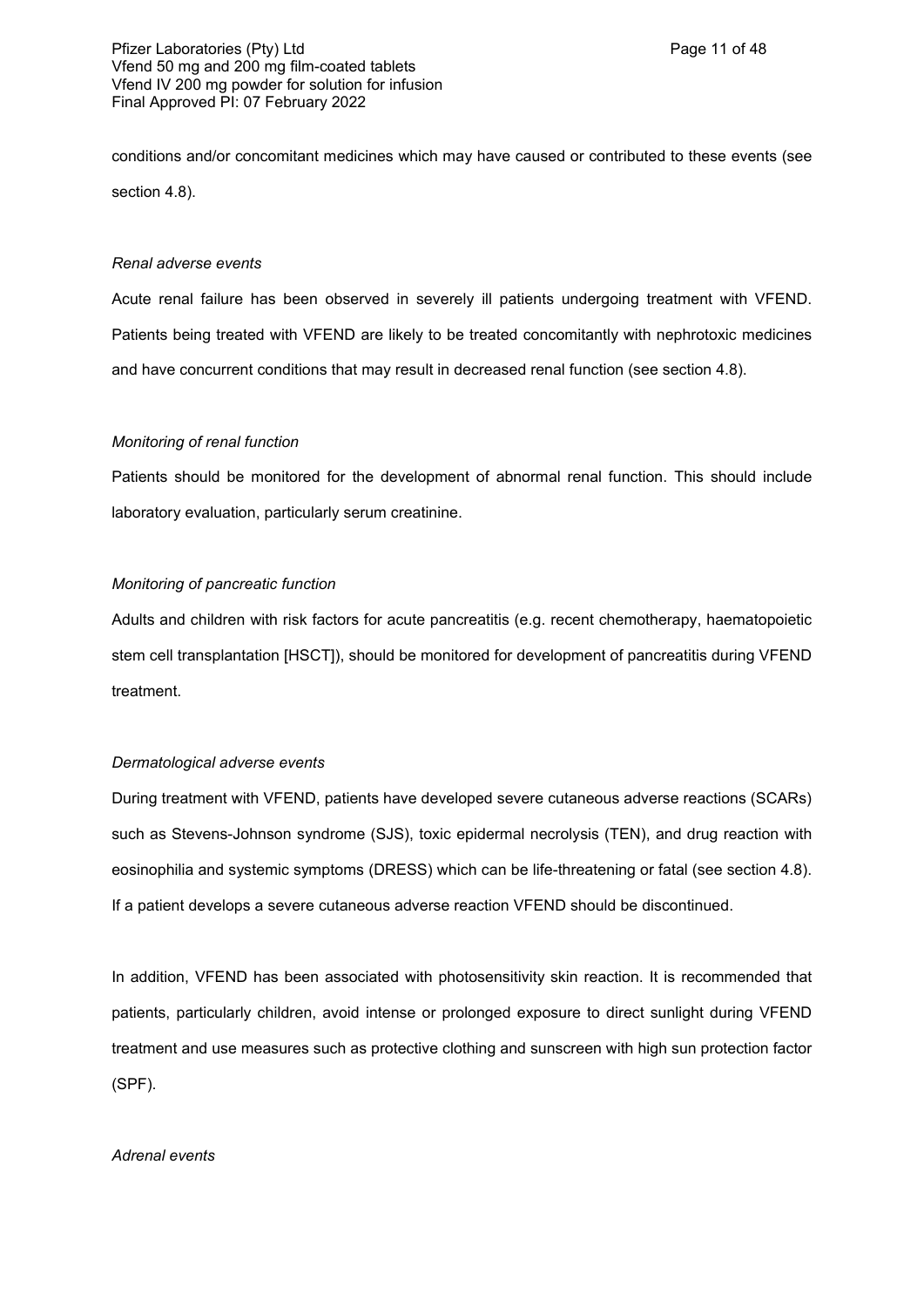## Pfizer Laboratories (Pty) Ltd **Philosopheratories** (Pty) Ltd **Page 12 of 48** Vfend 50 mg and 200 mg film-coated tablets Vfend IV 200 mg powder for solution for infusion Final Approved PI: 07 February 2022

Reversible cases of adrenal insufficiency have been reported in patients receiving azoles, including VFEND. Adrenal insufficiency has been reported in patients receiving azoles with or without concomitant corticosteroids. In patients receiving azoles without corticosteroids, adrenal insufficiency is related to direct inhibition of steroidogenesis by azoles. In patients taking corticosteroids, VFEND associated CYP3A4 inhibition of their metabolism may lead to corticosteroid excess and adrenal suppression (see section 4.5). Cushing's syndrome with and without subsequent adrenal insufficiency has also been reported in patients receiving VFEND concomitantly with corticosteroids.

Patients on long-term treatment with VFEND and corticosteroids (including inhaled corticosteroids e.g., budesonide and intranasal corticosteroids) should be carefully monitored for adrenal cortex dysfunction both during treatment and when VFEND is discontinued (see section 4.5). Patients should be instructed to seek immediate medical care if they develop signs and symptoms of Cushing's syndrome or adrenal insufficiency.

#### *Long-term treatment*

#### *Squamous cell carcinoma of the skin (SCC)*

In patients with photosensitivity skin reactions and additional risk factors, squamous cell carcinoma of the skin and melanoma have been reported during long-term therapy. If phototoxic reactions occur multidisciplinary advice should be sought, VFEND discontinuation and use of alternative antifungal medicines should be considered and the patient should be referred to a dermatologist. If VFEND is continued, however, dermatologic evaluation should be performed on a systematic and regular basis, to allow early detection and management of premalignant lesions.

If a patient develops a skin lesion consistent with premalignant skin lesions, squamous cell carcinoma or melanoma, VFEND discontinuation should be considered.

#### *Non-infectious periostitis*

Periostitis has been reported in transplant patients during long-term VFEND therapy. If a patient develops skeletal pain and radiologic findings compatible with periostitis, VFEND should be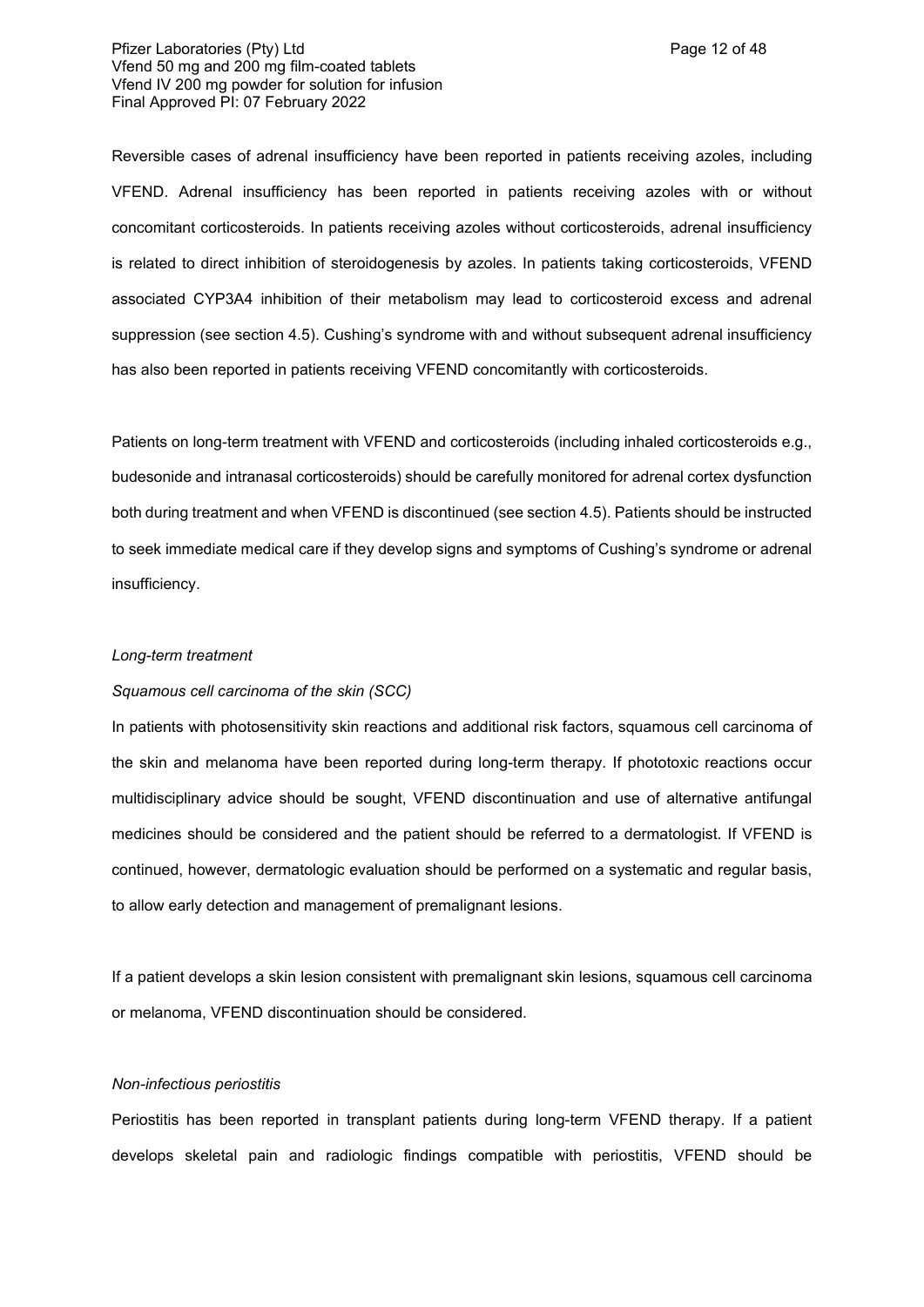discontinued.

#### *Methadone (CYP3A4 substrate)*

Increased plasma concentrations of methadone have been associated with toxicity including QT prolongation. Frequent monitoring for adverse events and toxicity related to methadone is recommended during co-administration. Dose reduction of methadone may be needed (see section 4.5).

### *Short-acting opiates (CYP3A4 substrate)*

Reduction in the dose of alfentanil, fentanyl and other short acting opiates similar in structure to alfentanil and metabolised by CYP3A4 (e.g. sufentanil) should be considered when co-administered with VFEND (see section 4.5). As the half-life of alfentanil is prolonged in a 4-fold manner when alfentanil is co-administered with VFEND, frequent monitoring for opiate-associated adverse events (including a longer respiratory monitoring period) may be necessary.

#### *Long-acting opiates (CYP3A4 substrate)*

Reduction in the dose of oxycodone and other long-acting opiates metabolised by CYP3A4 (e.g. hydrocodone) should be considered when co-administered with VFEND. Frequent monitoring for opiate-associated adverse events may be necessary (see section 4.5).

#### *Fluconazole (CYP2C9, CYP2C19 and CYP3A4 inhibitor)*

Co-administration of oral VFEND and oral fluconazole resulted in a significant increase in C<sub>max</sub> and  $AUC<sub>T</sub>$  of voriconazole in healthy subjects. The reduced dose and/or frequency of VFEND and fluconazole that would eliminate this effect have not been established. Monitoring for VFENDassociated adverse reactions is recommended if VFEND is used sequentially after fluconazole (see section 4.5).

#### *Ciclosporin and tacrolimus (CYP3A4 substrates)*

Clinically significant medicine interactions with VFEND may occur in patients who are receiving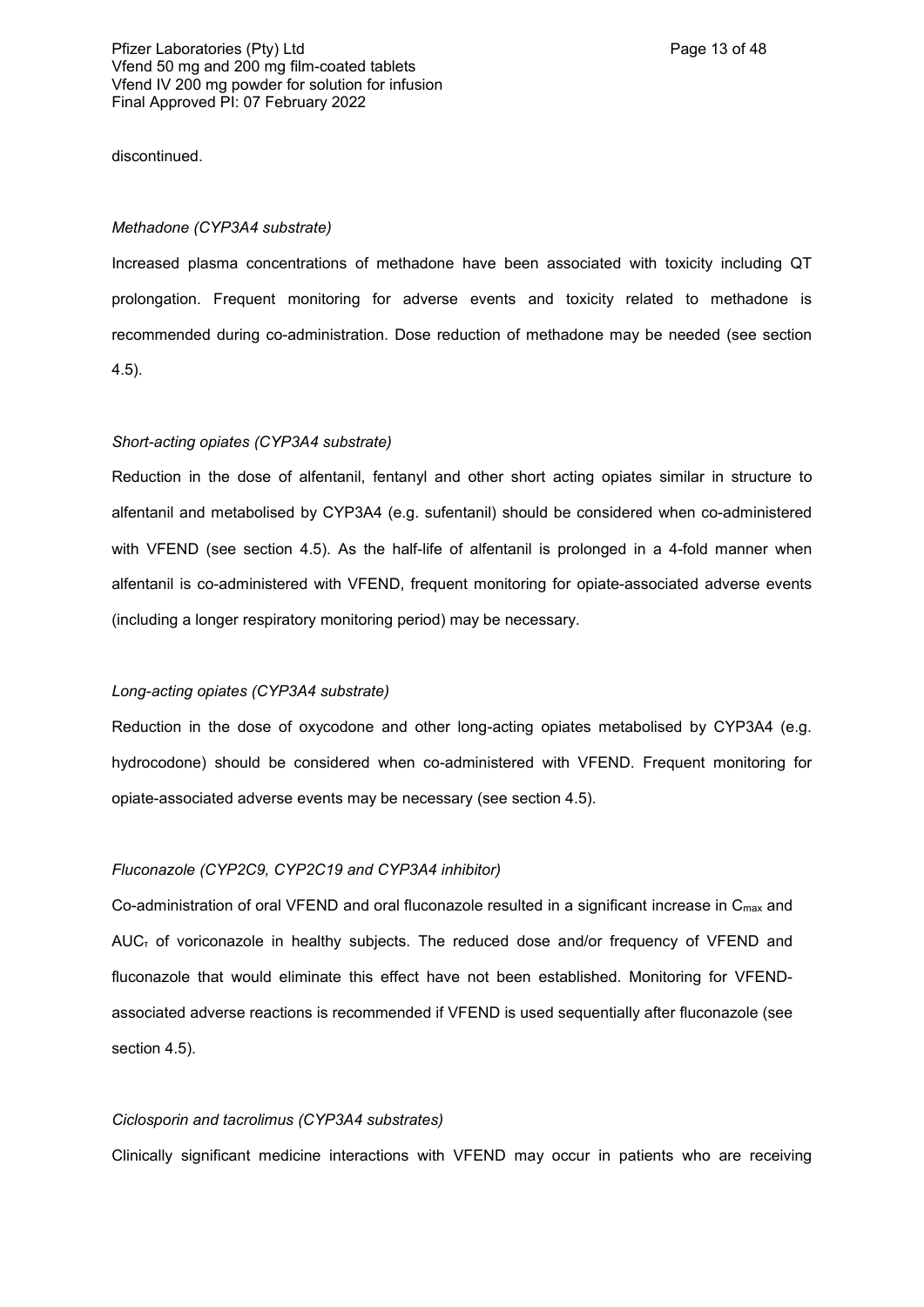treatment with ciclosporin or tacrolimus (see section 4.5).

## *Phenytoin (CYP2C9 substrate and potent CYP450 inducer)*

Careful monitoring of phenytoin levels is recommended when phenytoin is co-administered with VFEND. Concomitant use of VFEND and phenytoin should be avoided unless the benefit outweighs the risk (see section 4.5).

## *Ritonavir (potent CYP450 inducer; CYP3A4 inhibitor and substrate)*

Co-administration of VFEND and low dose ritonavir (100 mg twice daily) should be avoided unless an assessment of the benefit/risk justifies the use of VFEND (see section 4.5 and for higher doses see section 4.3).

## *Everolimus (CYP3A4 substrate, P-gp substrate)*

Co-administration of VFEND with everolimus is not recommended because VFEND is expected to significantly increase everolimus concentrations. Currently there are insufficient data to allow dosing recommendations in this situation (see section 4.5).

## *Efavirenz (CYP450 inducer; CYP3A4 inhibitor and substrate)*

When VFEND is co-administered with efavirenz the dose of VFEND should be increased to 400 mg twice daily and that of efavirenz should be decreased to 300 mg once daily (see sections 4.2, 4.3 and 4.5).

## *Glasdegib (CYP3A4 substrate)*

Co-administration of VFEND is expected to increase glasdegib plasma concentrations and increase the risk of QTc prolongation (see section 4.5). If concomitant use cannot be avoided, frequent ECG monitoring is recommended.

## *Tyrosine kinase inhibitors (CYP3A4 substrate)*

Co-administration of VFEND with tyrosine kinase inhibitors metabolised by CYP3A4 is expected to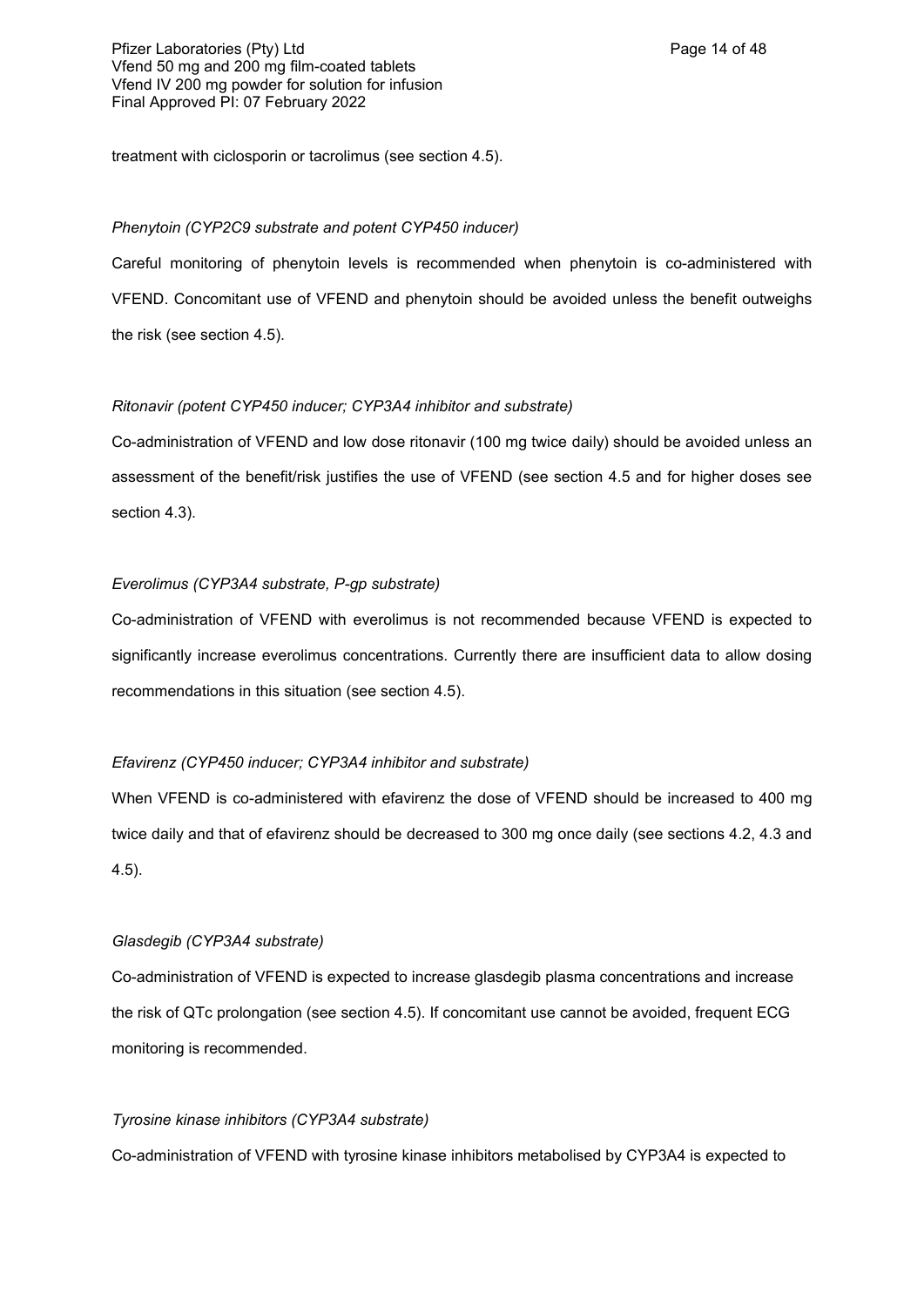Pfizer Laboratories (Pty) Ltd **Philosopheratories** (Pty) Ltd **Page 15 of 48** Vfend 50 mg and 200 mg film-coated tablets Vfend IV 200 mg powder for solution for infusion Final Approved PI: 07 February 2022

increase tyrosine kinase inhibitor plasma concentrations and the risk of adverse reactions. If concomitant use cannot be avoided, dose reduction of the tyrosine kinase inhibitor and close clinical monitoring is recommended (see section 4.5).

### **Paediatric population**

Safety and effectiveness in paediatric subjects below the age of two years has not been established. VFEND is indicated for paediatric patients aged two years or older. A higher frequency of liver enzyme elevations was observed in the paediatric population (see section 4.8). Hepatic function should be monitored in both children and adults. Oral bioavailability may be limited in paediatric patients aged 2 to 12 years with malabsorption and very low body weight for age. In that case, intravenous VFEND administration is recommended.

### *Serious dermatological adverse reactions (including SCC)*

The frequency of phototoxicity reactions is higher in the paediatric population. As an evolution towards SCC has been reported, stringent measures for the photoprotection are warranted in this population of patients. In children experiencing photoaging injuries such as lentigines or ephelides, sun avoidance and dermatologic follow-up are recommended even after treatment discontinuation.

#### *Excipients*

*Tablets*

## *Lactose*

VFEND tablets contain lactose and should not be given to patients with rare hereditary problems of galactose intolerance, total lactase deficiency or glucose-galactose malabsorption.

#### *Sodium*

VFEND tablets contain less than 1 mmol sodium (23 mg) per tablet. Patients on low sodium diets should be informed that this medicine is essentially 'sodium-free'.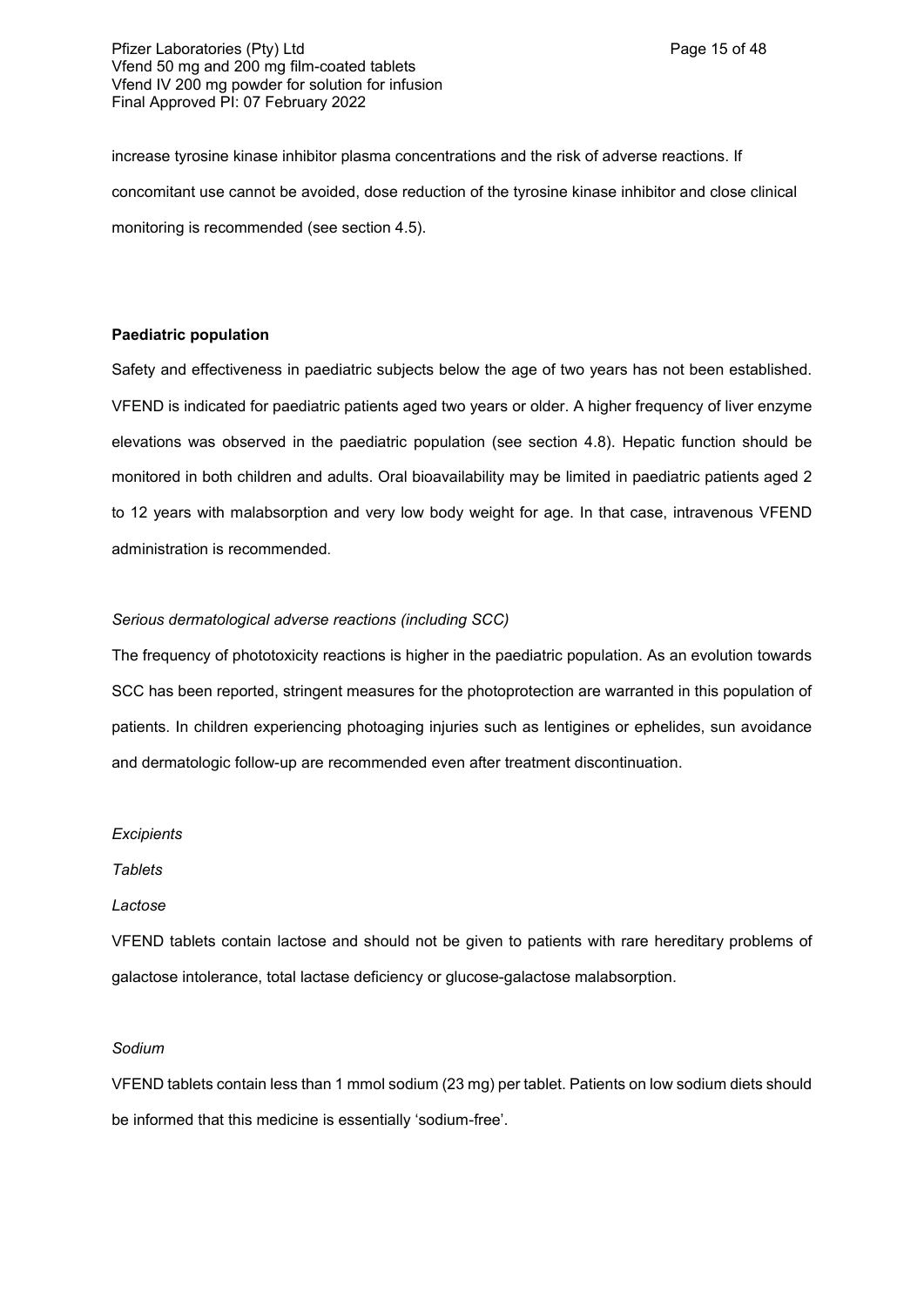#### *Powder for solution for infusion*

#### *Sodium*

VFEND IV powder for solution for infusion contains 221 mg of sodium per vial, equivalent to 11 % of the WHO recommended maximum daily intake of 2 g sodium for an adult.

### *Cyclodextrins*

VFEND IV powder for solution for infusion contains cyclodextrins (3 200 mg cyclodextrins in each vial which is equivalent to 160 mg/mL when reconstituted in 20 mL, see section 6.1) which can influence the properties (such as toxicity) of the active substance and other medicines. Safety aspects of cyclodextrins have been considered during the development and safety assessment of VFEND IV.

As cyclodextrins are renally excreted, in patients with moderate to severe renal dysfunction accumulation of cyclodextrin may occur.

#### **4.5 Interaction with other medicines and other forms of interaction**

VFEND is metabolised by, and inhibits the activity of, cytochrome P450 isoenzymes, CYP2C19, CYP2C9 and CYP3A4. Inhibitors or inducers of these isoenzymes may increase or decrease VFEND plasma concentrations, respectively and there is potential for VFEND to increase the plasma concentrations of substances metabolised by these CYP450 isoenzymes, in particular for substances metabolised by CYP3A4 since VFEND is a strong CYP3A4 inhibitor though the increase in AUC is substrate dependent (see table below).

Unless otherwise specified, medicine interaction studies have been performed in healthy adult male subjects using multiple dosing to steady state with oral VFEND at 200 mg twice daily. These results are relevant to other populations and routes of administration.

VFEND may prolong the QT interval without a clear relationship to plasma concentration. VFEND should not be used concomitantly with other medicines which prolong the QT interval. When there is also a potential for VFEND to increase the plasma concentrations of substances metabolised by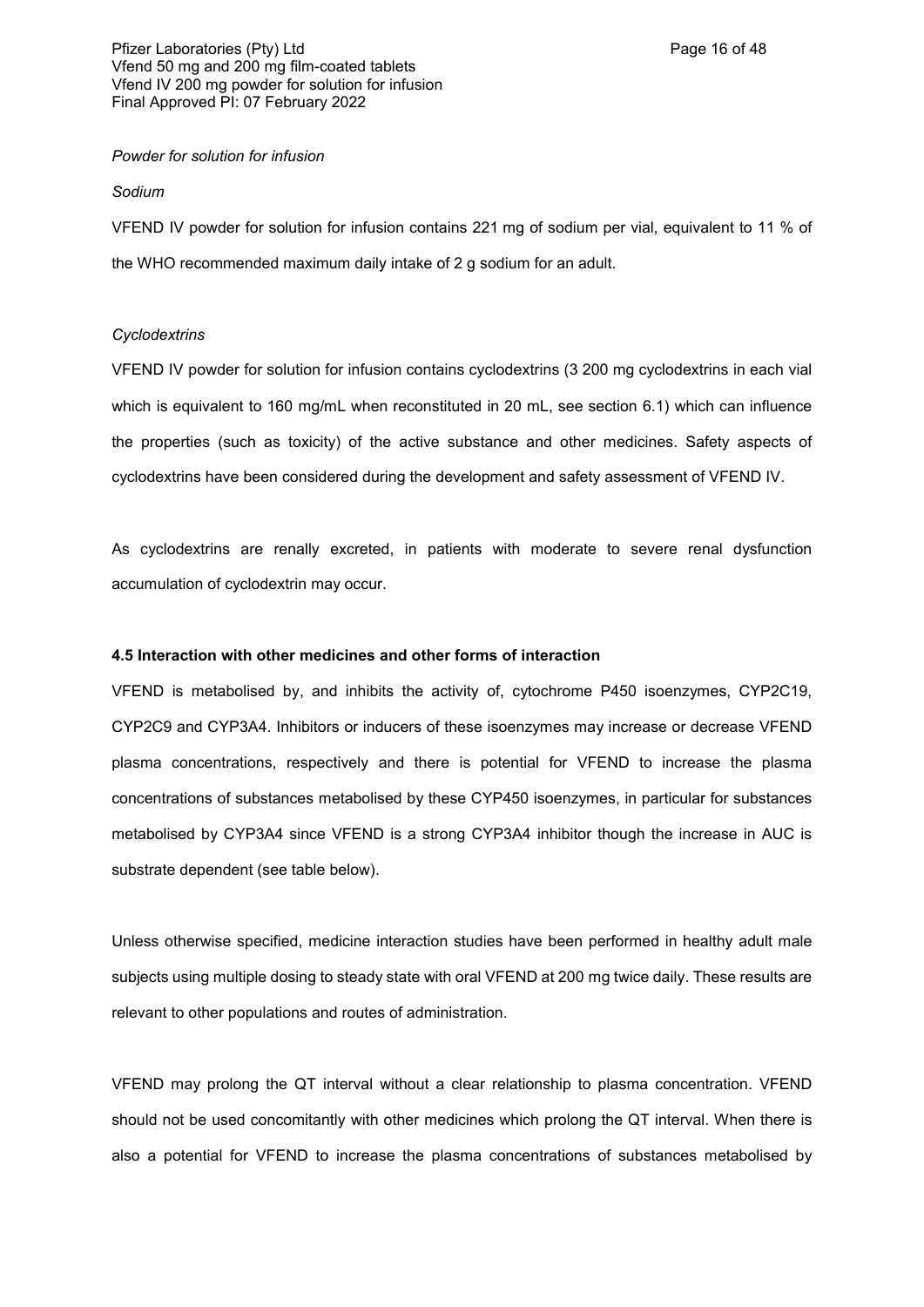CYP3A4 isoenzymes (e.g. certain antihistamines, quinidine, cisapride, pimozide and ivabradine) coadministration is contraindicated (see below and section 4.3).

## *Interaction table*

Interactions between VFEND and other medicines are listed in the table below (once daily as "QD", twice daily as "BID", three times daily as "TID" and not determined as "ND"). The direction of the arrow for each pharmacokinetic parameter is based on the 90 % confidence interval of the geometric mean ratio being within  $(\leftrightarrow)$ , below ( $\downarrow$ ) or above ( $\uparrow$ ) the 80 – 125 % range. The asterisk (\*) indicates a twoway interaction. AUC<sub>t</sub>, AUC<sub>t</sub> and AUC<sub>0- $\infty$ </sub> represent area under the curve over a dosing interval, from time zero to the time with detectable measurement and from time zero to infinity, respectively.

The interactions in the table are presented in the following order: contraindications, those requiring dosage adjustment and careful clinical and/or biological monitoring and finally those that have no significant pharmacokinetic interaction but that may be of clinical interest in this therapeutic field.

| Medicine                   | Interaction                       | Recommendations concerning          |
|----------------------------|-----------------------------------|-------------------------------------|
| [Mechanism of interaction] | geometric mean changes (%)        | co-administration                   |
| Astemizole, cisapride,     | Although not studied, increased   | <b>Contraindicated (see section</b> |
| pimozide, quinidine,       | plasma concentrations of these    | 4.3)                                |
| terfenadine and ivabradine | medicines can lead to QTc         |                                     |
| [CYP3A4 substrates]        | prolongation and rare occurrences |                                     |
|                            | of Torsades de Pointes.           |                                     |
| Carbamazepine and long-    | Although not studied,             | <b>Contraindicated (see section</b> |
| acting barbiturates (e.g., | carbamazepine and long-acting     | 4.3)                                |
| phenobarbital,             | barbiturates are likely to        |                                     |
| mephobarbital)             | significantly decrease plasma     |                                     |
| [potent CYP450 inducers]   | <b>VFEND</b> concentrations.      |                                     |
| Efavirenz (a non-          |                                   |                                     |
| nucleoside reverse         |                                   |                                     |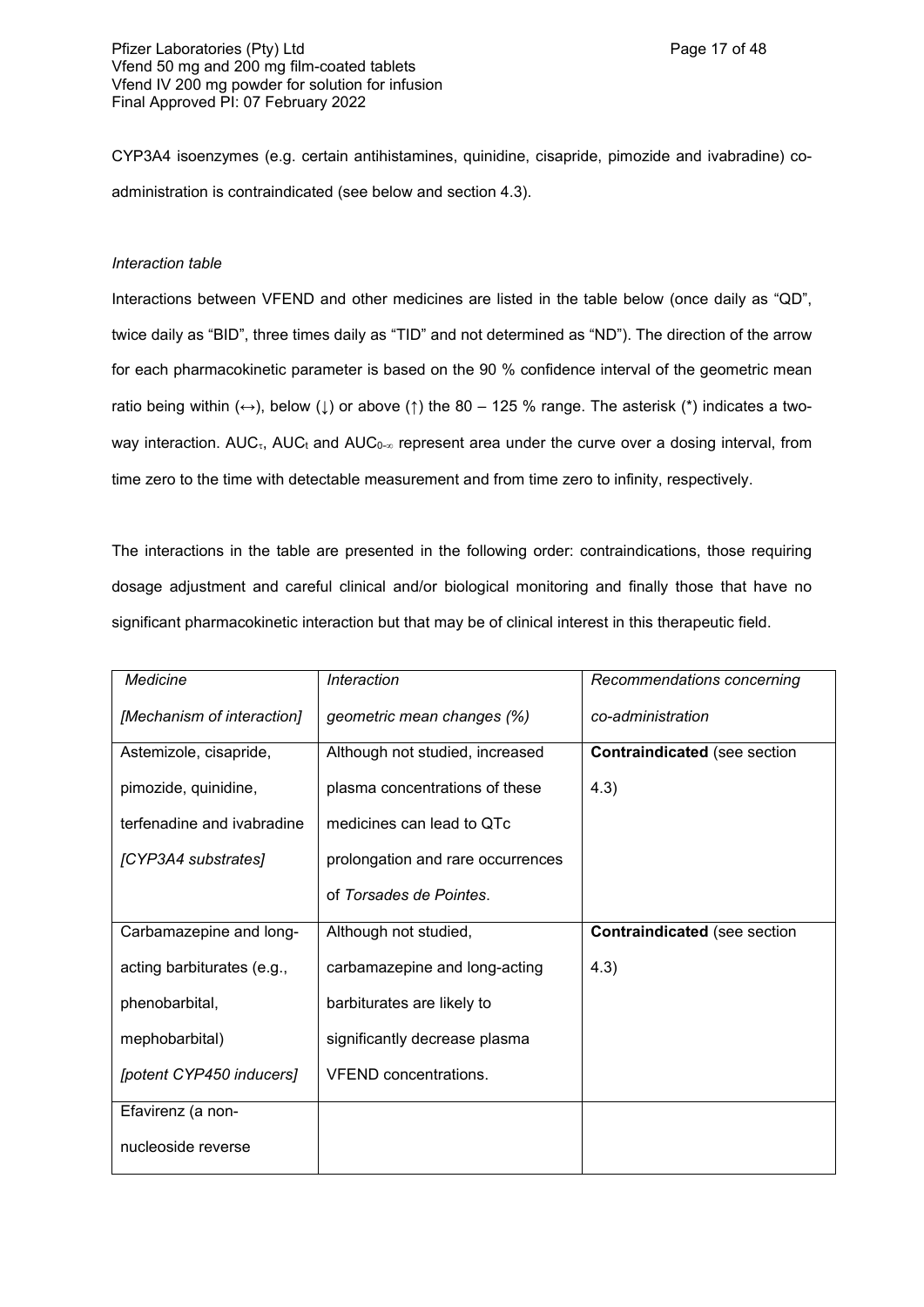## Pfizer Laboratories (Pty) Ltd Page 18 of 48 of 48 of 48 of 48 of 48 of 48 of 48 of 48 of 48 of 48 of 48 of 48 o Vfend 50 mg and 200 mg film-coated tablets Vfend IV 200 mg powder for solution for infusion Final Approved PI: 07 February 2022

| transcriptase inhibitor)                                                       |                                                                                                                                                                                                                             |                                                                                                                                                                                                                                                                                     |
|--------------------------------------------------------------------------------|-----------------------------------------------------------------------------------------------------------------------------------------------------------------------------------------------------------------------------|-------------------------------------------------------------------------------------------------------------------------------------------------------------------------------------------------------------------------------------------------------------------------------------|
| [CYP450 inducer; CYP3A4                                                        |                                                                                                                                                                                                                             |                                                                                                                                                                                                                                                                                     |
| inhibitor and substrate]                                                       |                                                                                                                                                                                                                             |                                                                                                                                                                                                                                                                                     |
|                                                                                | Efavirenz $C_{\text{max}} \uparrow 38 \%$                                                                                                                                                                                   | Use of standard doses of VFEND                                                                                                                                                                                                                                                      |
| Efavirenz 400 mg QD,                                                           | Efavirenz AUC $\tau$ 144 %                                                                                                                                                                                                  | with efavirenz doses of 400 mg                                                                                                                                                                                                                                                      |
| coadministered with                                                            | VFEND C <sub>max</sub> $\downarrow$ 61 %                                                                                                                                                                                    | QD or higher is contraindicated                                                                                                                                                                                                                                                     |
| VFEND 200 mg BID                                                               | VFEND AUC $\tau$ $\downarrow$ 77 %                                                                                                                                                                                          | (see section 4.3).                                                                                                                                                                                                                                                                  |
| Efavirenz 300 mg QD, co-<br>administered with VFEND<br>400 mg BID <sup>*</sup> | Compared to efavirenz 600 mg QD,<br>Efavirenz $C_{\text{max}} \leftrightarrow$<br>Efavirenz AUC $\tau$ 17 %<br>Compared to VFEND 200 mg BID,<br>VFEND C <sub>max</sub> $\uparrow$ 23 %<br>VFEND AUC $\tau$ $\downarrow$ 7 % | VFEND may be co-administered<br>with efavirenz if the VFEND<br>maintenance dose is increased to<br>400 mg BID and the efavirenz<br>dose is decreased to 300 mg QD.<br>When VFEND treatment is<br>stopped, the initial dose of<br>efavirenz should be restored (see<br>section 4.2). |
| Ergot alkaloids (e.g.,                                                         | Although not studied, VFEND is                                                                                                                                                                                              | <b>Contraindicated (see section</b>                                                                                                                                                                                                                                                 |
| ergotamine and                                                                 | likely to increase the plasma                                                                                                                                                                                               | 4.3)                                                                                                                                                                                                                                                                                |
| dihydroergotamine)                                                             | concentrations of ergot alkaloids                                                                                                                                                                                           |                                                                                                                                                                                                                                                                                     |
| [CYP3A4 substrates]                                                            | and lead to ergotism.                                                                                                                                                                                                       |                                                                                                                                                                                                                                                                                     |
| Lurasidone                                                                     | Although not studied, VFEND is                                                                                                                                                                                              | <b>Contraindicated</b> (see section                                                                                                                                                                                                                                                 |
| [CYP3A4 substrate                                                              | likely to significantly increase the                                                                                                                                                                                        | 4.3)                                                                                                                                                                                                                                                                                |
|                                                                                | plasma concentrations of                                                                                                                                                                                                    |                                                                                                                                                                                                                                                                                     |
|                                                                                | lurasidone                                                                                                                                                                                                                  |                                                                                                                                                                                                                                                                                     |
| Naloxegol                                                                      | Although not studied, VFEND is                                                                                                                                                                                              | <b>Contraindicated</b> (see section                                                                                                                                                                                                                                                 |
| [CYP3A4 substrate]                                                             | likely to significantly increase the                                                                                                                                                                                        | 4.3)                                                                                                                                                                                                                                                                                |
|                                                                                | plasma concentrations of naloxegol                                                                                                                                                                                          |                                                                                                                                                                                                                                                                                     |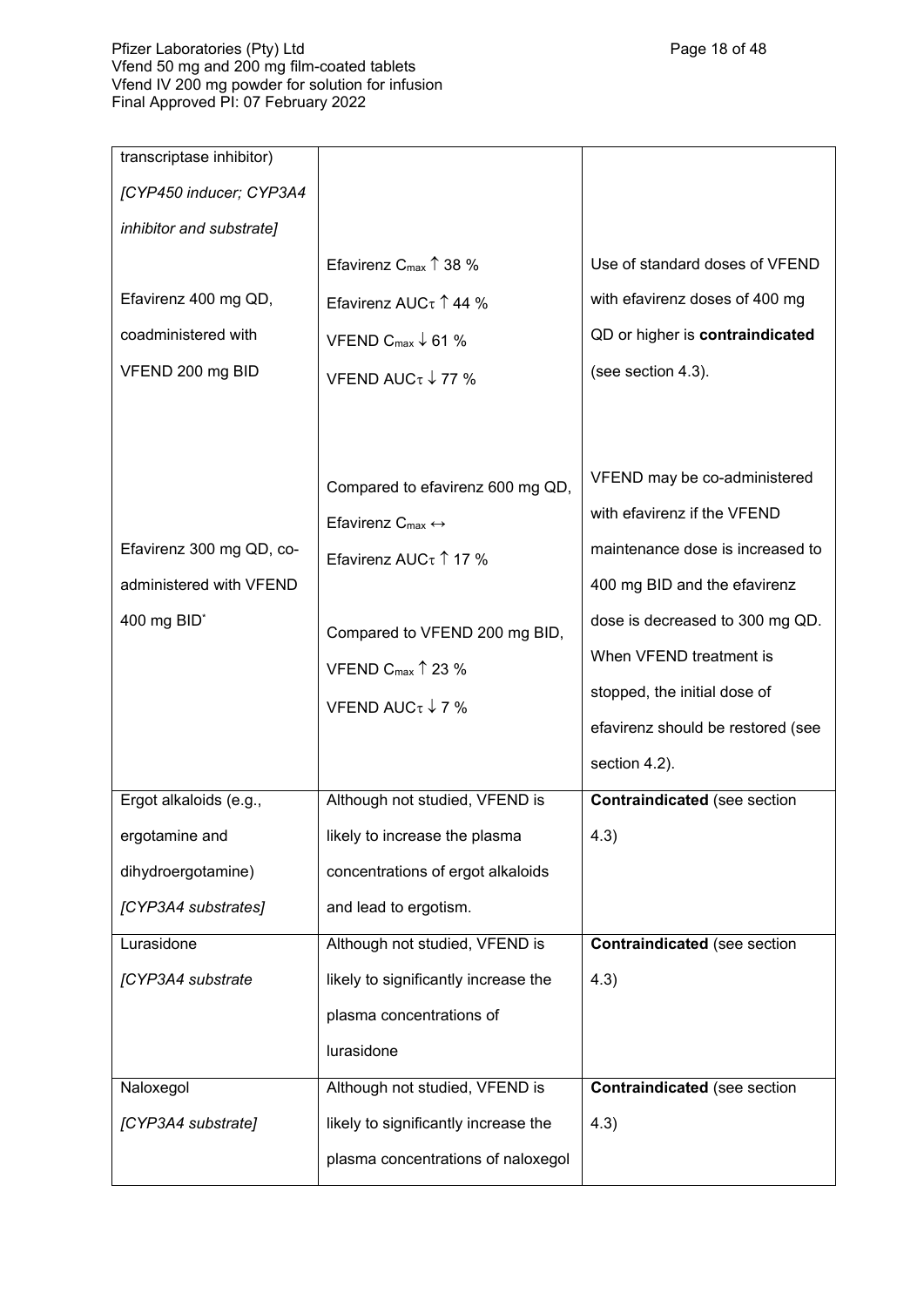## Pfizer Laboratories (Pty) Ltd Page 19 of 48 Vfend 50 mg and 200 mg film-coated tablets Vfend IV 200 mg powder for solution for infusion Final Approved PI: 07 February 2022

| Rifabutin                                                 |                                                                                                                                                                           | <b>Contraindicated</b> (see section |
|-----------------------------------------------------------|---------------------------------------------------------------------------------------------------------------------------------------------------------------------------|-------------------------------------|
| [potent CYP450 inducer]                                   |                                                                                                                                                                           | 4.3)                                |
| 300 mg QD                                                 | VFEND C <sub>max</sub> $\downarrow$ 69 %<br>VFEND AUC $\tau$ $\downarrow$ 78 %                                                                                            |                                     |
| 300 mg QD (co-<br>administered with VFEND<br>400 mg BID)* | Rifabutin $C_{\text{max}} \uparrow 195 \%$<br>Rifabutin AUC $\tau$ 1 331 %<br>Compared to VFEND 200 mg BID,<br>VFEND C <sub>max</sub> $\uparrow$ 104 %<br>VFEND AUCτ↑87 % |                                     |
| Rifampicin (600 mg QD)                                    | VFEND C <sub>max</sub> $\downarrow$ 93 %                                                                                                                                  | <b>Contraindicated (see section</b> |
| [potent CYP450 inducer]                                   | VFEND AUC $\tau$ $\downarrow$ 96 %                                                                                                                                        | 4.3)                                |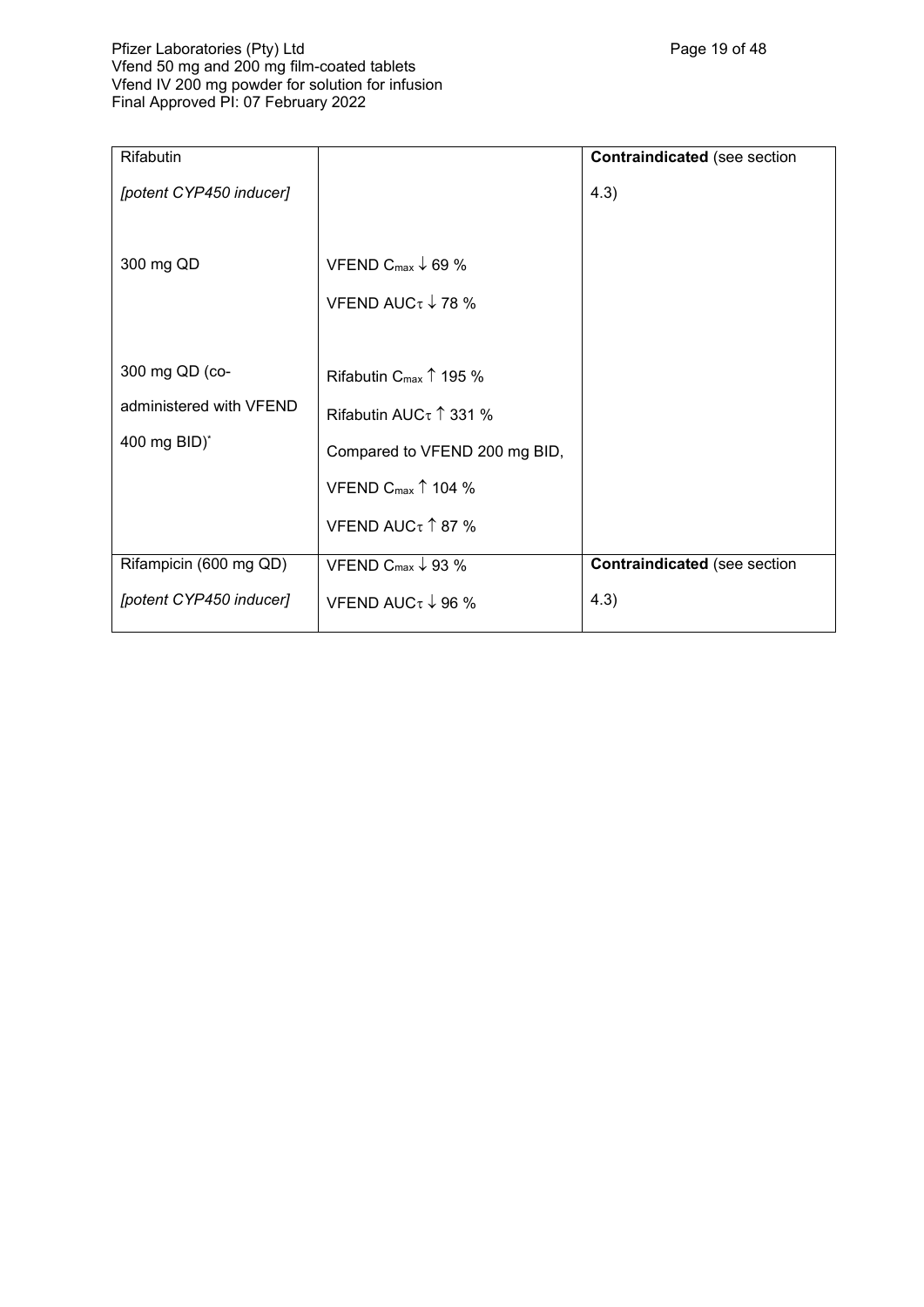| Ritonavir (protease     |                                                                                                                                                                          |                                                                                                                                                                                      |
|-------------------------|--------------------------------------------------------------------------------------------------------------------------------------------------------------------------|--------------------------------------------------------------------------------------------------------------------------------------------------------------------------------------|
| inhibitor)              |                                                                                                                                                                          |                                                                                                                                                                                      |
| [potent CYP450 inducer; |                                                                                                                                                                          |                                                                                                                                                                                      |
| CYP3A4 inhibitor and    |                                                                                                                                                                          |                                                                                                                                                                                      |
| substrate]              |                                                                                                                                                                          |                                                                                                                                                                                      |
| High dose (400 mg BID)  | Ritonavir C <sub>max</sub> and AUC $\tau \leftrightarrow$<br>VFEND C <sub>max</sub> $\downarrow$ 66 %<br>VFEND AUC $\tau$ $\downarrow$ 82 %                              | Co-administration of VFEND and<br>high doses of ritonavir (400 mg<br>and above BID) is<br>contraindicated (see sections<br>4.3 and 4.4).                                             |
| Low dose (100 mg BID)*  | Ritonavir C <sub>max</sub> $\downarrow$ 25 %<br>Ritonavir AUC $\tau$ $\downarrow$ 13 %<br>VFEND C <sub>max</sub> $\downarrow$ 24 %<br>VFEND AUC $\tau$ $\downarrow$ 39 % | Co-administration of VFEND and<br>low dose ritonavir (100 mg BID)<br>should be avoided, unless an<br>assessment of the benefit/risk to<br>the patient justifies the use of<br>VFEND. |
| St John's Wort          | In an independent published study,                                                                                                                                       | <b>Contraindicated (see section</b>                                                                                                                                                  |
| [CYP450 inducer; P-     | VFEND AUC <sub>0-<math>\infty</math></sub> $\downarrow$ 59 %                                                                                                             | 4.3)                                                                                                                                                                                 |
| gp inducer]             |                                                                                                                                                                          |                                                                                                                                                                                      |
| 300 mg TID (co-         |                                                                                                                                                                          |                                                                                                                                                                                      |
| administered with VFEND |                                                                                                                                                                          |                                                                                                                                                                                      |
| 400 mg single dose)     |                                                                                                                                                                          |                                                                                                                                                                                      |
| Tolvaptan               | Although not studied, VFEND is                                                                                                                                           | <b>Contraindicated (see section</b>                                                                                                                                                  |
| [CYP3A substrate]       | likely to significantly increase the                                                                                                                                     | 4.3)                                                                                                                                                                                 |
|                         | plasma concentrations of tolvaptan.                                                                                                                                      |                                                                                                                                                                                      |
| Venetoclax              | Although not studied, VFEND is                                                                                                                                           | Concomitant administration of                                                                                                                                                        |
| [CYP3A substrate]       | likely to significantly increase the                                                                                                                                     | VFEND is contraindicated at                                                                                                                                                          |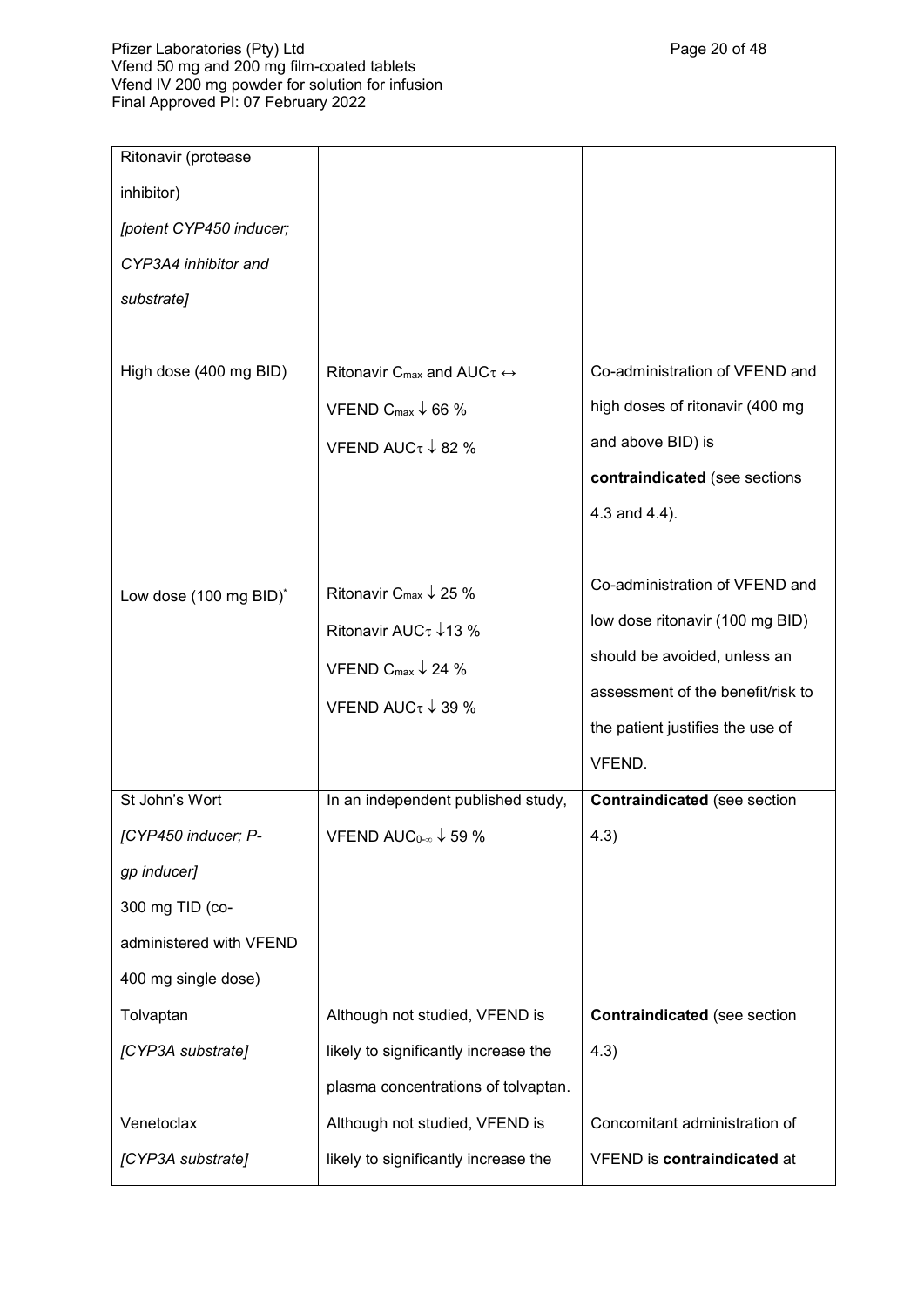## Pfizer Laboratories (Pty) Ltd Page 21 of 48 Vfend 50 mg and 200 mg film-coated tablets Vfend IV 200 mg powder for solution for infusion Final Approved PI: 07 February 2022

|                         | plasma concentrations of                 | initiation and during venetoclax    |
|-------------------------|------------------------------------------|-------------------------------------|
|                         | venetoclax.                              | dose titration phase (see section   |
|                         |                                          | 4.3). Dose reduction of venetoclax  |
|                         |                                          | is required as instructed in        |
|                         |                                          | venetoclax prescribing information  |
|                         |                                          | during steady daily dosing; close   |
|                         |                                          | monitoring for signs of toxicity is |
|                         |                                          | recommended.                        |
| Fluconazole (200 mg QD) | VFEND $C_{\text{max}} \uparrow 57$ %     | The reduced dose and/or             |
| [CYP2C9, CYP2C19 and    | VFEND AUCτ 179 %                         | frequency of VFEND and              |
| CYP3A4 inhibitor]       | Fluconazole C <sub>max</sub> ND          | fluconazole that would eliminate    |
|                         | Fluconazole AUCτ ND                      | this effect have not been           |
|                         |                                          | established. Monitoring for         |
|                         |                                          | VFEND-associated adverse            |
|                         |                                          | events is recommended if VFEND      |
|                         |                                          | is used sequentially after          |
|                         |                                          | fluconazole.                        |
| Phenytoin               |                                          | Concomitant use of VFEND and        |
| [CYP2C9 substrate and   |                                          | phenytoin should be avoided         |
| potent CYP450 inducer]  |                                          | unless the benefit outweighs the    |
|                         |                                          | risk. Careful monitoring of         |
| 300 mg QD               | VFEND C <sub>max</sub> $\downarrow$ 49 % | phenytoin plasma levels is          |
|                         | VFEND AUC $\tau$ $\downarrow$ 69 %       | recommended.                        |
|                         |                                          |                                     |
|                         |                                          | Phenytoin may be                    |
|                         |                                          | co-administered with VFEND if       |
| 300 mg QD (co-          | Phenytoin $C_{\text{max}} \uparrow 67$ % | the maintenance dose of VFEND       |
| administered with VFEND | Phenytoin AUC $\tau$ 1 81 %              | is increased to 5 mg/kg IV BID or   |
| 400 mg BID)*            | Compared to VFEND 200 mg BID,            | from 200 mg to 400 mg oral BID,     |
|                         |                                          |                                     |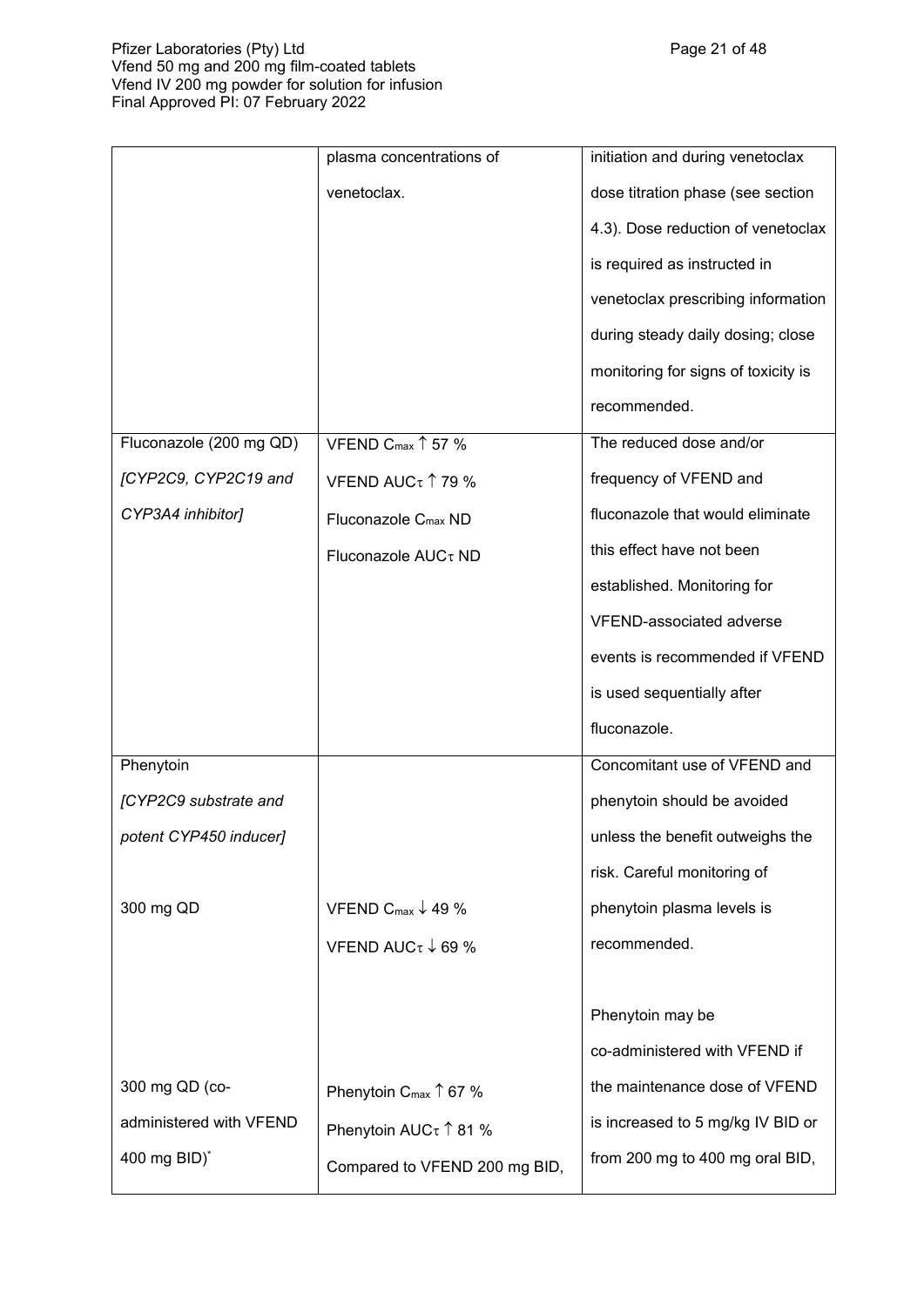## Pfizer Laboratories (Pty) Ltd Page 22 of 48 Vfend 50 mg and 200 mg film-coated tablets Vfend IV 200 mg powder for solution for infusion Final Approved PI: 07 February 2022

|                             | VFEND Cmax 1 34 %                           | (100 mg to 200 mg oral BID in     |
|-----------------------------|---------------------------------------------|-----------------------------------|
|                             | VFEND AUCτ↑39 %                             | patients less than 40 kg) (see    |
|                             |                                             | section 4.2).                     |
| Letermovir                  | VFEND Cmax 1 39 %                           | If concomitant administration of  |
| [CYP2C9 and CYP2C19         | VFEND AUC <sub>0-12</sub> $\downarrow$ 44 % | VFEND with letermovir cannot be   |
| inducer]                    | VFEND $C_{12}$ $\downarrow$ 51 %            | avoided, monitor for loss of      |
|                             |                                             | <b>VFEND</b> effectiveness.       |
| Glasdegib                   | Although not studied, VFEND is              | If concomitant use cannot be      |
| [CYP3A4 substrate]          | likely to increase the plasma               | avoided, frequent ECG monitoring  |
|                             | concentrations of glasdegib and             | is recommended (see section       |
|                             | increase risk of QTc prolongation.          | $4.4$ ).                          |
| Tyrosine kinase inhibitors  | Although not studied, VFEND may             | If concomitant use cannot be      |
| (e.g., axitinib, bosutinib, | increase plasma concentrations of           | avoided, dose reduction of the    |
| cabozantinib, ceritinib,    | tyrosine kinase inhibitors                  | tyrosine kinase inhibitor is      |
| cobimetinib, dabrafenib,    | metabolised by CYP3A4.                      | recommended (see section 4.4).    |
| dasatinib, nilotinib,       |                                             |                                   |
| sunitinib, ibrutinib,       |                                             |                                   |
| ribociclib)                 |                                             |                                   |
| [CYP3A4 substrates]         |                                             |                                   |
| Anticoagulants              |                                             | Close monitoring of prothrombin   |
|                             |                                             | time or other suitable            |
| Warfarin (30 mg single      | Maximum increase in prothrombin             | anticoagulation tests is          |
| dose, co- administered with | time was approximately 2-fold               | recommended, and the dose of      |
| 300 mg BID VFEND)           |                                             | anticoagulants should be adjusted |
| [CYP2C9 substrate]          |                                             | accordingly.                      |
|                             |                                             |                                   |
| Other oral coumarins        | Although not studied, VFEND may             |                                   |
| (e.g., phenprocoumon,       | increase the plasma concentrations          |                                   |
| acenocoumarol)              | of coumarins that may cause an              |                                   |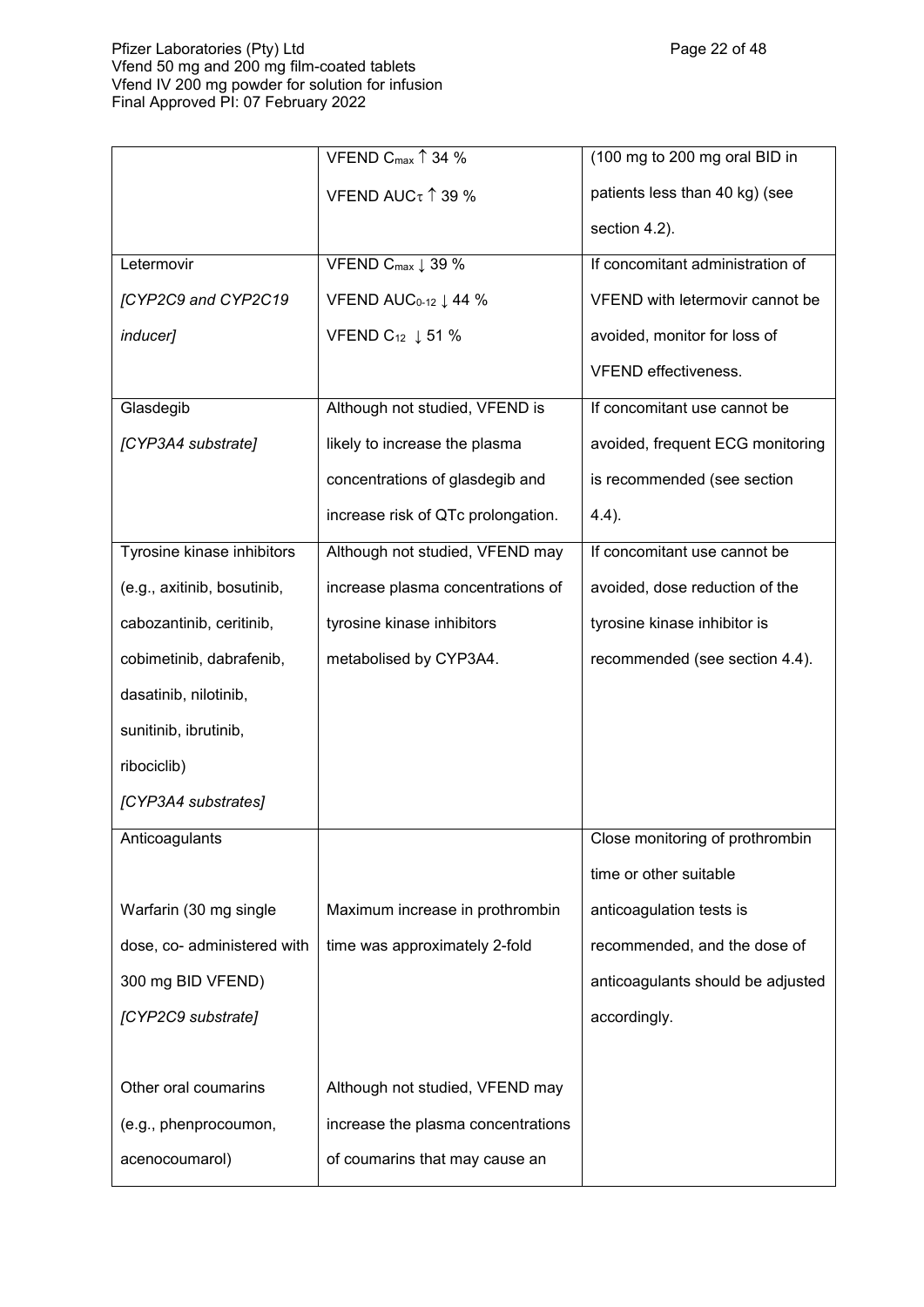## Pfizer Laboratories (Pty) Ltd Page 23 of 48 Vfend 50 mg and 200 mg film-coated tablets Vfend IV 200 mg powder for solution for infusion Final Approved PI: 07 February 2022

| [CYP2C9 and CYP3A4       | increase in prothrombin time.                                      |                                   |
|--------------------------|--------------------------------------------------------------------|-----------------------------------|
| substrates]              |                                                                    |                                   |
| Ivacaftor                | Although not studied, VFEND is                                     | Dose reduction of ivacaftor is    |
| [CYP3A4 substrate]       | likely to increase the plasma                                      | recommended.                      |
|                          | concentrations of ivacaftor with risk                              |                                   |
|                          | of increased adverse effects.                                      |                                   |
| Benzodiazepines          | In an independent published study,                                 | Dose reduction of                 |
| [CYP3A4 substrates]      | Midazolam AUC <sub>0-<math>\infty</math></sub> $\uparrow$ 3,7-fold | benzodiazepines should be         |
| Midazolam (0,05 mg/kg IV |                                                                    | considered.                       |
| single dose)             |                                                                    |                                   |
|                          |                                                                    |                                   |
| Midazolam (7,5 mg oral   | In an independent published study,                                 |                                   |
| single dose)             | Midazolam $C_{\text{max}} \uparrow 3,8$ -fold                      |                                   |
|                          | Midazolam $AUC_{0-\infty}$ 10,3-fold                               |                                   |
| Other benzodiazepines    | Although not studied, VFEND is                                     |                                   |
| (e.g., triazolam,        | likely to increase the plasma                                      |                                   |
| alprazolam)              | concentrations of other                                            |                                   |
|                          | benzodiazepines that are                                           |                                   |
|                          | metabolised by CYP3A4 and lead                                     |                                   |
|                          | to a prolonged sedative effect.                                    |                                   |
| Immuno-suppressants      |                                                                    |                                   |
| [CYP3A4 substrates]      |                                                                    |                                   |
|                          |                                                                    |                                   |
| Sirolimus (2 mg single   | In an independent published study,                                 | Co-administration of VFEND and    |
| dose)                    | Sirolimus $C_{\text{max}} \uparrow 6, 6$ -fold                     | sirolimus is contraindicated (see |
|                          | Sirolimus AUC <sub>0-∞</sub> 11-fold                               | section 4.3).                     |
|                          |                                                                    |                                   |
|                          |                                                                    |                                   |
|                          |                                                                    |                                   |
|                          |                                                                    |                                   |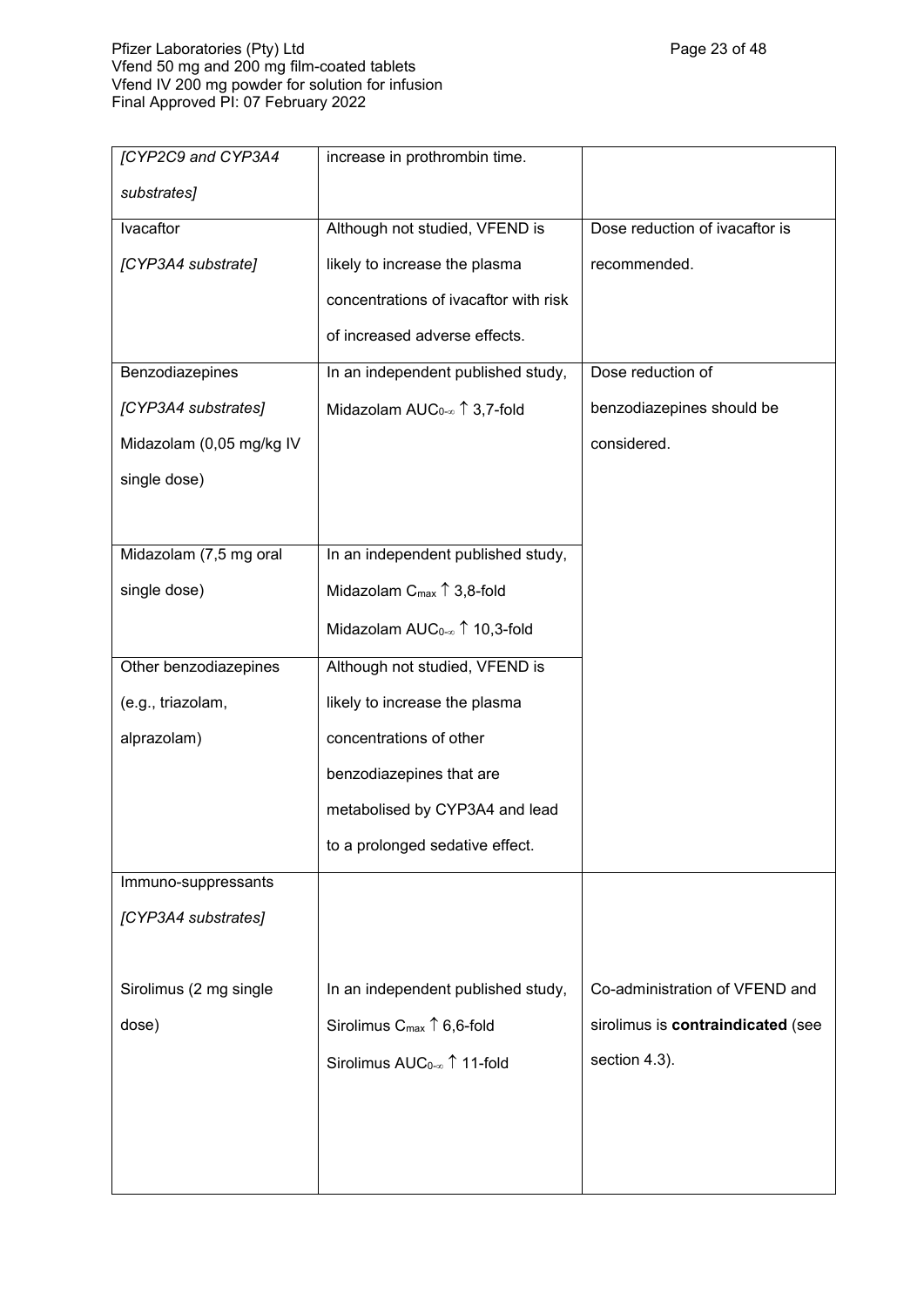## Pfizer Laboratories (Pty) Ltd Page 24 of 48 Vfend 50 mg and 200 mg film-coated tablets Vfend IV 200 mg powder for solution for infusion Final Approved PI: 07 February 2022

| Everolimus [CYP3A4           | Although not studied, VFEND is              | Co-administration of VFEND and     |
|------------------------------|---------------------------------------------|------------------------------------|
| substrate, also P gP         | likely to significantly increase the        | everolimus is not recommended      |
| substrate]                   | plasma concentrations of                    | because VFEND is expected to       |
|                              | everolimus.                                 | significantly increase everolimus  |
|                              |                                             | concentrations (see section 4.4).  |
|                              |                                             |                                    |
| Ciclosporin (In stable renal | Ciclosporin $C_{\text{max}} \uparrow 13 \%$ | When initiating VFEND in patients  |
| transplant recipients        | Ciclosporin AUC <sub>τ</sub> 1 70 %         | already on ciclosporin it is       |
| receiving chronic            |                                             | recommended that the ciclosporin   |
| ciclosporin therapy)         |                                             | dose be halved and ciclosporin     |
|                              |                                             | level carefully monitored.         |
|                              |                                             | Increased ciclosporin levels have  |
|                              |                                             | been associated with               |
|                              |                                             | nephrotoxicity. When VFEND is      |
|                              |                                             | discontinued, ciclosporin levels   |
|                              |                                             | must be carefully monitored and    |
|                              |                                             | the dose increased as necessary    |
|                              |                                             | (see section 4.4).                 |
|                              |                                             |                                    |
| Tacrolimus (0,1 mg/kg        | Tacrolimus C $_{\sf max}$ $\uparrow$ 117 %  | When initiating VFEND in patients  |
| single dose)                 | Tacrolimus AUC <sub>t</sub> ↑ 221 %         | already on tacrolimus, it is       |
|                              |                                             | recommended that the tacrolimus    |
|                              |                                             | dose be reduced to a third of the  |
|                              |                                             | original dose and tacrolimus level |
|                              |                                             | carefully monitored. Increased     |
|                              |                                             | tacrolimus levels have been        |
|                              |                                             | associated with nephrotoxicity.    |
|                              |                                             | When VFEND is discontinued,        |
|                              |                                             | tacrolimus levels must be          |
|                              |                                             |                                    |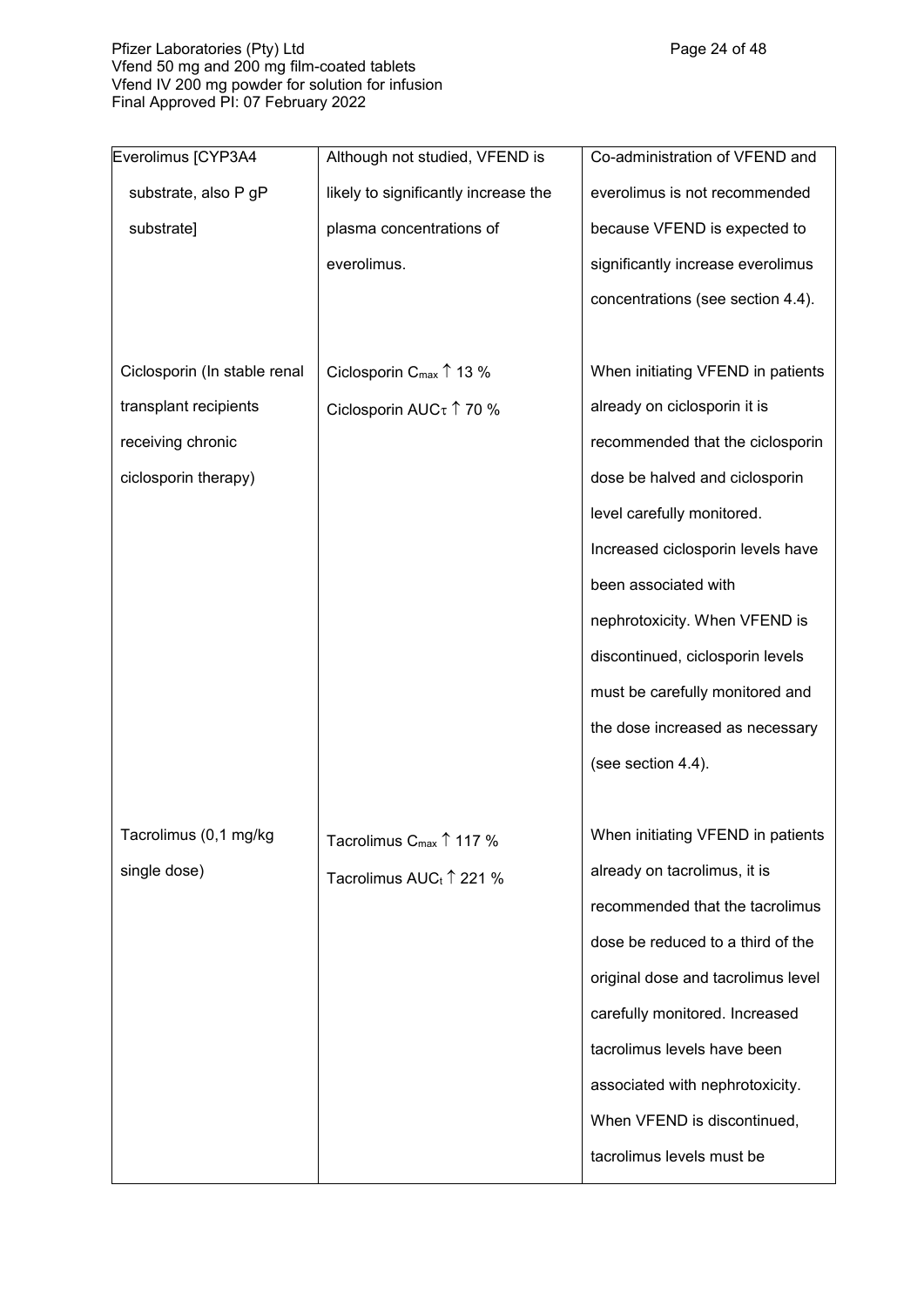## Pfizer Laboratories (Pty) Ltd Page 25 of 48 Vfend 50 mg and 200 mg film-coated tablets Vfend IV 200 mg powder for solution for infusion Final Approved PI: 07 February 2022

|                           |                                                                   | carefully monitored and the dose |
|---------------------------|-------------------------------------------------------------------|----------------------------------|
|                           |                                                                   | increased as necessary (see      |
|                           |                                                                   | sections 4.2 and 4.4).           |
| Long acting opiates       |                                                                   | Dose reduction in oxycodone and  |
| [CYP3A4 substrates]       |                                                                   | other long-acting opiates        |
|                           |                                                                   | metabolised by CYP3A4            |
| Oxycodone (10 mg single   | In an independent published study,                                | (e.g., hydrocodone) should be    |
| dose)                     | Oxycodone $C_{\text{max}} \uparrow 1,7$ -fold                     | considered. Frequent monitoring  |
|                           | Oxycodone AUC <sub>0-∞</sub> 1 3,6-fold                           | for opiate-associated adverse    |
|                           |                                                                   | events may be necessary.         |
| Methadone (32 -           | R-methadone (active) C <sub>max</sub> ↑ 31 %                      | Frequent monitoring for adverse  |
| 100 mg QD)                | R-methadone (active) $AUC \tau \uparrow 47$ %                     | events and toxicity related to   |
| [CYP3A4 substrate]        | S-methadone C <sub>max</sub> ↑ 65 %                               | methadone, including QT          |
|                           | S-methadone AUCτ 1 103 %                                          | prolongation, is recommended.    |
|                           |                                                                   | Dose reduction of methadone      |
|                           |                                                                   | may be needed.                   |
| Non-Steroidal Anti-       |                                                                   | Frequent monitoring for adverse  |
| <b>Inflammatory Drugs</b> |                                                                   | events and toxicity related to   |
| (NSAIDs)                  |                                                                   | NSAIDs is recommended. Dose      |
| [CYP2C9 substrates]       |                                                                   | reduction of NSAIDs may be       |
|                           |                                                                   | needed.                          |
| Ibuprofen (400 mg single  | S-Ibuprofen C <sub>max</sub> ↑ 20 %                               |                                  |
| dose)                     | S-Ibuprofen AUC <sub>0-<math>\infty</math></sub> $\uparrow$ 100 % |                                  |
|                           |                                                                   |                                  |
| Diclofenac (50 mg single  | Diclofenac C <sub>max</sub> 1114 %                                |                                  |
| dose)                     | Diclofenac $AUC_{0-\infty}$ $\uparrow$ 78 %                       |                                  |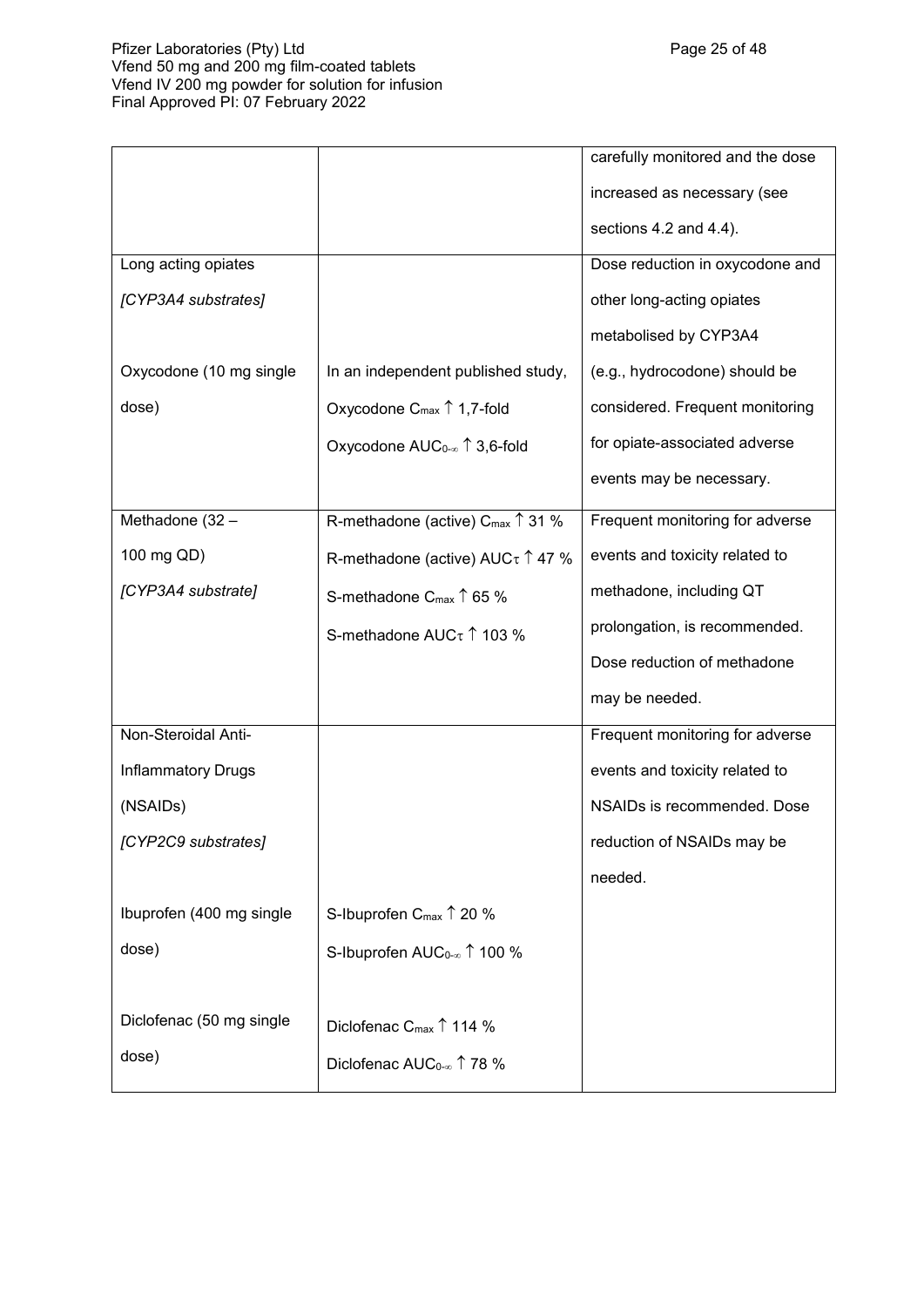| Omeprazole (40 mg QD)*      | Omeprazole C <sub>max</sub> $\uparrow$ 116 %      | No dose adjustment of VFEND is      |
|-----------------------------|---------------------------------------------------|-------------------------------------|
| [CYP2C19 inhibitor;         | Omeprazole AUCτ 1 280 %                           | recommended.                        |
| CYP2C19 and CYP3A4          | VFEND C <sub>max</sub> $\uparrow$ 15 %            |                                     |
| substrate]                  | VFEND AUC $\tau$ 1 41 %                           | When initiating VFEND in patients   |
|                             |                                                   | already receiving omeprazole        |
|                             | Other proton pump inhibitors that                 | doses of 40 mg or above, it is      |
|                             | are CYP2C19 substrates may also                   | recommended that the                |
|                             | be inhibited by VFEND and may                     | omeprazole dose be halved.          |
|                             | result in increased plasma                        |                                     |
|                             | concentrations of these medicines.                |                                     |
| Oral contraceptives*        | Ethinylestradiol C <sub>max</sub> $\uparrow$ 36 % | Monitoring for adverse events       |
| [CYP3A4 substrate;          | Ethinylestradiol AUC $\tau$ 1 61 %                | related to oral contraceptives, in  |
| CYP2C19 inhibitor]          | Norethisterone C <sub>max</sub> $\uparrow$ 15 %   | addition to those for VFEND, is     |
| Norethisterone/             | Norethisterone AUC $\tau$ 1 53 %                  | recommended.                        |
| ethinylestradiol (1         | VFEND C <sub>max</sub> $\uparrow$ 14 %            |                                     |
| mg/0,035 mg QD)             | VFEND AUC $\tau$ 1 46 %                           |                                     |
| Short acting opiates        |                                                   | Dose reduction of alfentanil,       |
| [CYP3A4 substrates]         |                                                   | fentanyl and other short acting     |
|                             |                                                   | opiates similar in structure to     |
| Alfentanil (20 µg/kg single | In an independent published study,                | alfentanil and metabolised by       |
| dose, with concomitant      | Alfentanil AUC <sub>0-∞</sub> ↑ 6-fold            | CYP3A4 (e.g., sufentanil) should    |
| naloxone)                   |                                                   | be considered. Extended and         |
|                             |                                                   | frequent monitoring for respiratory |
| Fentanyl (5 µg/kg single    | In an independent published study,                | depression and other opiate-        |
| dose)                       | Fentanyl AUC <sub>0-∞</sub> 1,34-fold             | associated adverse events is        |
|                             |                                                   | recommended.                        |
| Statins (e.g., lovastatin)  | Although not studied clinically,                  | If concomitant administration of    |
| [CYP3A4 substrates]         | VFEND is likely to increase the                   | VFEND with statins metabolised      |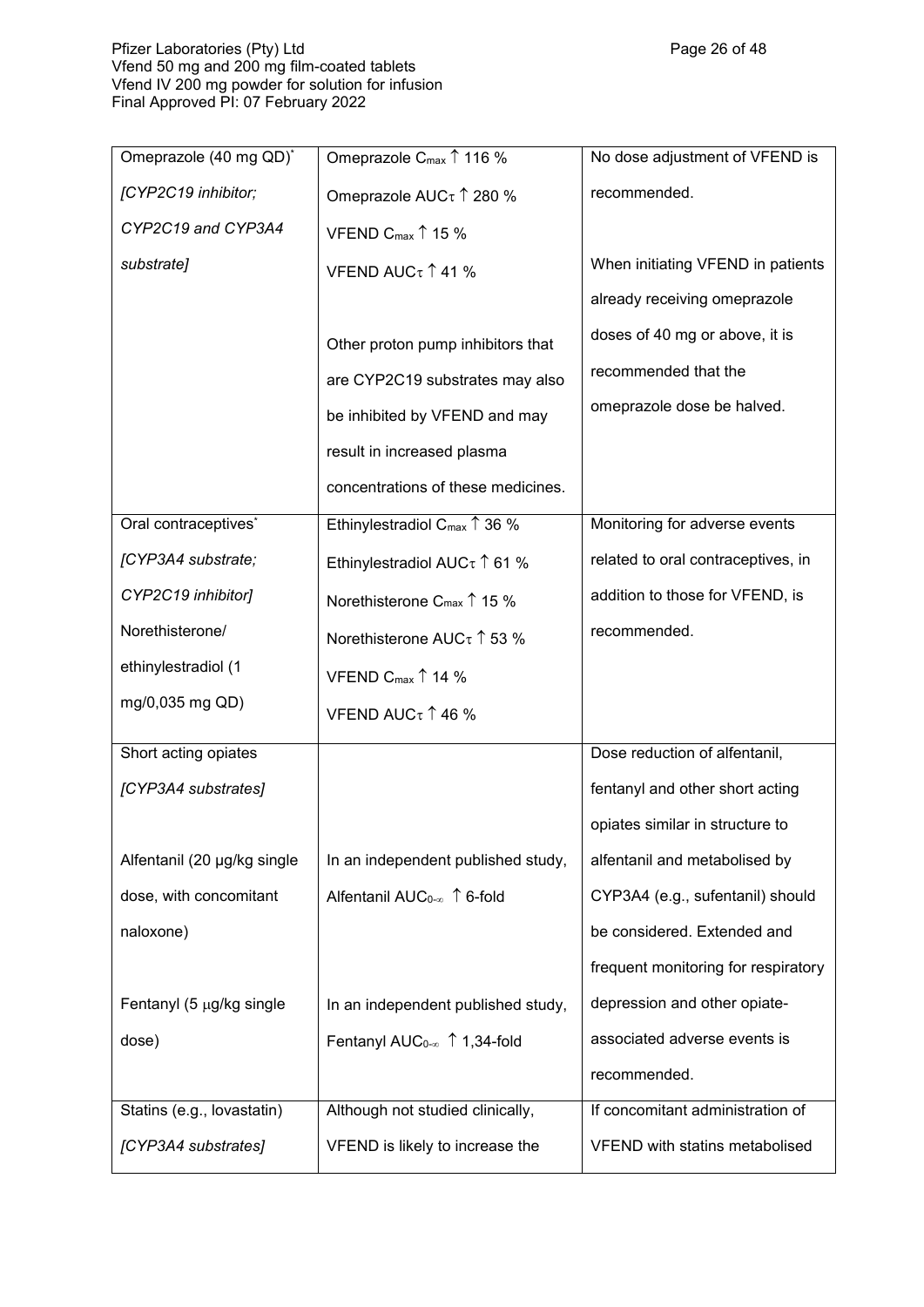## Pfizer Laboratories (Pty) Ltd Page 27 of 48 Vfend 50 mg and 200 mg film-coated tablets Vfend IV 200 mg powder for solution for infusion Final Approved PI: 07 February 2022

|                               | plasma concentrations of statins      | by CYP3A4 cannot be avoided,      |  |
|-------------------------------|---------------------------------------|-----------------------------------|--|
|                               | that are metabolised by CYP3A4        | dose reduction of the statin      |  |
|                               | and could lead to rhabdomyolysis.     | should be considered.             |  |
| Sulphonylureas (e.g.,         | Although not studied, VFEND is        | Careful monitoring of blood       |  |
| tolbutamide, glipizide,       | likely to increase the plasma         | glucose is recommended. Dose      |  |
| glyburide)                    | concentrations of sulphonylureas      | reduction of sulfonylureas should |  |
| [CYP2C9 substrates]           | and cause hypoglycaemia.              | be considered.                    |  |
| Vinca alkaloids (e.g.,        | Although not studied, VFEND is        | Dose reduction of vinca alkaloids |  |
| vincristine and vinblastine)  | likely to increase the plasma         | should be considered.             |  |
| [CYP3A4 substrates]           | concentrations of vinca alkaloids     |                                   |  |
|                               | and lead to neurotoxicity.            |                                   |  |
| Other HIV protease            | Not studied clinically. In vitro      | Careful monitoring for any        |  |
| inhibitors (e.g., saquinavir, | studies show that VFEND may           | occurrence of medicine toxicity   |  |
| amprenavir and nelfinavir)*   | inhibit the metabolism of HIV         | and/or lack of efficacy, and dose |  |
| [CYP3A4 substrates and        | protease inhibitors and the           | adjustment may be needed.         |  |
| inhibitors]                   | metabolism of VFEND may also be       |                                   |  |
|                               | inhibited by HIV protease inhibitors. |                                   |  |
| <b>Other Non-Nucleoside</b>   | Not studied clinically. In vitro      | Careful monitoring for any        |  |
| Reverse Transcriptase         | studies show that the metabolism of   | occurrence of medicine toxicity   |  |
| Inhibitors (NNRTIs) (e.g.,    | VFEND may be inhibited by             | and/or lack of efficacy, and dose |  |
| delavirdine, nevirapine)*     | NNRTIs and VFEND may inhibit the      | adjustment may be needed.         |  |
| [CYP3A4 substrates,           | metabolism of NNRTIs.                 |                                   |  |
| inhibitors or CYP450          | The findings of the effect of         |                                   |  |
| inducers]                     | efavirenz on VFEND suggest that       |                                   |  |
|                               | the metabolism of VFEND may be        |                                   |  |
|                               | induced by a NNRTI.                   |                                   |  |
| Tretinoin                     | Although not studied, VFEND may       | Dose adjustment of tretinoin is   |  |
| [CYP3A4 substrate]            | increase tretinoin concentrations     | recommended during treatment      |  |
|                               | and increase risk of adverse          | with VFEND and after its          |  |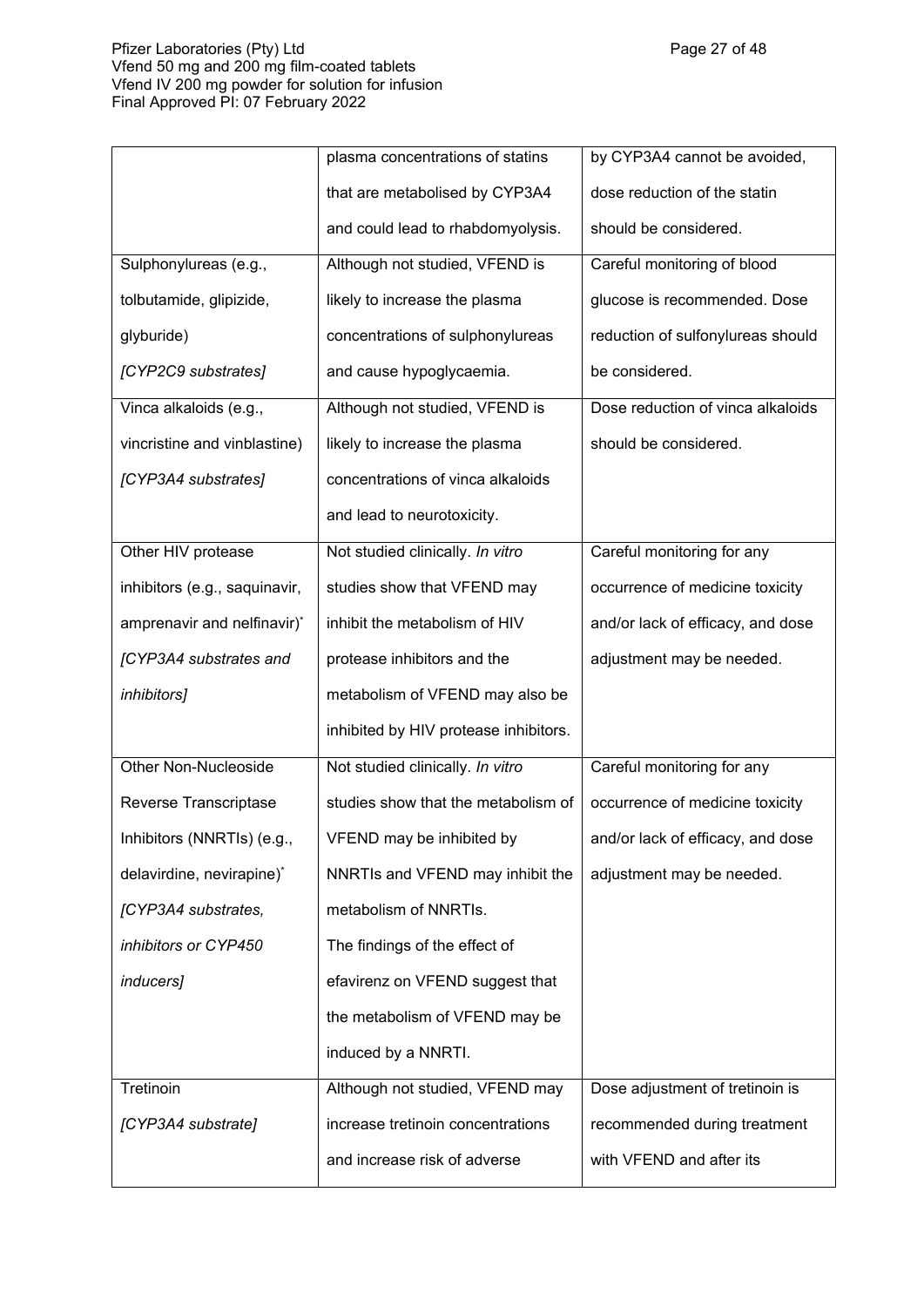## Pfizer Laboratories (Pty) Ltd Page 28 of 48 of 48 of 48  $\,$ Vfend 50 mg and 200 mg film-coated tablets Vfend IV 200 mg powder for solution for infusion Final Approved PI: 07 February 2022

|                            | reactions (pseudotumour cerebri,                      | discontinuation.                |  |
|----------------------------|-------------------------------------------------------|---------------------------------|--|
|                            | hypercalcaemia).                                      |                                 |  |
| Cimetidine (400 mg BID)    | VFEND C <sub>max</sub> 18 %<br>No dose adjustment     |                                 |  |
| [non-specific CYP450       | VFEND AUC $\tau$ 1 23 %                               |                                 |  |
| inhibitor and increases    |                                                       |                                 |  |
| gastric pH]                |                                                       |                                 |  |
| Digoxin (0,25 mg QD)       | Digoxin $C_{max} \leftrightarrow$                     | No dose adjustment              |  |
| [P-gp substrate]           | Digoxin AUCτ ↔                                        |                                 |  |
| Indinavir (800 mg TID)     | Indinavir $C_{\text{max}} \leftrightarrow$            | No dose adjustment              |  |
| [CYP3A4 inhibitor and      | Indinavir AUCτ ↔                                      |                                 |  |
| substrate]                 | VFEND $C_{\text{max}} \leftrightarrow$                |                                 |  |
|                            | VFEND AUC $\tau \leftrightarrow$                      |                                 |  |
| Macrolide antibiotics      |                                                       | No dose adjustment              |  |
|                            |                                                       |                                 |  |
| Erythromycin (1 g BID)     | VFEND C <sub>max</sub> and AUC $\tau \leftrightarrow$ |                                 |  |
| [CYP3A4 inhibitor]         |                                                       |                                 |  |
|                            |                                                       |                                 |  |
| Azithromycin (500 mg QD)   | VFEND C <sub>max</sub> and AUC $\tau \leftrightarrow$ |                                 |  |
|                            |                                                       |                                 |  |
|                            | The effect of VFEND on either                         |                                 |  |
|                            | erythromycin or azithromycin is                       |                                 |  |
|                            | unknown.                                              |                                 |  |
| Mycophenolic acid          | Mycophenolic acid $C_{\text{max}} \leftrightarrow$    | No dose adjustment              |  |
| (1 g single dose)          | Mycophenolic acid $AUC_t \leftrightarrow$             |                                 |  |
| [UDP-glucuronyl            |                                                       |                                 |  |
| transferase substrate]     |                                                       |                                 |  |
| Corticosteroids            |                                                       | No dose adjustment              |  |
| Prednisolone (60 mg single | Prednisolone C <sub>max</sub> ↑ 11 %                  | Patients on long-term treatment |  |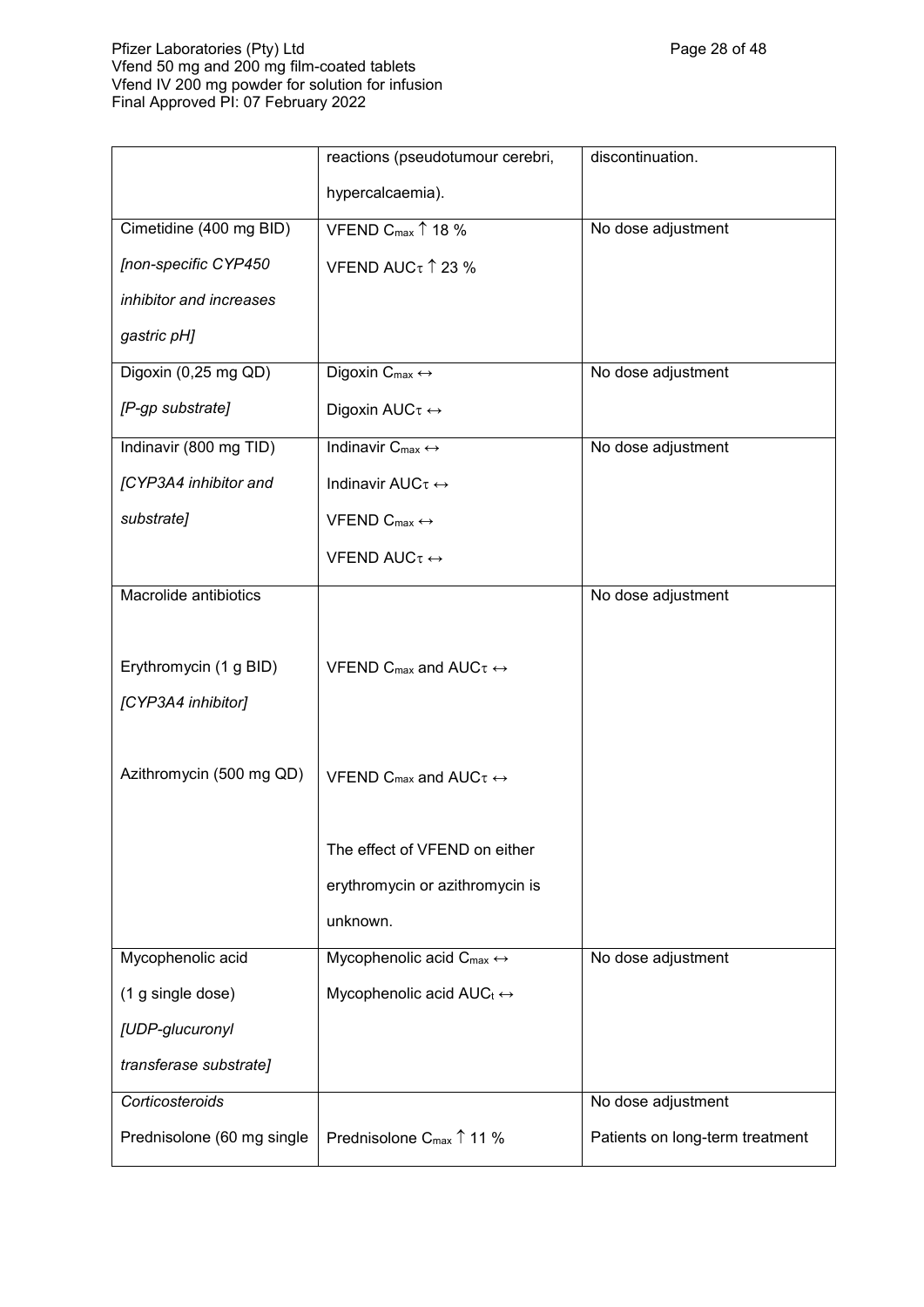| dose)                   | Prednisolone AUC <sub>0-<math>\infty</math></sub> $\uparrow$ 34 % | with VFEND and corticosteroids     |  |
|-------------------------|-------------------------------------------------------------------|------------------------------------|--|
| [CYP3A4 substrate]      |                                                                   | (including inhaled corticosteroids |  |
|                         |                                                                   | e.g., budesonide and intranasal    |  |
|                         |                                                                   | corticosteroids) should be         |  |
|                         |                                                                   | carefully monitored for adrenal    |  |
|                         |                                                                   | cortex dysfunction both during     |  |
|                         |                                                                   | treatment and when VFEND is        |  |
|                         |                                                                   | discontinued (see section 4.4).    |  |
| Ranitidine (150 mg BID) | VFEND C <sub>max</sub> and AUC $\tau \leftrightarrow$             | No dose adjustment                 |  |
| [increases gastric pH]  |                                                                   |                                    |  |

# **4.6 Fertility, pregnancy and lactation**

## **Women of child-bearing potential**

Women of childbearing potential must always use effective contraception during treatment.

## **Pregnancy** (see section 4.3)

No adequate information on the use of VFEND in pregnant women is available.

Studies in animals have shown reproductive toxicity and teratogenicity. The potential risk to humans is unknown.

VFEND must not be used during pregnancy.

## **Breastfeeding**

The excretion of VFEND into breastmilk has not been investigated. Breastfeeding must be stopped on initiation of treatment with VFEND (see section 4.3).

## **Fertility**

In an animal study, no impairment of fertility was demonstrated in male and female rats.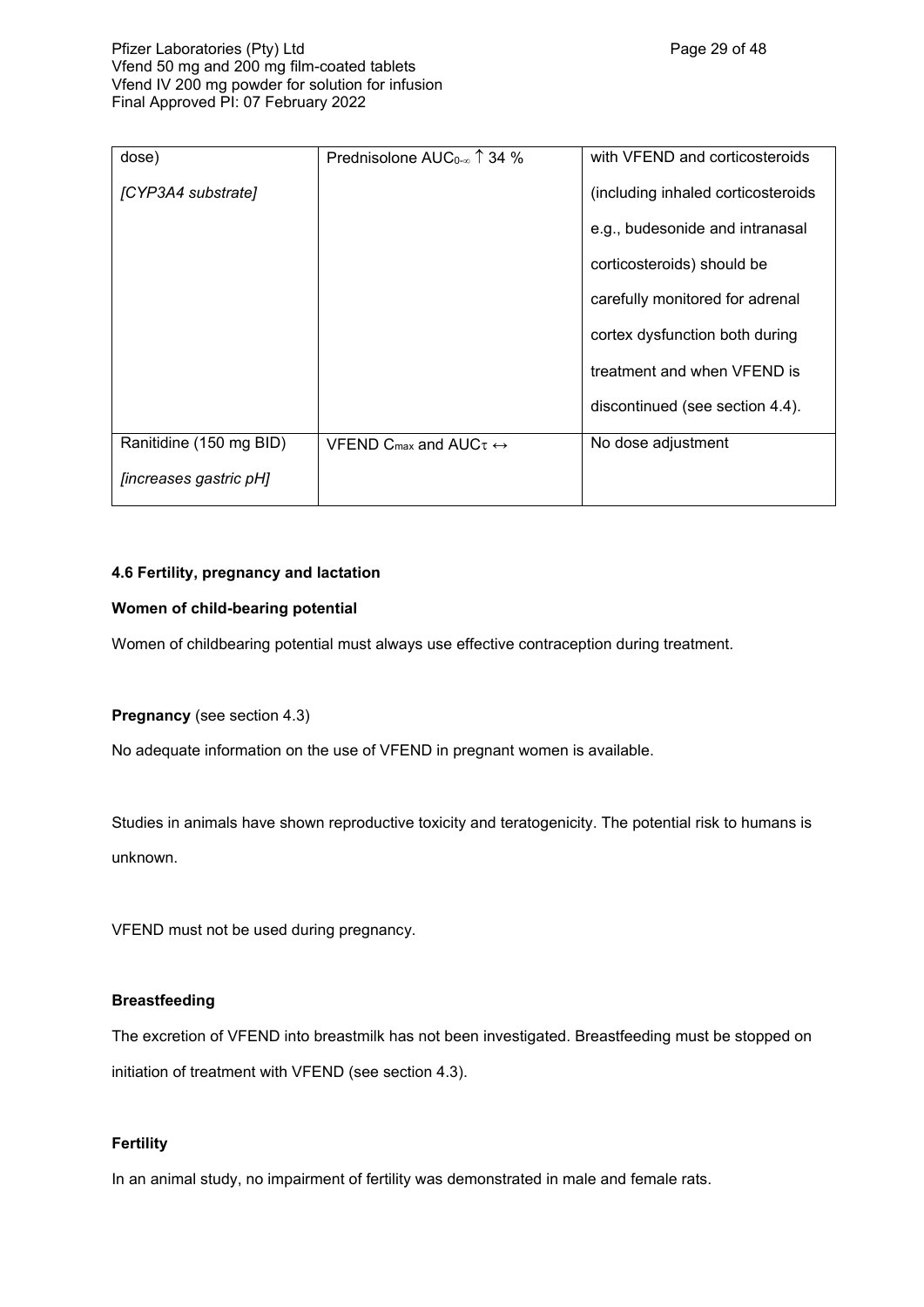#### **4.7 Effects on ability to drive and use machines**

VFEND may cause transient and reversible changes to vision, including blurring, altered/enhanced visual perception, and/or photophobia. Patients must avoid potentially hazardous tasks, such as driving or operating machinery whilst experiencing these symptoms.

### **4.8 Undesirable effects**

#### *Summary of the safety profile*

The safety profile of VFEND is based on an integrated safety database of patients who participated in clinical trials. This represents a heterogeneous population, containing patients with haematological malignancy, HIV infected patients with oesophageal candidiasis and refractory fungal infections, nonneutropenic patients with candidaemia or aspergillosis and healthy volunteers. Duration of treatment ranged from 12 weeks to more than 6 months.

In addition, the safety of VFEND was investigated in 279 patients (including 270 adults) who were treated with VFEND in prophylaxis studies. The adverse event profile in these prophylaxis studies was similar to the established safety profile from 2000 subjects in VFEND clinical trials.

## *Tabulated summary of adverse reactions*

In the table below, since the majority of the studies were of an open nature, all causality adverse events, by system organ class and frequency if possibly causally related are listed as very common  $(≥ 1/10)$ , common (≥ 1/100 to < 1/10), uncommon (≥ 1/1 000 to < 1/100) and rare (≥ 1/10 000 to < 1/1 000).

The most commonly reported adverse events were visual disturbances, fever, rash, vomiting, nausea, diarrhoea, headache, peripheral oedema and abdominal pain. The severity of the adverse events was generally mild to moderate. No clinically significant differences were seen when the safety data were analysed by age, race, or gender.

#### *Side effects reported in subjects receiving VFEND*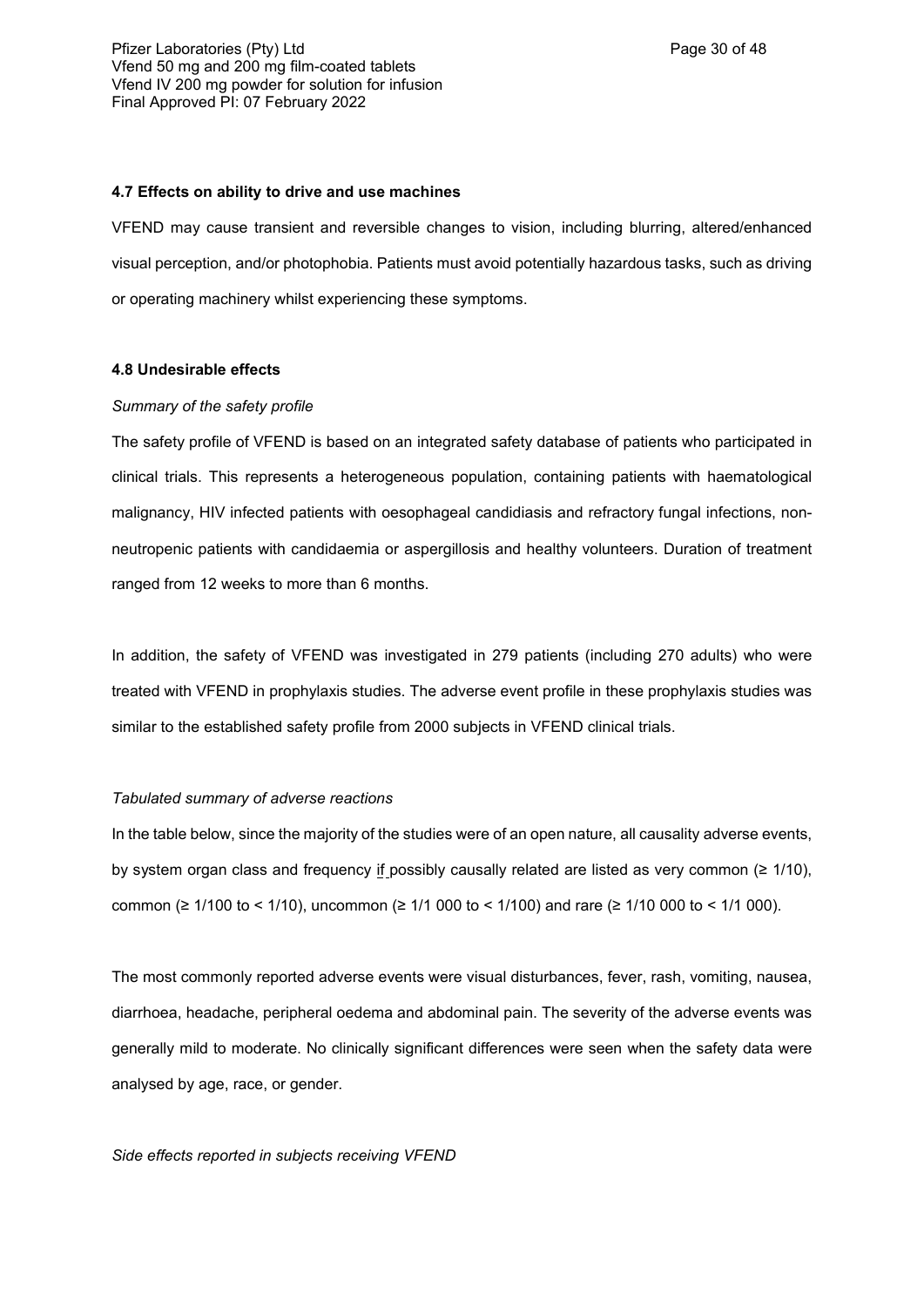| <b>MedDRA system organ</b>  | <b>Frequency</b> | <b>Adverse reaction</b>                                    |  |
|-----------------------------|------------------|------------------------------------------------------------|--|
| class                       |                  |                                                            |  |
| Infections and infestations | Common           | <b>Sinusitis</b>                                           |  |
|                             | Uncommon         | Pseudomembranous colitis                                   |  |
| <b>Blood and lymphatic</b>  | Common           | Agranulocytosis <sup>a</sup> , pancytopenia,               |  |
| system disorders            |                  | thrombocytopenia <sup>b</sup> , leukopenia, anaemia        |  |
|                             |                  | (including macrocytic, microcytic, normocytic,             |  |
|                             |                  | megaloblastic, aplastic)                                   |  |
|                             | Uncommon         | Bone marrow failure, lymphadenopathy,                      |  |
|                             |                  | eosinophilia, disseminated intravascular                   |  |
|                             |                  | coagulation                                                |  |
| Immune system disorders     | Uncommon         | Hypersensitivity, anaphylactoid reaction                   |  |
| <b>Endocrine disorders</b>  | Uncommon         | Adrenal cortex insufficiency, hypothyroidism               |  |
|                             | Rare             | Hyperthyroidism                                            |  |
| Metabolism and nutrition    | Very common      | Peripheral oedema                                          |  |
| disorders                   | Common           | Hypoglycaemia, hypokalaemia                                |  |
| Psychiatric disorders       | Common           | Depression, hallucinations, anxiety, insomnia,             |  |
|                             |                  | agitation, confusional state                               |  |
| Nervous system disorders    | Very common      | Headache                                                   |  |
|                             | Common           | Syncope, tremor, hypertonia <sup>e</sup> , paraesthesia,   |  |
|                             |                  | somnolence, dizziness                                      |  |
|                             | Uncommon         | Brain oedema, encephalopathy <sup>c</sup> , extrapyramidal |  |
|                             |                  | disorder <sup>d</sup> , peripheral neuropathy, ataxia,     |  |
|                             |                  | hypoaesthesia, dysgeusia, nystagmus                        |  |
|                             | Rare             | Hepatic encephalopathy, Guillain-Barre                     |  |
|                             |                  | syndrome                                                   |  |
| Eye disorders               | Very common      | Visual impairmenth (including altered/enhanced             |  |
|                             |                  | visual perception, blurred vision, colour vision           |  |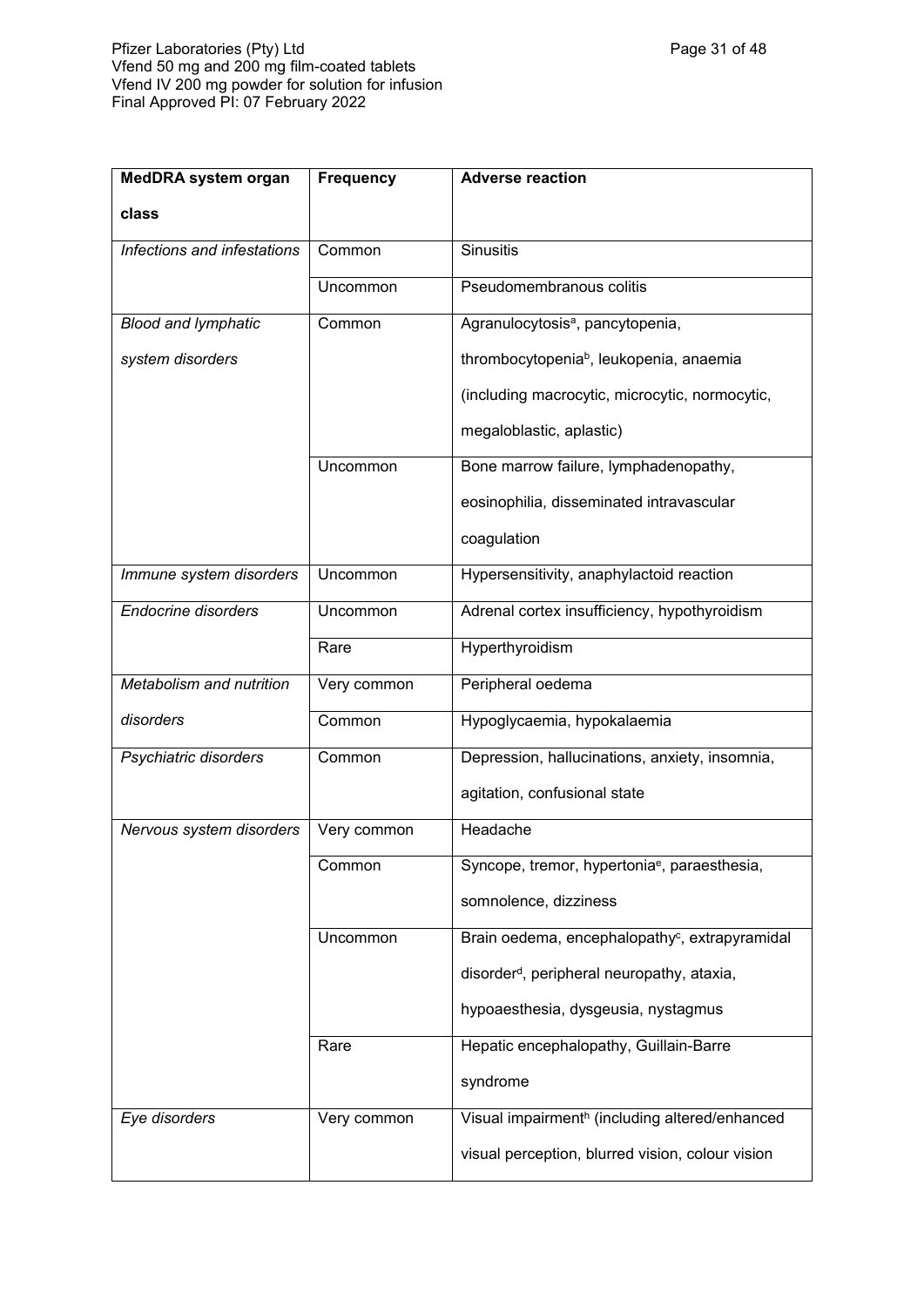## Pfizer Laboratories (Pty) Ltd Page 32 of 48 Vfend 50 mg and 200 mg film-coated tablets Vfend IV 200 mg powder for solution for infusion Final Approved PI: 07 February 2022

|                            |             | change, photophobia)                                                       |  |
|----------------------------|-------------|----------------------------------------------------------------------------|--|
|                            | Common      | Retinal haemorrhage                                                        |  |
|                            | Uncommon    | Optic nerve disorder <sup>f</sup> , papilloedema <sup>g</sup> , oculogyric |  |
|                            |             | crisis, diplopia, scleritis, blepharitis                                   |  |
|                            | Rare        | Optic atrophy, corneal opacity                                             |  |
| Ear and labyrinth          | Uncommon    | Hypoacusis, vertigo, tinnitus                                              |  |
| disorders                  |             |                                                                            |  |
| Cardiac disorders          | Common      | Supraventricular dysrhythmia, atrial dysrhythmia,                          |  |
|                            |             | tachycardia, bradycardia                                                   |  |
|                            | Uncommon    | Ventricular fibrillation, ventricular extrasystoles,                       |  |
|                            |             | ventricular dysrhythmia, ventricular tachycardia,                          |  |
|                            |             | prolonged QT interval, supraventricular                                    |  |
|                            |             | tachycardia                                                                |  |
|                            | Rare        | Torsades de Pointes, atrioventricular (AV)                                 |  |
|                            |             | complete block, bundle branch block, nodal                                 |  |
|                            |             | rhythm                                                                     |  |
| Vascular disorders         | Common      | Hypotension, phlebitis, thrombophlebitis                                   |  |
|                            | Uncommon    | Lymphangitis                                                               |  |
| Respiratory, thoracic and  | Common      | Acute respiratory distress syndrome, pulmonary                             |  |
| mediastinal disorders      |             | oedema                                                                     |  |
| Gastrointestinal disorders | Very common | Diarrhoea, vomiting, abdominal pain, nausea                                |  |
|                            | Common      | Cheilitis, dyspepsia, constipation, gingivitis,                            |  |
|                            |             | gastroenteritis                                                            |  |
|                            | Uncommon    | Peritonitis, pancreatitis, swollen tongue,                                 |  |
|                            |             | duodenitis, glossitis                                                      |  |
| Hepato-biliary disorders   | Very common | Abnormal liver function tests (including AST, ALT,                         |  |
|                            |             | alkaline phosphatase, GGT, LDH, bilirubin)                                 |  |
|                            | Common      | Jaundice, cholestatic jaundice, hepatitisi                                 |  |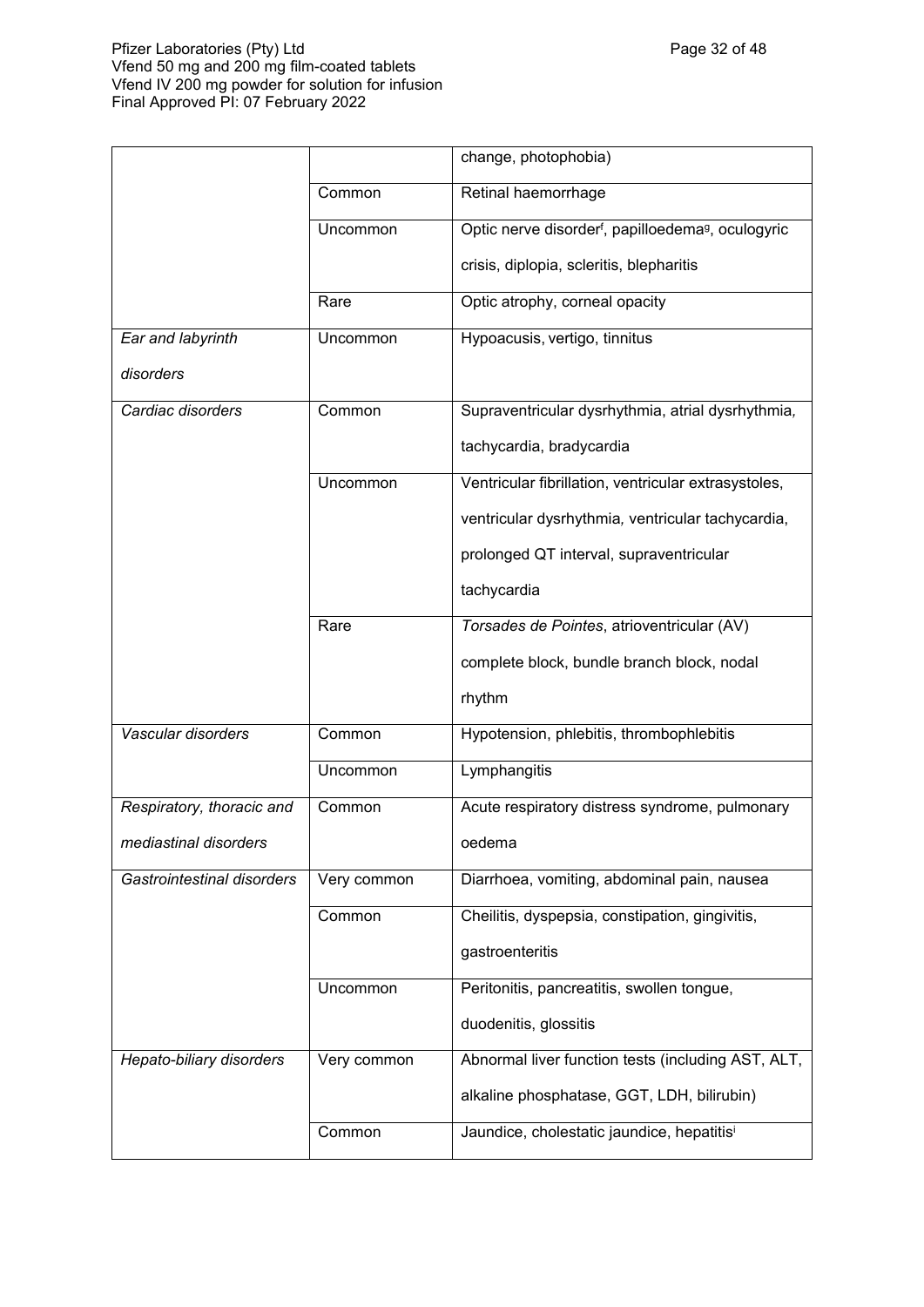## Pfizer Laboratories (Pty) Ltd **Philosopheratories** (Pty) Ltd **Page 33 of 48** Vfend 50 mg and 200 mg film-coated tablets Vfend IV 200 mg powder for solution for infusion Final Approved PI: 07 February 2022

|                       | Uncommon    | Hepatic failure, hepatomegaly, cholecystitis,              |  |
|-----------------------|-------------|------------------------------------------------------------|--|
|                       |             | cholelithiasis                                             |  |
|                       |             |                                                            |  |
| Skin and subcutaneous | Very common | Rash                                                       |  |
| tissue disorders      | Common      | Exfoliative dermatitis, alopecia, purpura, maculo-         |  |
|                       |             | papular rash, pruritus, photosensitivity skin              |  |
|                       |             | reaction                                                   |  |
|                       | Uncommon    | Stevens-Johnson syndrome, urticaria, eczema,               |  |
|                       |             | psoriasis, drug eruption                                   |  |
|                       | Rare        | Toxic epidermal necrolysis, angioedema,                    |  |
|                       |             | pseudoporphyria, erythema multiforme, discoid              |  |
|                       |             | lupus erythematosus                                        |  |
| Musculoskeletal       | Common      | Back pain                                                  |  |
| and connective tissue | Uncommon    | <b>Arthritis</b>                                           |  |
| disorders             |             |                                                            |  |
| Renal and urinary     | Common      | Acute renal failure, haematuria                            |  |
| disorders             | Uncommon    | Renal tubular necrosis, proteinuria, nephritis             |  |
| General disorders and | Very common | Pyrexia                                                    |  |
| administration site   | Common      | Chest pain, facial oedema <sup>j</sup> , asthenia, chills, |  |
| conditions            |             | injection site reaction, influenza like illness            |  |
| Investigations        | Common      | Increased creatinine                                       |  |
|                       | Uncommon    | Increased blood urea, hypercholesterolaemia                |  |

a Includes febrile neutropenia and neutropenia.

**b** Includes immune thrombocytopenic purpura.

c Includes hypoxic-ischaemic encephalopathy and metabolic encephalopathy.

<sup>d</sup> Includes akathisia and parkinsonism.

e Includes nuchal rigidity and tetany.

<sup>f</sup>Prolonged optic neuritis has been reported post-marketing. See section 4.4.

<sup>g</sup> See section 4.4.

h See "Visual impairments" paragraph in section 4.8.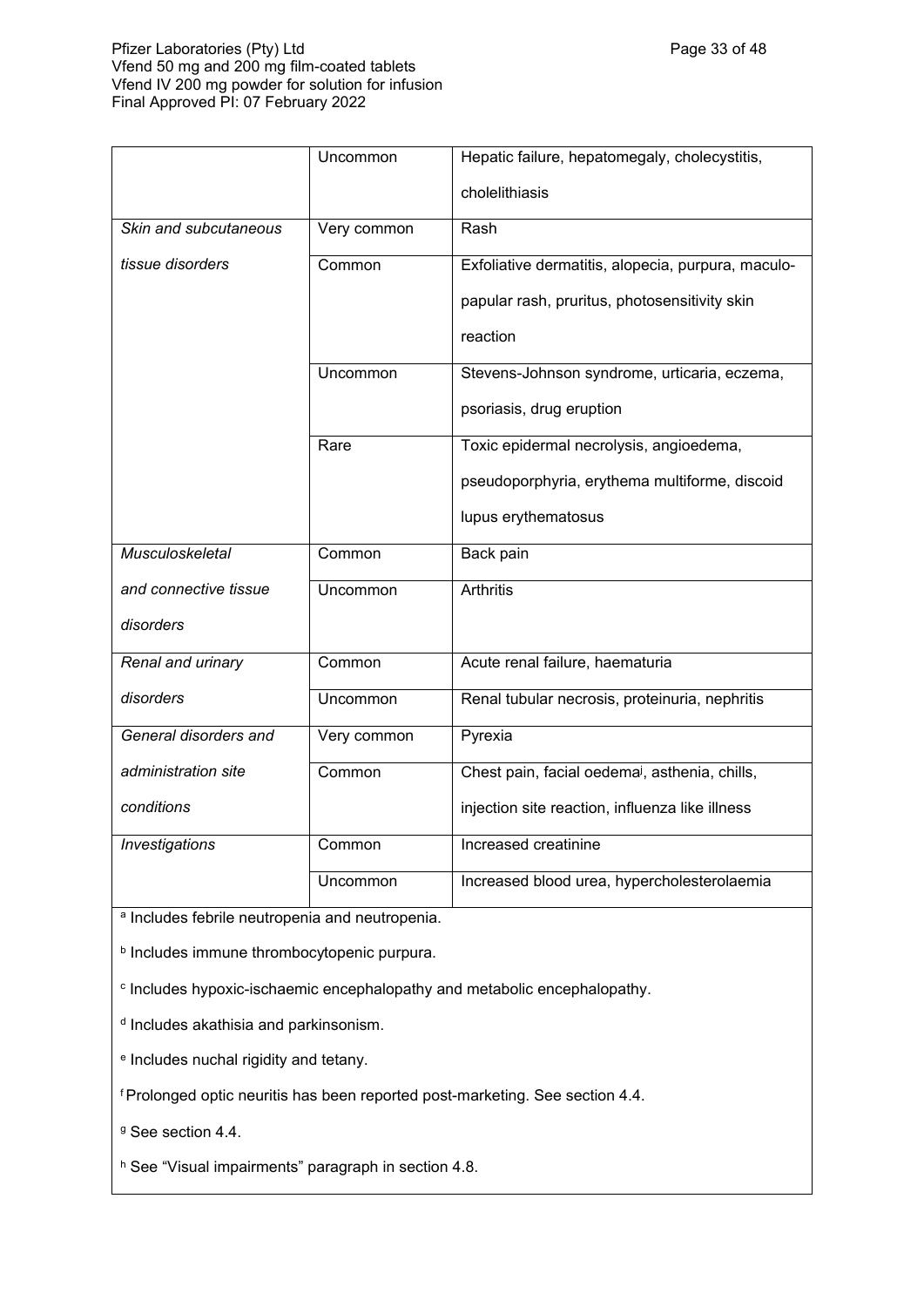i Includes drug-induced liver injury, hepatitis toxic, hepatocellular injury and hepatotoxicity.

i Includes periorbital oedema, lip oedema, and mouth oedema.

#### *Post-marketing experience*

| <b>MEDRA system organ class</b>          | <b>Adverse reaction</b>                           |
|------------------------------------------|---------------------------------------------------|
| Metabolism and nutrition disorders       | Hyponatraemia                                     |
| Neoplasms benign, malignant and          | Squamous cell carcinoma                           |
| unspecified (including cysts and polyps) |                                                   |
| Skin and subcutaneous tissue disorders   | Cutaneous lupus erythematosus, drug reaction with |
|                                          | eosinophilia and systemic symptoms                |

## *Visual Impairments*

In clinical trials, visual impairments (including blurred vision, photophobia, chloropsia, chromatopsia, color blindness, cyanopsia, eye disorder, halo vision, night blindness, oscillopsia, photopsia, scintillating scotoma, visual acuity reduced, visual brightness, visual field defect, vitreous floaters, and xanthopsia) with VFEND were very common. These visual impairments were transient and fully reversible, with the majority spontaneously resolving within 60 minutes. There was evidence of attenuation with repeated doses of VFEND. The visual disturbances were generally mild, rarely resulted in discontinuation and were not associated with long-term sequelae. Visual impairments may be associated with higher plasma concentrations and/or doses.

The mechanism of action is unknown, although the site of action is most likely to be within the retina.

In a study in healthy volunteers investigating the impact of VFEND on retinal function, VFEND caused a decrease in the electroretinogram (ERG) waveform amplitude. The ERG measures electrical currents in the retina. The ERG changes did not progress over 29 days of treatment and were fully reversible on withdrawal of VFEND.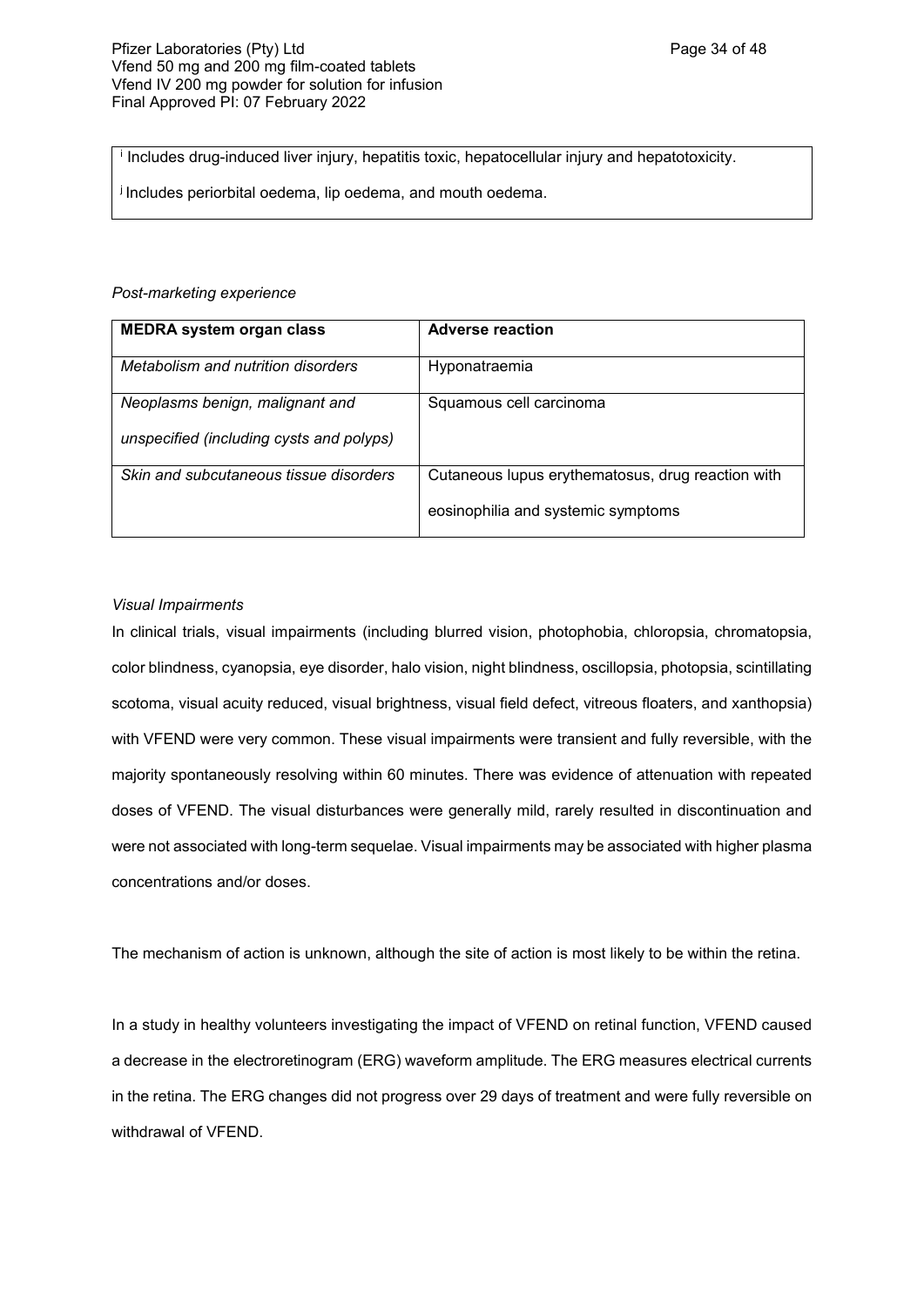The long-term effect of VFEND (median 169 days; range 5 - 353 days) on visual function was evaluated in subjects with paracoccidioidomycosis. VFEND had no clinically relevant effect on visual function as assessed by testing of visual acuity, visual fields, colour vision and contrast sensitivity. There were no signs of retinal toxicity. 17/35 VFEND subjects experienced visual adverse events. These events did not lead to discontinuation, were generally mild, occurred during the first week of therapy and resolved during continued VFEND therapy.

There have been post-marketing reports of prolonged visual adverse events (see section 4.4).

#### *Dermatological reactions*

Dermatological reactions were very common in patients treated with VFEND in clinical trials, but these patients had serious underlying diseases and were receiving multiple concomitant medicines. The majority of rashes were of mild to moderate severity. Patients have rarely developed severe cutaneous adverse reactions (SCARs), including Stevens-Johnson syndrome (SJS) (uncommon), toxic epidermal necrolysis (TEN) (rare), drug reaction with eosinophilia and systemic symptoms (DRESS) which was reported post-marketing (frequency not known) and erythema multiforme (rare) during treatment with VFEND (see section 4.4).

If patients develop a rash they should be monitored closely and VFEND discontinued if lesions progress.

Photosensitivity reactions have been reported, especially during long-term therapy (see section 4.4).

Dermatological adverse reactions potentially related to phototoxicity (pseudoporphyria, cheilitis, and cutaneous lupus erythematosus) are also reported with VFEND. Sun avoidance and photoprotection are recommended for all patients. If phototoxicity occurs, VFEND discontinuation and dermatological evaluation should be considered (see section 4.4).

### *Liver function tests*

The overall incidence of transaminase increases  $>$  3 x ULN (not necessarily comprising an adverse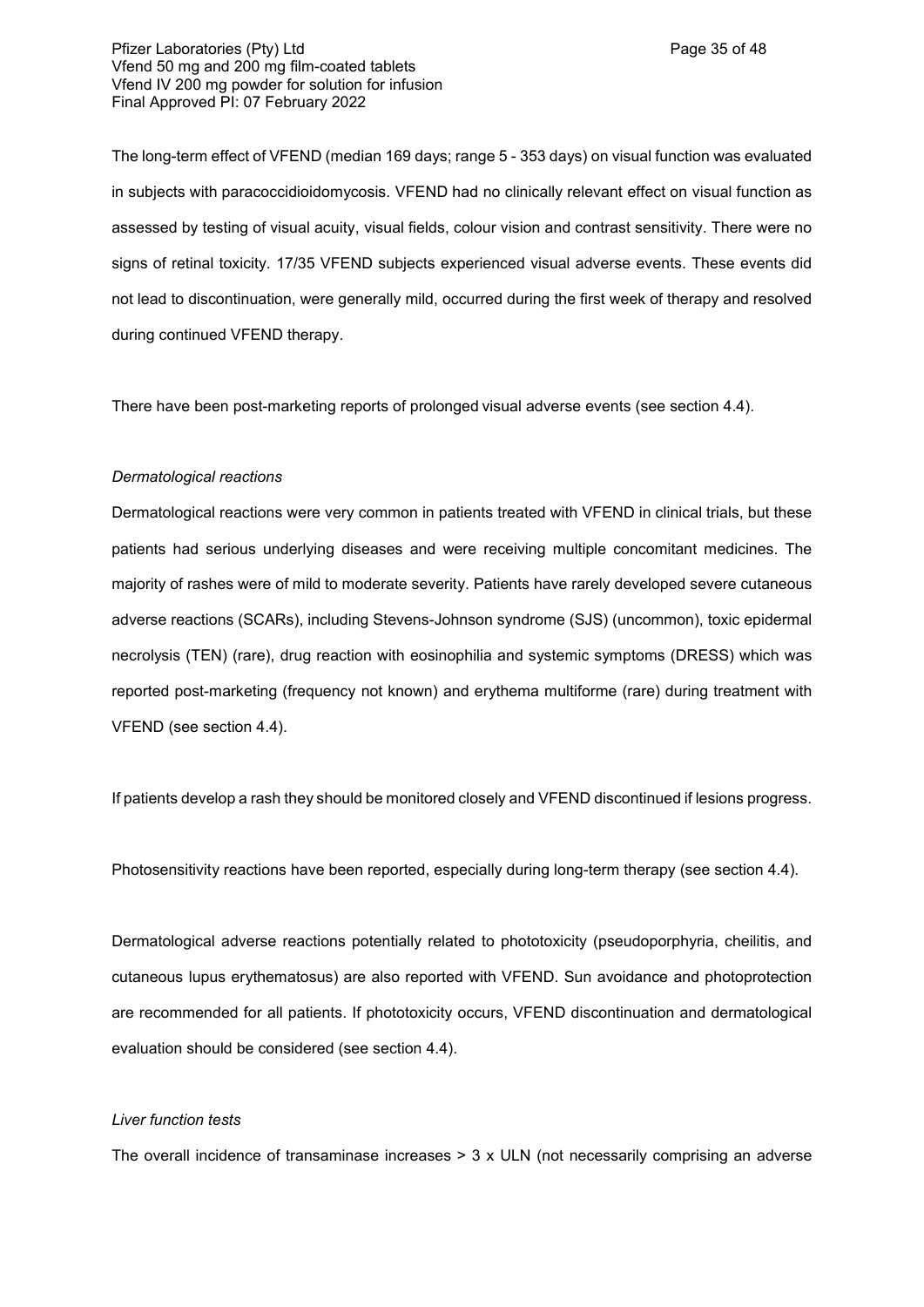Pfizer Laboratories (Pty) Ltd **Philosopheratories** (Pty) Ltd **Page 36 of 48** Vfend 50 mg and 200 mg film-coated tablets Vfend IV 200 mg powder for solution for infusion Final Approved PI: 07 February 2022

event) in the VFEND clinical programme was 18,0 % (319/1768) in adults and 25,8 % (73/283) in paediatric subjects who received VFEND for pooled therapeutic and prophylaxis use. Liver function test abnormalities may be associated with higher plasma concentrations and/or doses. The majority of abnormal liver function tests are either resolved during treatment without dose adjustment or following dose adjustment, including discontinuation of therapy.

VFEND has been associated with cases of serious hepatic toxicity in patients with other serious underlying conditions. This includes cases of jaundice, hepatitis and hepatic failure leading to death.

#### *Infusion-related reactions*

During infusion of the intravenous formulation of VFEND in healthy subjects, anaphylactoid-type reactions, including flushing, fever, sweating, tachycardia, chest tightness, dyspnoea, faintness, nausea, pruritus, and rash have occurred. Symptoms appeared immediately upon initiating the infusion (see section 4.4).

#### *Paediatric population*

The safety of VFEND was investigated in 288 paediatric patients aged 2 to < 12 years (169) and 12 to < 18 years (119) who received VFEND for prophylaxis (183) and therapeutic use (105). The adverse event profile in these 288 paediatric patients was similar to adults. A higher frequency of liver enzyme elevations reported as adverse events (14,2 % transaminases increased in paediatrics compared to 5,3 % in adults) was observed in paediatric patients as compared to adults. The safety of VFEND was investigated in additional paediatric patients aged 2 to < 12 years who were observed in compassionate use programs (158 paediatric patients). Post-marketing data show a higher occurrence of skin reactions in the paediatric population compared to adults.

There have been post-marketing reports of pancreatitis in paediatric patients.

#### *Reporting of suspected adverse reactions*

Reporting suspected adverse reactions after authorization of the medicine is important. It allows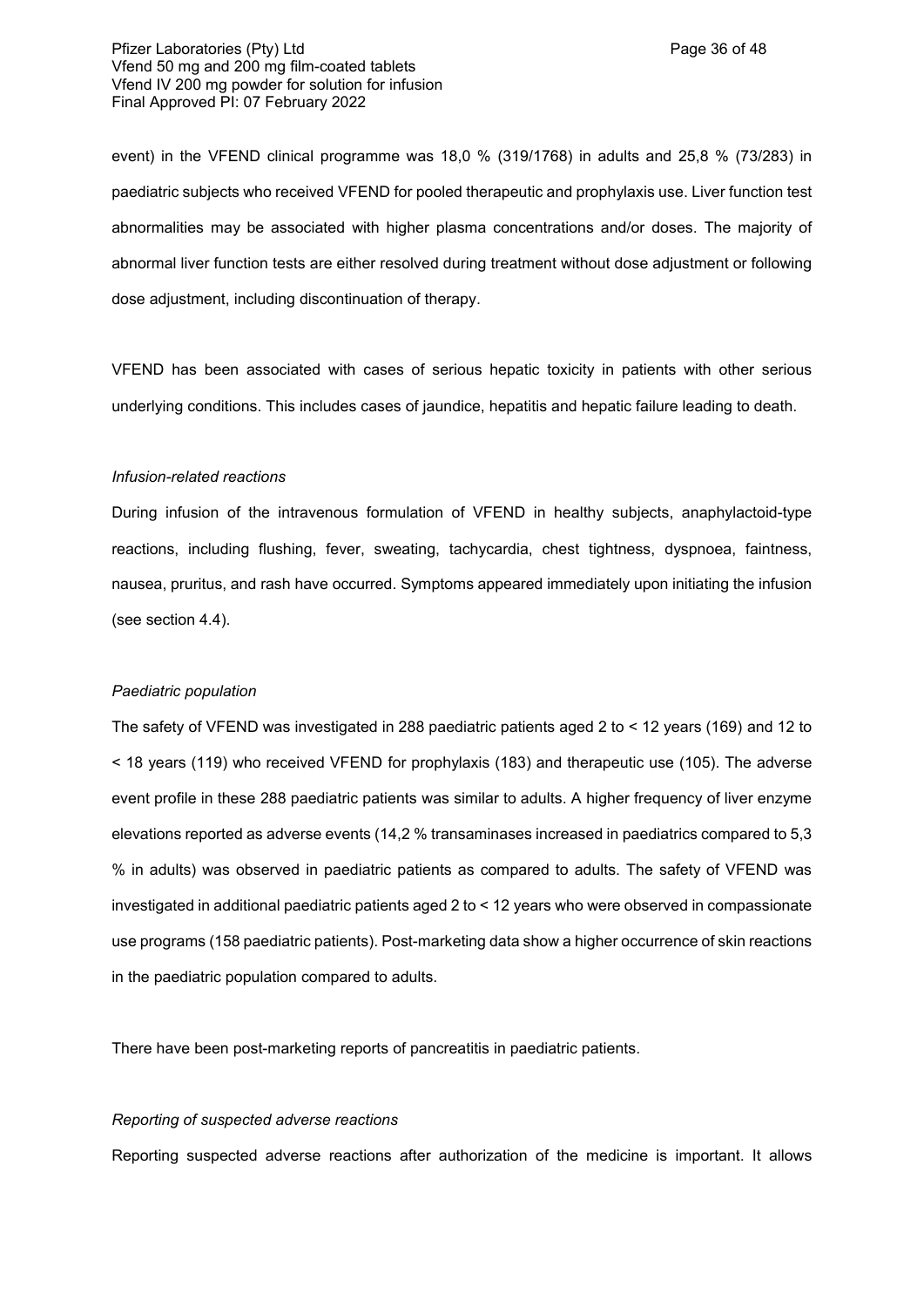continued monitoring of the benefit/risk balance of the medicine. Health care providers are asked to report any suspected adverse reactions to SAHPRA via the "**6.04 Adverse Drug Reactions Reporting**  Form", found online under SAHPRA's publications: <https://www.sahpra.org.za/Publications/Index/8>

## **4.9 Overdose**

In clinical trials there were 3 cases of accidental overdose. All occurred in paediatric patients, who received up to five times the recommended intravenous dose of VFEND. A single adverse event of photophobia of 10 minutes duration was reported.

There is no known antidote to VFEND.

#### *Film-coated tablets*

VFEND is haemodialysed with a clearance of 121 mL/min. In an overdose, haemodialysis may assist in the removal of voriconazole from the body.

## *Powder for solution for infusion*

VFEND is haemodialysed with a clearance of 121 mL/min. The intravenous vehicle, SBECD, is haemodialysed with a clearance of 55 mL/min. In an overdose, haemodialysis may assist in the removal of VFEND and SBECD from the body.

## **5. PHARMACOLOGICAL PROPERTIES**

#### **5.1 Pharmacodynamic properties**

Category and class: A 20.1.7 Antimicrobial (chemotherapeutic) agents: Antifungal antibiotics

## *Mechanism of action*

Voriconazole is a broad spectrum triazole antifungal medicine. Its mode of action is inhibition of fungal cytochrome P450-mediated  $14\alpha$ -sterol demethylation, an essential step in ergosterol biosynthesis.

#### *Microbiology*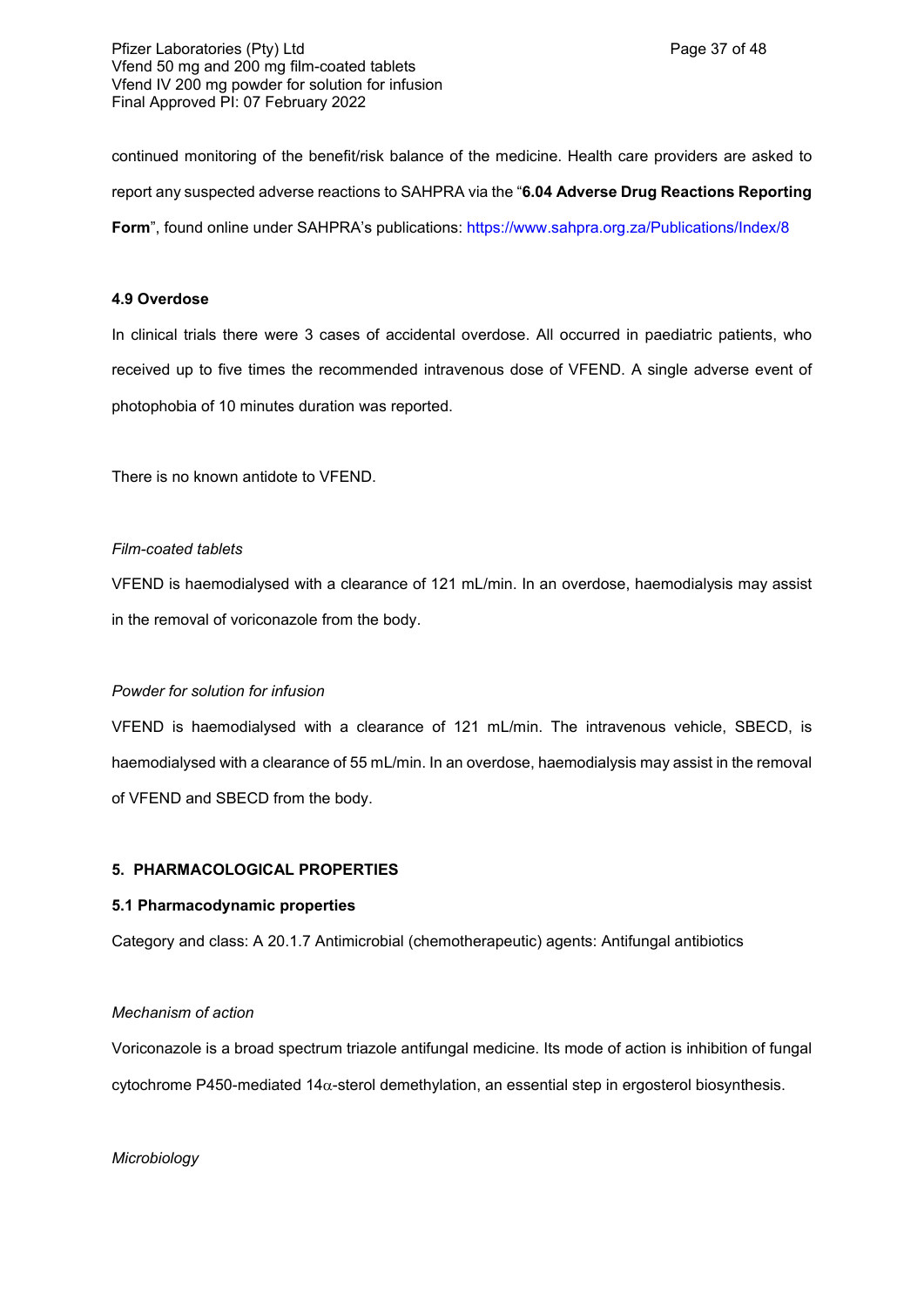*In vitro*, voriconazole displays broad-spectrum antifungal activity with antifungal potency against *Candida* species (including fluconazole resistant *C. krusei* and resistant strains of *C. glabrata* and *C. albicans*) and fungicidal activity against all *Aspergillus* species tested. In addition, voriconazole shows *in vitro* fungicidal activity against emerging fungal pathogens, including those such as *Scedosporium* or *Fusarium.*

Specimens for fungal culture and other relevant laboratory studies (serology, histopathology) should be obtained prior to therapy to isolate and identify causative organisms. Therapy may be instituted before the results of the cultures and other laboratory studies are known; however, once these results become available, anti-infective therapy should be adjusted accordingly.

Clinical isolates with decreased susceptibility to voriconazole have been identified. Correlation of *in vitro* activity with clinical outcome is difficult owing to the complexity of the patients studied in clinical trials.

## **5.2 Pharmacokinetic properties**

#### *General pharmacokinetic characteristics*

The pharmacokinetics of voriconazole have been characterized in healthy subjects, special populations and patients. During oral administration of 200 mg or 300 mg twice daily for 14 days in patients at risk of aspergillosis (mainly patients with malignant neoplasms of lymphatic or haematopoietic tissue), the observed pharmacokinetic characteristics of rapid and consistent absorption, accumulation and nonlinear pharmacokinetics were in agreement with those observed in healthy subjects.

The pharmacokinetics of voriconazole are non-linear due to saturation of its metabolism. Greater than proportional increase in exposure is observed with increasing dose. It is estimated that, on average, increasing the oral dose from 200 mg twice daily to 300 mg twice daily leads to a 2,5-fold increase in exposure ( $AUC_i$ ). When the recommended intravenous or oral loading dose regimens are administered, plasma concentrations close to steady state are achieved within the first 24 hours of dosing. Without the loading dose regimens, accumulation occurs during twice daily multiple dosing with steady-state plasma voriconazole concentrations being achieved by day 6 in the majority of subjects.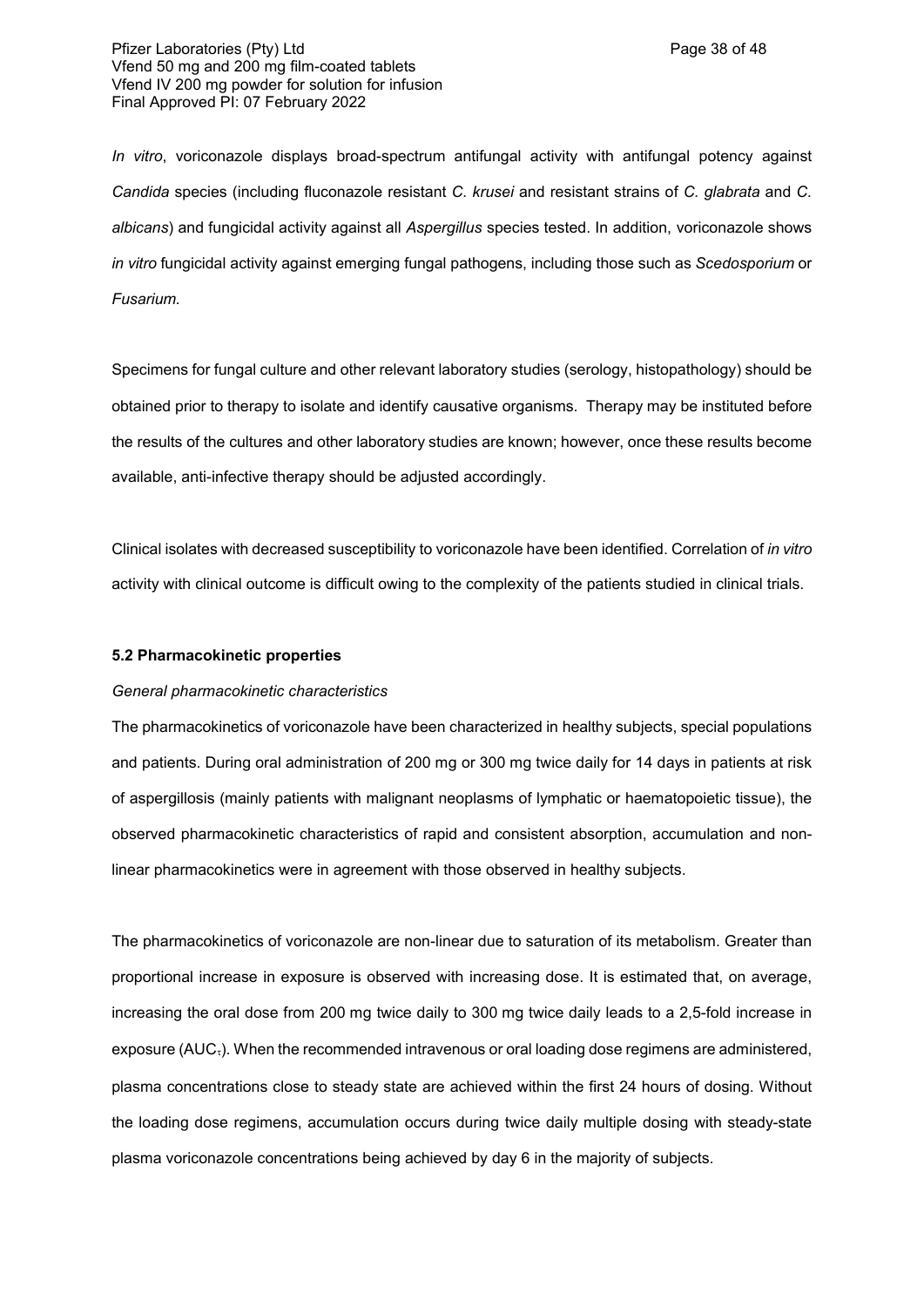#### *Absorption*

Voriconazole is rapidly and almost completely absorbed following oral administration, with maximum plasma concentrations ( $C_{\text{max}}$ ) achieved 1 – 2 hours after dosing. The absolute bioavailability of voriconazole after oral administration is estimated to be 96 %. When multiple doses of voriconazole are administered with high fat meals  $C_{\text{max}}$  and  $AUC_{\tau}$  are reduced by 34 % and 24 %, respectively.

The absorption of voriconazole is not affected by changes in gastric pH.

#### *Distribution*

The volume of distribution at steady state for voriconazole is estimated to be 4,6 L/kg, suggesting extensive distribution into tissues. Plasma protein binding is estimated to be 58 %.

Detectable voriconazole concentrations are present in the cerebrospinal fluid of patients treated with voriconazole.

#### *Biotransformation*

*In vitro* studies showed that voriconazole is metabolized by the hepatic cytochrome P450 isoenzymes, CYP2C19, CYP2C9 and CYP3A4.

The inter-individual variability of voriconazole pharmacokinetics is high.

*In vivo* studies indicated that CYP2C19 is significantly involved in the metabolism of voriconazole. This enzyme exhibits genetic polymorphism. For example, 15 – 20 % of Asian populations may be expected to be poor metabolisers. For Caucasians and Blacks the prevalence of poor metabolisers is  $3 - 5$  %. Studies conducted in Caucasian and Japanese healthy subjects have shown that poor metabolisers have, on average, 4-fold higher voriconazole exposure  $(AUC<sub>i</sub>)$  than their homozygous extensive metabolizer counterparts. Subjects who are heterozygous extensive metabolisers have on average 2 fold higher voriconazole exposure than their homozygous extensive metaboliser counterparts.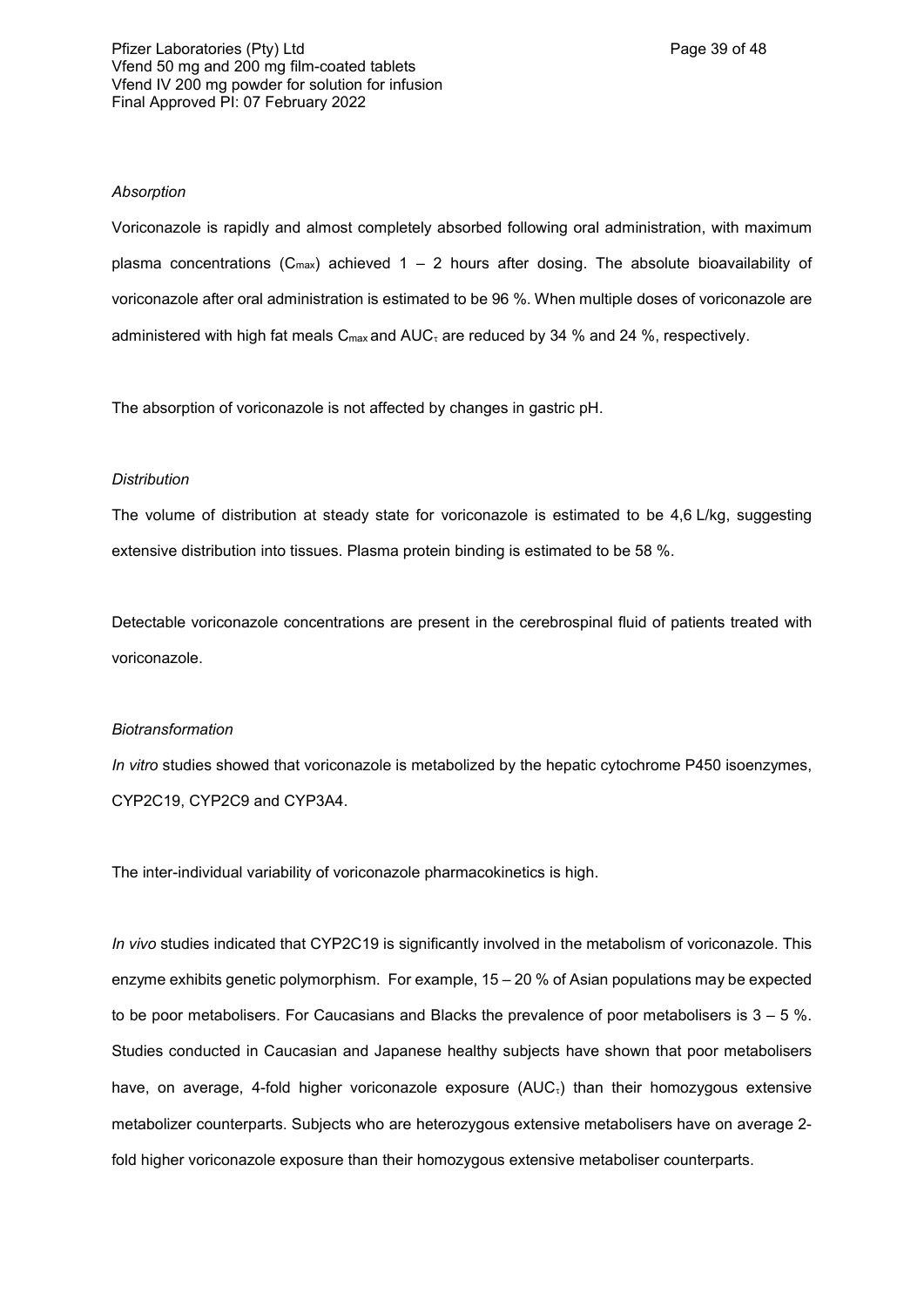### Pfizer Laboratories (Pty) Ltd **Philosopheratories** (Pty) Ltd **Page 40 of 48** Vfend 50 mg and 200 mg film-coated tablets Vfend IV 200 mg powder for solution for infusion Final Approved PI: 07 February 2022

The major metabolite of voriconazole is the N-oxide, which accounts for

72 % of the circulating radiolabelled metabolites in plasma. This metabolite has minimal antifungal activity and does not contribute to the overall efficacy of voriconazole.

## *Elimination*

Voriconazole is eliminated via hepatic metabolism with less than 2 % of the dose excreted unchanged in the urine.

After administration of a radiolabelled dose of voriconazole, approximately 80 % of the radioactivity is recovered in the urine after multiple intravenous dosing and 83 % in the urine after multiple oral dosing. The majority (> 94 %) of the total radioactivity is excreted in the first 96 hours after both oral and intravenous dosing.

The terminal half-life of voriconazole depends on dose and is approximately 6 hours following 200 mg (orally). Because of non-linear pharmacokinetics, the terminal half-life is not useful in the prediction of the accumulation or elimination of voriconazole.

## *Pharmacokinetic-pharmacodynamic relationships*

A positive association between mean, maximum or minimum plasma voriconazole concentration and efficacy in therapeutic studies was not found.

Pharmacokinetic–pharmacodynamic analyses of clinical trial data identified positive associations between plasma voriconazole concentrations and both liver function test abnormalities and visual disturbances.

## **Special populations**

## *Gender*

In an oral multiple dose study,  $C_{\text{max}}$  and  $AUC_{\tau}$  for healthy young females were 83 % and 113 % higher,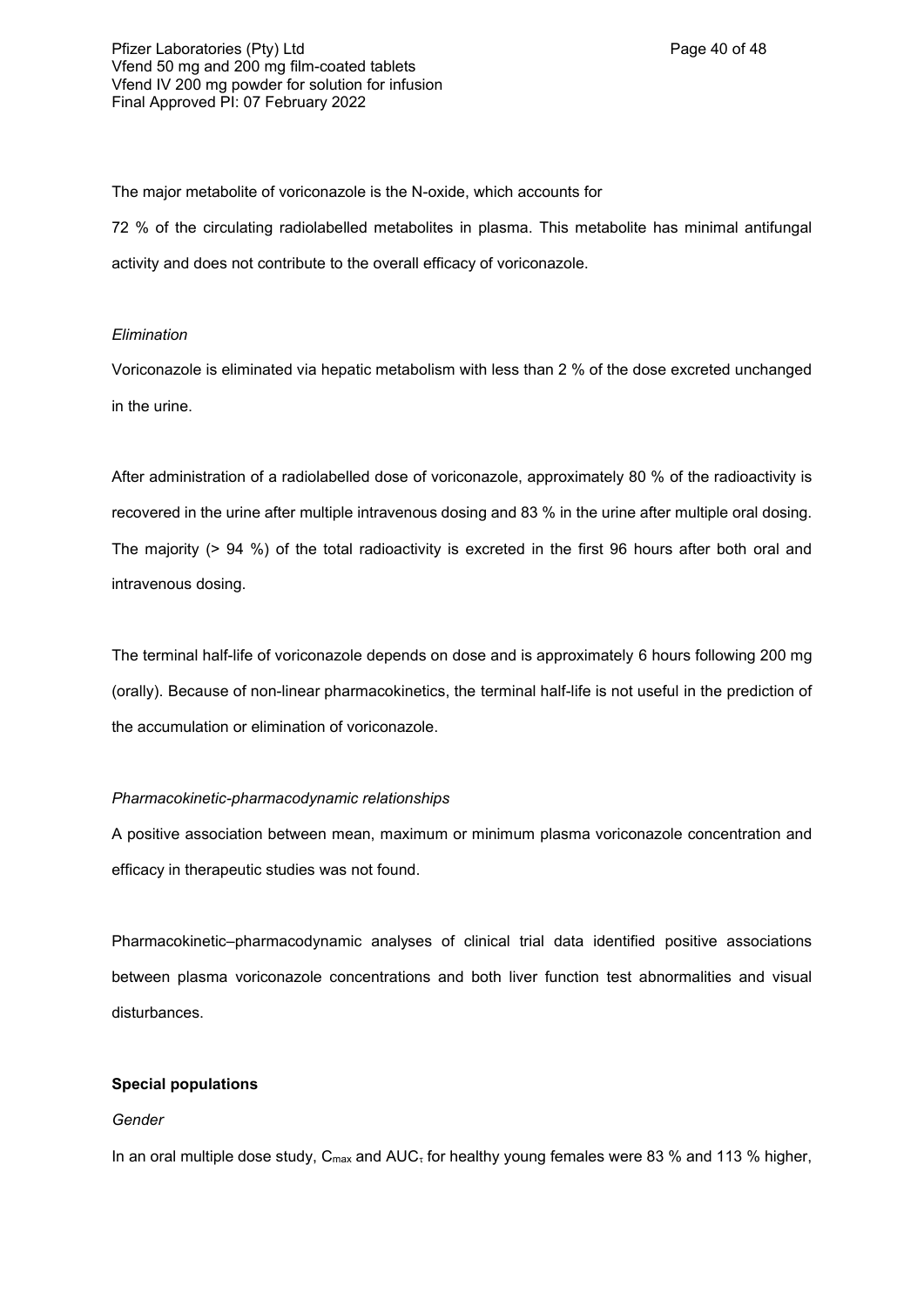respectively, than in healthy young males (18 – 45 years)*.* In the same study, no significant differences in C<sub>max</sub> and AUC<sub>t</sub> were observed between healthy elderly males and healthy elderly females ( $\geq 65$ ) years).

In the clinical programme, no dosage adjustment was made on the basis of gender. The safety profile and plasma concentrations observed in male and female patients were similar. Therefore, no dosage adjustment based on gender is necessary.

#### *Elderly*

In an oral multiple dose study  $C_{\text{max}}$  and AUC<sub><sup>t</sub></sup> in healthy elderly males ( $\geq 65$  years) were 61 % and 86</sub> % higher, respectively, than in healthy young males (18 – 45 years). No significant differences in  $C_{\text{max}}$ and AUC<sub> $\tau$ </sub> were observed between healthy elderly females ( $\geq$  65 years) and healthy young females (18  $-45$  years).

In the therapeutic studies no dosage adjustment was made on the basis of age. A relationship between plasma concentrations and age was observed. However, the safety profile of voriconazole in young and elderly patients was similar and, therefore, no dosage adjustment is necessary for the elderly.

#### *Renal impairment*

#### *Film-coated tablets*

In an oral single dose (200 mg) study in subjects with normal renal function and mild (creatinine clearance  $41 - 60$  mL/min) to severe (creatinine clearance  $\leq 20$  mL/min) renal impairment, the pharmacokinetics of voriconazole were not significantly affected by renal impairment. The plasma protein binding of voriconazole was similar in subjects with different degrees of renal impairment (see sections 4.2 and 4.4).

## *Powder for solution for infusion*

In patients with moderate to severe renal dysfunction (serum creatinine levels  $> 2.5$  mg/dL), accumulation of the intravenous vehicle, SBECD, occurs. See dosing and monitoring recommendations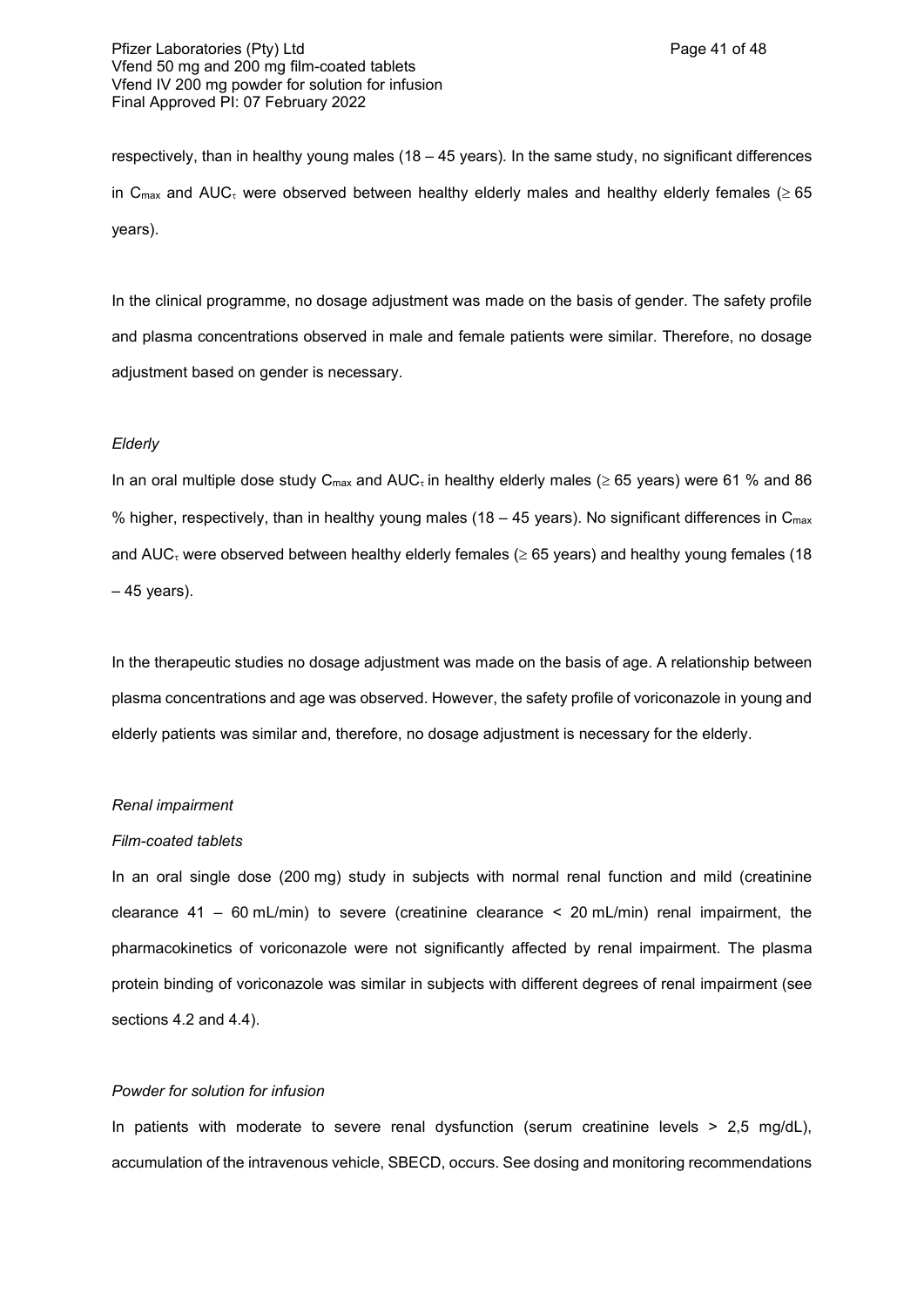under section 4.2 and section 4.4.

### *Hepatic impairment*

After an oral single dose (200 mg), AUC was 233 % higher in subjects with mild to moderate hepatic cirrhosis (Child-Pugh A and B) compared with subjects with normal hepatic function. Protein binding of voriconazole was not affected by impaired hepatic function.

In an oral multiple dose study,  $AUC<sub>\tau</sub>$  was similar in subjects with moderate hepatic cirrhosis (Child-Pugh B) given a maintenance dose of 100 mg twice daily and subjects with normal hepatic function given 200 mg twice daily. No pharmacokinetic data are available for patients with severe hepatic cirrhosis (Child-Pugh C). See dosing and monitoring recommendations under section 4.2 and section 4.4.

## **Paediatric population**

### *Powder for solution for infusion*

A population pharmacokinetic analysis was conducted on data from 35 immuno-compromised subjects aged 2 to < 12 years old who were included in the intravenous single or multiple dose pharmacokinetic studies. Twenty-four of these subjects received multiple doses of voriconazole. Average steady state plasma concentrations in children receiving a maintenance dose of 4 mg/kg every 12 hours were similar to those in adults receiving 3 mg/kg every 12 hours, with medians of 1 186 ng/mL in children and 1 155 ng/mL in adults. Therefore, a maintenance dose of 4 mg/kg every 12 hours is recommended for children aged between 2 to < 12 years of age.

## **6. PHARMACEUTICAL PARTICULARS**

**6.1 List of excipients** *Film-coated tablets Tablet core* Lactose monohydrate Pregelatinised starch Croscarmellose sodium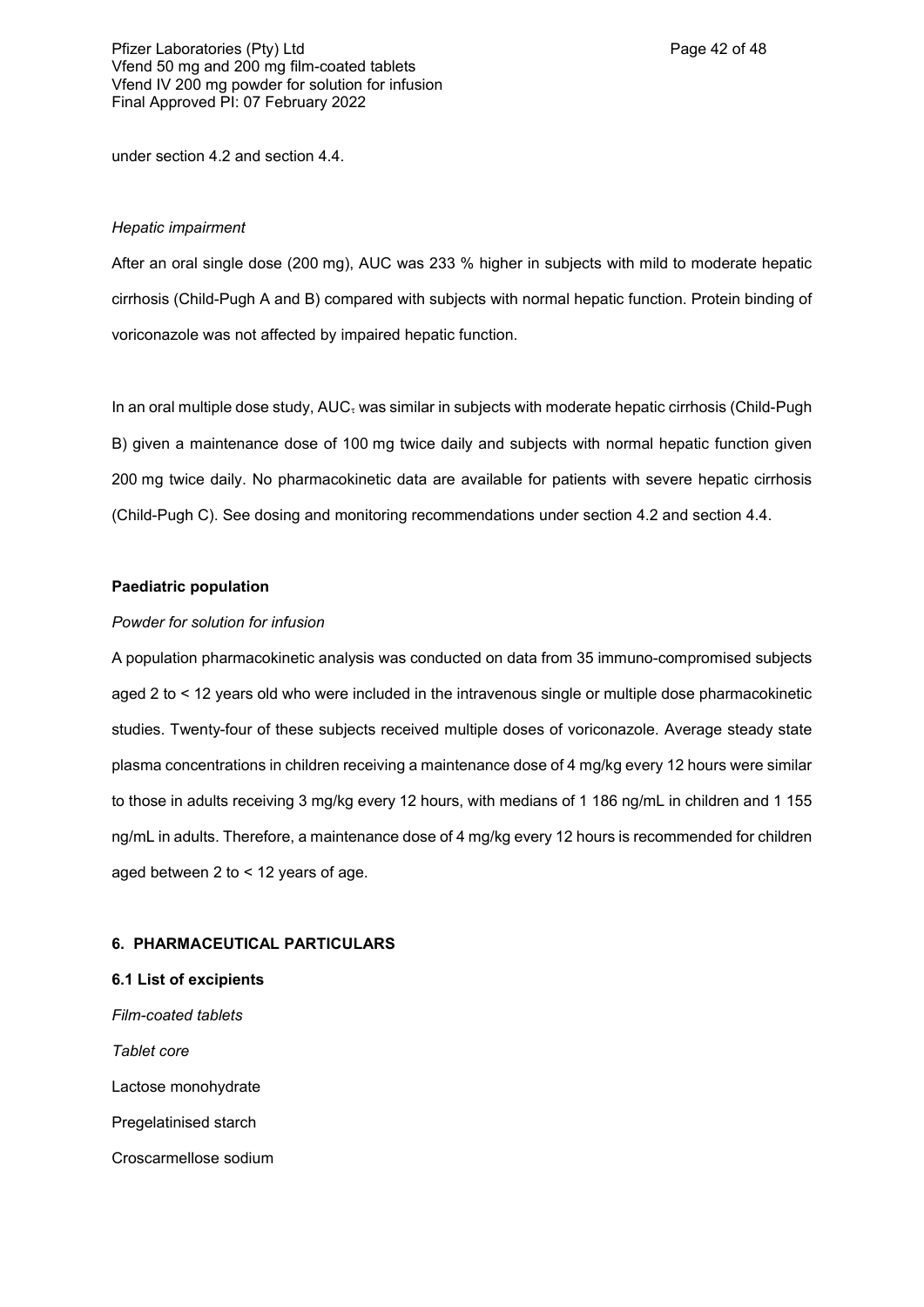Povidone

Magnesium stearate

*Film-coating*

White Opadry® which contains

Hypromellose

Titanium dioxide

Lactose monohydrate

Glycerol triacetate

*Powder for solution for infusion*

Sulphobutylether beta cyclodextrin sodium (SBECD)

Water for injections

## **6.2 Incompatibilities**

*Film-coated tablets* Not applicable.

## *Powder for solution for infusion*

*Blood products and concentrated electrolytes*

**VFEND must not be infused concomitantly with any blood product or any short-term infusion of concentrated electrolytes, even if the two infusions are running in separate intravenous lines (or cannulas).** Electrolyte disturbances such as hypokalaemia, hypomagnesaemia and hypocalcaemia should be corrected prior to initiation of VFEND therapy.

## *Intravenous solutions containing (non-concentrated) electrolytes*

VFEND can be infused at the same time as other intravenous solutions containing (non-concentrated) electrolytes but must be infused through a separate line.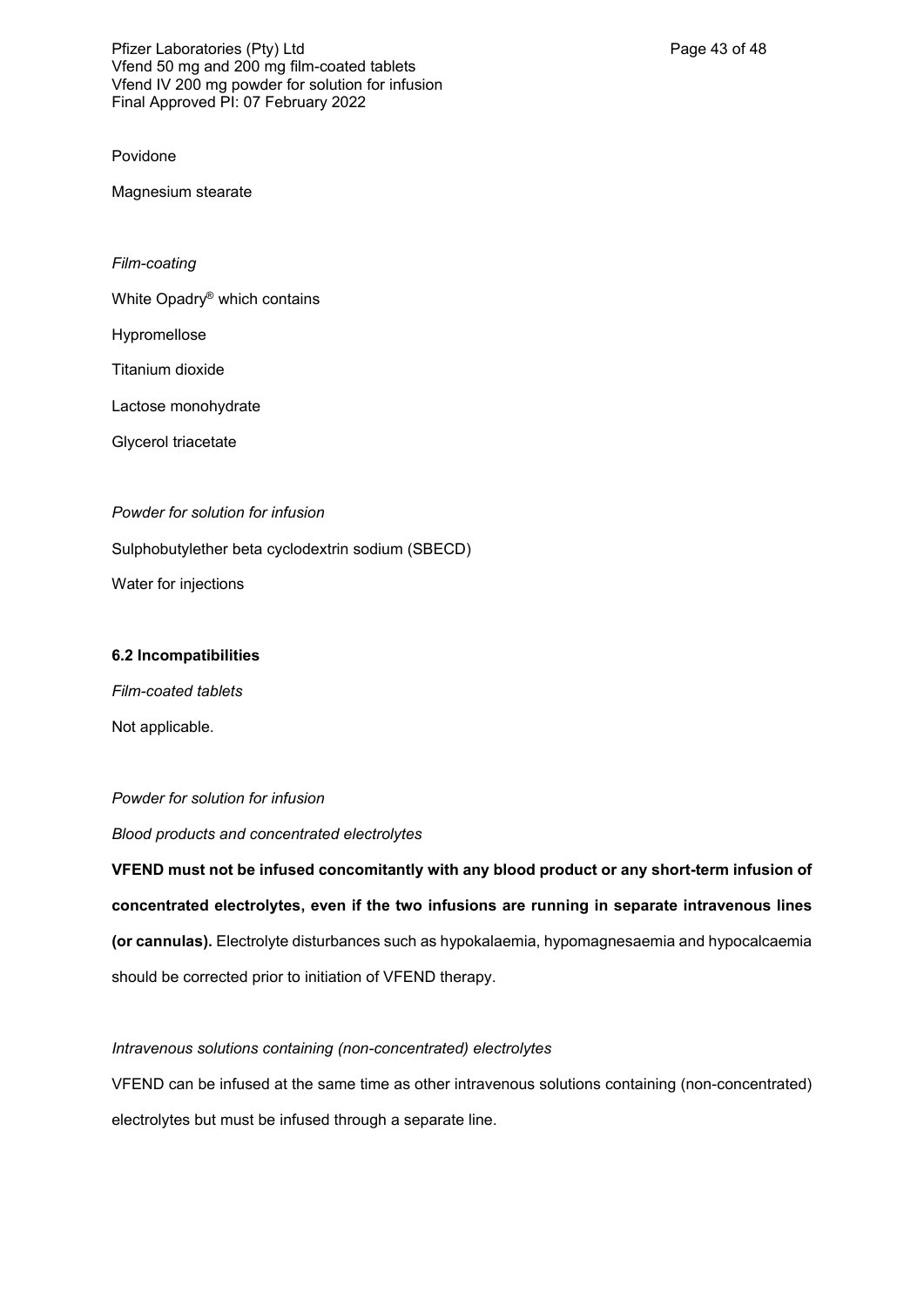## *Total parenteral nutrition (TPN)*

VFEND can be infused at the same time as total parenteral nutrition but must be infused in a separate line. If infused through a multiple-lumen catheter, TPN needs to be administered using a different port from the one used for VFEND.

**VFEND must not be infused into the same line or cannula concomitantly with other medicine infusions, including parenteral nutrition. 4,2 % Sodium Bicarbonate intravenous infusion is not compatible with VFEND and must not be used as a diluent. Compatibility with other concentrations is unknown.** 

This medicine must not be mixed with other medicines except those listed in section 6.6.

# **6.3 Shelf life**

*Film-coated tablets* 36 months

*Powder for solution for infusion* 36 months

**VFEND IV does not contain an antimicrobial preservative. If the reconstituted solution is not used immediately, the reconstituted solution will remain suitable for its intended use for up to 24 hours, stored at 2 - 8 C, if reconstitution has taken place in controlled and validated aseptic conditions.**

**6.4 Special precautions for storage**

*Film-coated tablets* Store at or below 25 °C.

*Powder for solution for infusion*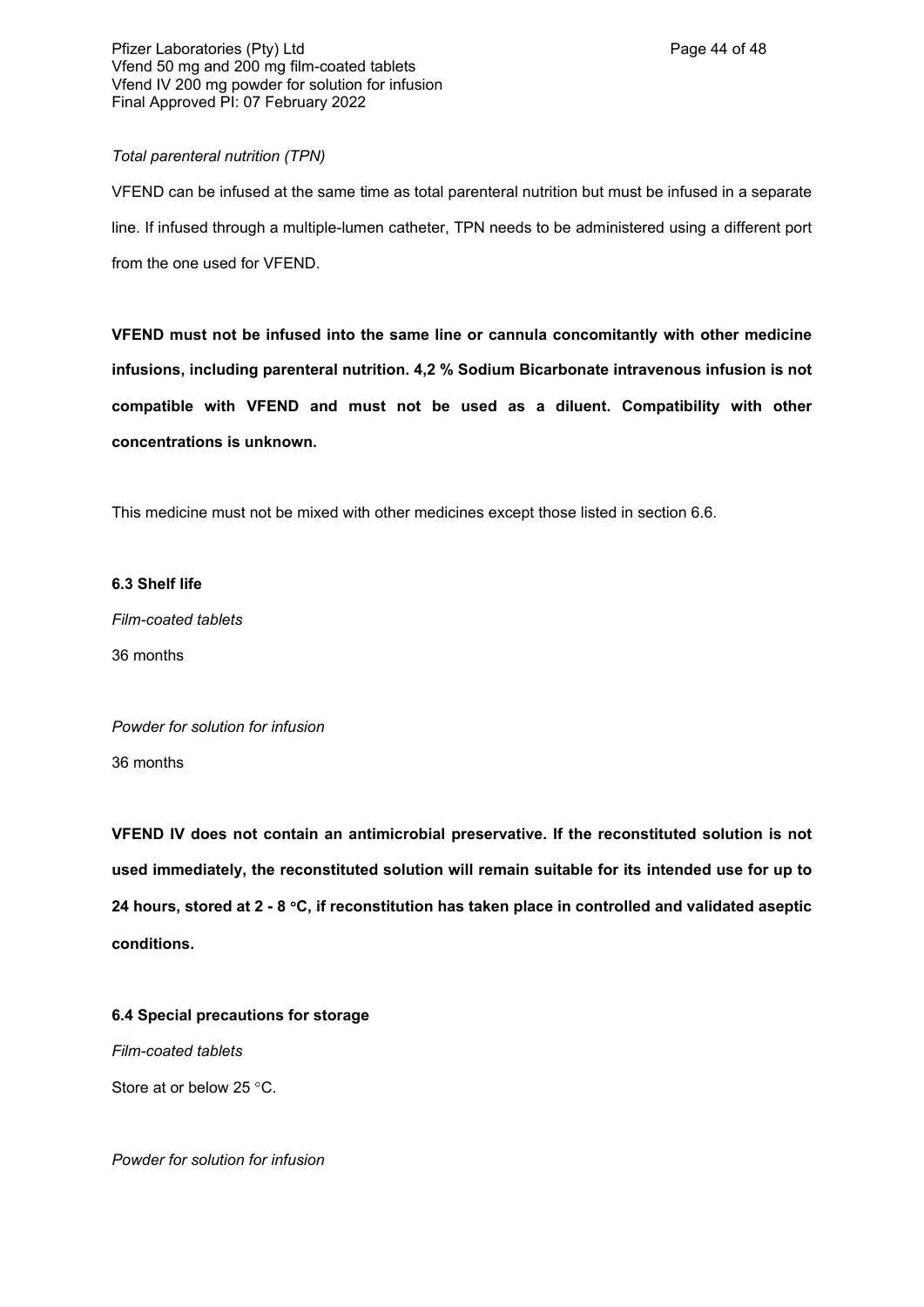Pfizer Laboratories (Pty) Ltd **Philosopheratories** (Pty) Ltd **Page 45 of 48** Vfend 50 mg and 200 mg film-coated tablets Vfend IV 200 mg powder for solution for infusion Final Approved PI: 07 February 2022

Store at or below 25 °C.

#### *Reconstituted concentrate*

Store at 2 °C - 8 °C for up to 24 hours (in a refrigerator). For storage instructions after reconstitution, see section 6.3.

### **6.5 Nature and contents of container**

#### *Film-coated tablets*

Transparent PVC/Aluminium blisters with foil backing composed of hard tempered aluminium with vinylacrylate-based heat coating. The blisters are contained in cartons of 2, 10, 14, 20, 28, 30, 50, 56 or 100 tablets.

Not all pack sizes may be marketed.

#### *Powder for solution for infusion*

A sterile lyophilised powder in individually boxed, single use 30 mL clear Type I glass vials with rubber stoppers and aluminium caps with plastic seals.

#### **6.6 Special precautions for disposal and other handling**

*Film-coated tablets*

No special requirements.

## *Powder for solution for infusion*

The vial contents are reconstituted with 19 mL of Water for Injections to obtain a clear solution containing 10 mg/mL of VFEND and an extractable volume of 20 mL. For administration, the required volume of the reconstituted solution is added to a recommended compatible infusion solution (tabulated below) to obtain, where appropriate, a final VFEND solution containing 0,5 - 5 mg/mL.

*Required volumes of 10 mg/mL VFEND concentrate*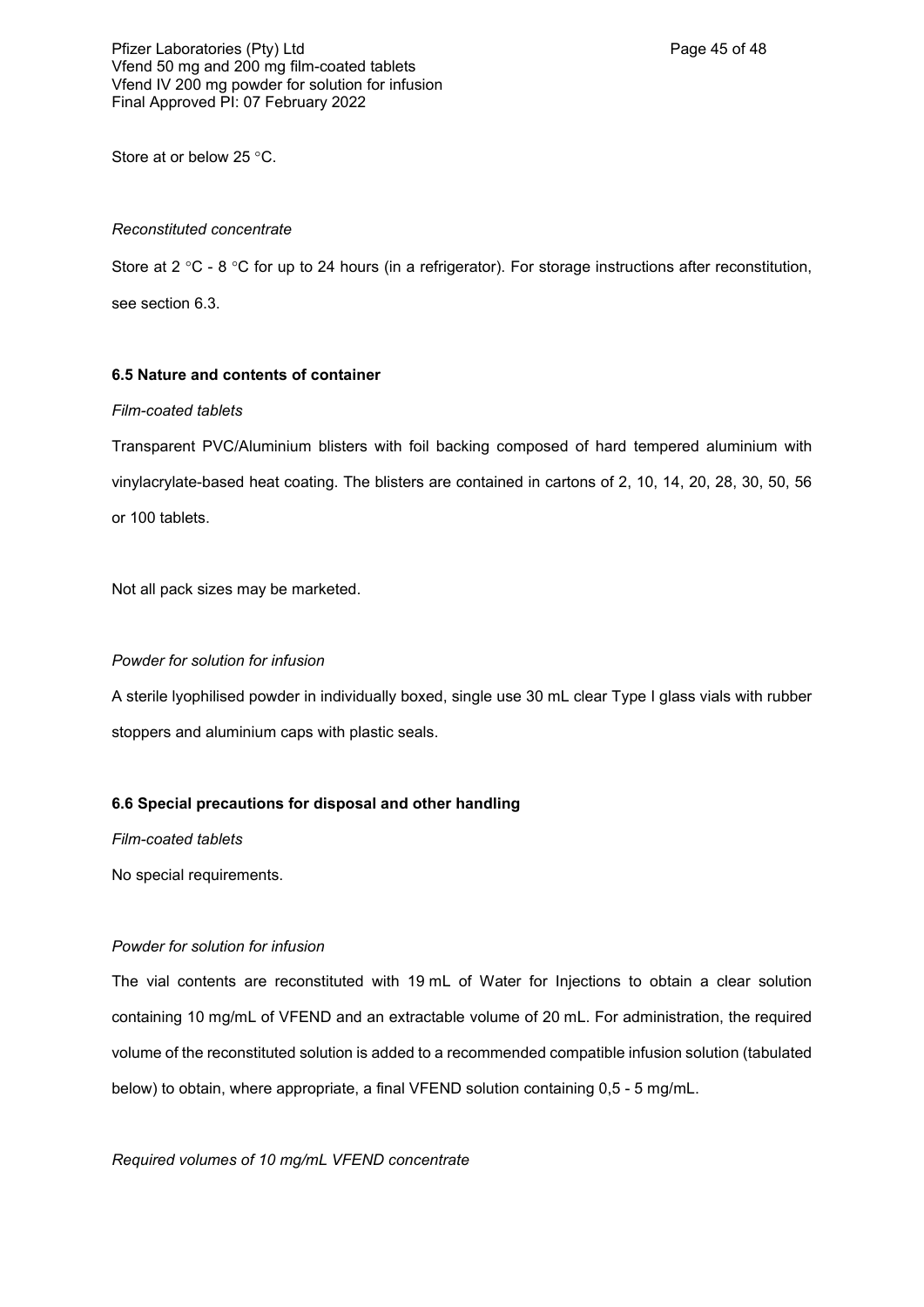Pfizer Laboratories (Pty) Ltd **Philosopheratories** (Pty) Ltd **Page 46 of 48** Vfend 50 mg and 200 mg film-coated tablets Vfend IV 200 mg powder for solution for infusion Final Approved PI: 07 February 2022

| <b>Body Weight</b> | 3 mg/kg dose             | 4 mg/kg dose        | 6 mg/kg dose            |
|--------------------|--------------------------|---------------------|-------------------------|
| (kg)               | (number of               | (number of          | (number of              |
|                    | vials)                   | vials)              | vials)                  |
| 10                 |                          | $4,0$ mL $(1)$      |                         |
| 15                 |                          | $6,0$ mL $(1)$      |                         |
| 20                 |                          | $8,0$ mL $(1)$      |                         |
| 25                 |                          | $10,0$ mL $(1)$     |                         |
| 30                 | $9,0$ mL $(1)$           | 12 mL(1)            | 18 $mL(1)$              |
| 35                 | $10,5$ mL $(1)$          | 14 mL $(1)$         | $21 \text{ mL}$ (2)     |
| 40                 | 12,0 mL $(1)$            | 16 mL $(1)$         | 24 mL(2)                |
| 45                 | $13,5$ mL $(1)$          | $18$ mL $(1)$       | $27$ mL $(2)$           |
| 50                 | $15,0$ mL $(1)$          | $20$ mL $(1)$       | $30$ mL $(2)$           |
| 55                 | $16, 5$ mL $(1)$         | $22$ mL $(2)$       | $33$ mL $(2)$           |
| 60                 | $18,0 \text{ mL} (1)$    | 24 mL(2)            | $36$ mL $(2)$           |
| 65                 | $19,5 \,\mathrm{mL}$ (1) | $26 \text{ mL} (2)$ | 39 mL $(2)$             |
| $\overline{70}$    | $21,0 \text{ mL} (2)$    | $28$ mL $(2)$       | $42$ mL $(3)$           |
| 75                 | 22,5 mL (2)              | 30 mL $(2)$         | 45 mL (3)               |
| 80                 | $24,0$ mL $(2)$          | 32 mL(2)            | $48$ mL $(3)$           |
| 85                 | $25,5$ mL $(2)$          | 34 mL(2)            | $51$ mL $(3)$           |
| $\overline{90}$    | $27,0$ mL $(2)$          | $36 \text{ mL} (2)$ | $\frac{1}{54}$ mL $(3)$ |
| 95                 | $28,5$ mL $(2)$          | $38$ mL $(2)$       | $57$ mL $(3)$           |
| $\overline{100}$   | $30,0 \text{ mL} (2)$    | $40$ mL $(2)$       | $60$ mL $(3)$           |

The reconstituted solution can be diluted with:

- 0,9 % Sodium Chloride intravenous infusion
- Compound Sodium Lactate intravenous infusion
- 5 % Glucose and Compound Sodium Lactate intravenous infusion
- 5 % Glucose and 0,45 % Sodium Chloride intravenous infusion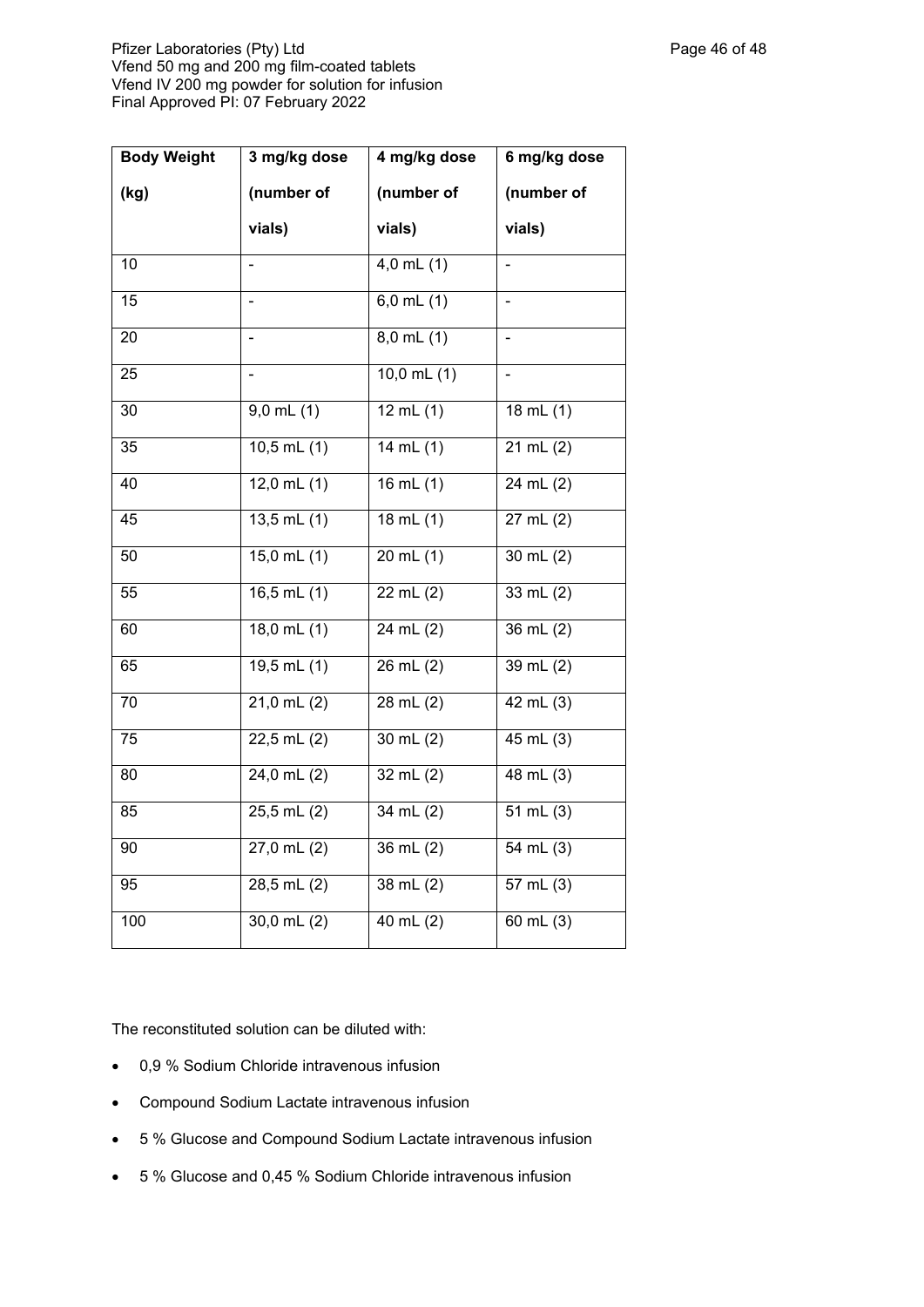Pfizer Laboratories (Pty) Ltd **Philosophysis and Page 47 of 48** Vfend 50 mg and 200 mg film-coated tablets Vfend IV 200 mg powder for solution for infusion Final Approved PI: 07 February 2022

- 5 % Glucose intravenous infusion
- 5 % Glucose in 20 mmoL Potassium Chloride intravenous infusion
- 0,45 % Sodium Chloride intravenous infusion
- 5 % Glucose and 0,9 % Sodium Chloride intravenous infusion

The compatibility of VFEND with diluents other than those described above is unknown (see section 6.2).

# **7. HOLDER OF CERTIFICATE OF REGISTRATION**

Pfizer Laboratories (Pty) Ltd

85 Bute Lane

Sandton 2196

South Africa

Tel: +27(0)11 320 6000 / 0860 734 937 (Toll-free South Africa)

## **8. REGISTRATION NUMBERS**

VFEND 50 mg film-coated tablets: 36/20.1.7/0106

VFEND 200 mg film-coated tablets: 36/20.1.7/0107

VFEND IV 200 mg powder for solution for infusion: 36/20.1.7/0108

# **9. DATE OF FIRST AUTHORISATION**

05 September 2003

# **10. DATE OF REVISION OF THE TEXT**

07 February 2022

# **BOTSWANA:** S2

VFEND 50 mg – Reg. No.: BOT1302360

VFEND 200 mg – Reg. No.: BOT1302361